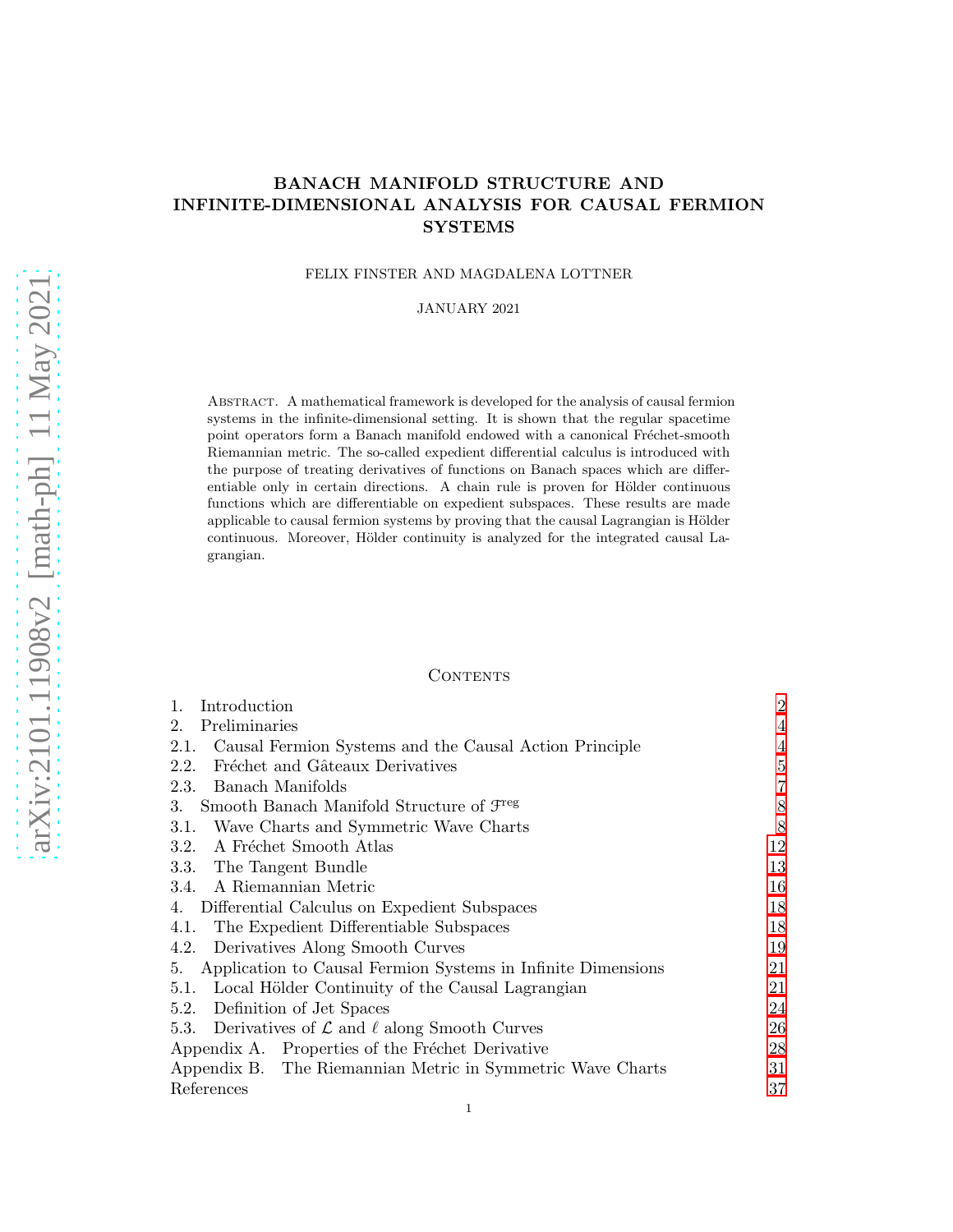#### <span id="page-1-0"></span>2 F. FINSTER AND M. LOTTNER

## 1. Introduction

The theory of *causal fermion systems* is a recent approach to fundamental physics (see the basics in Section [2,](#page-3-0) the reviews  $[11, 12, 16]$  $[11, 12, 16]$  $[11, 12, 16]$ , the textbook  $[10]$  or the website  $[1]$ ). In this approach, spacetime and all objects therein are described by a measure  $\rho$  on a set F of linear operators of rank at most 2n on a Hilbert space  $(\mathcal{H},\langle .\rangle_{\mathcal{H}})$ . The physical equations are formulated via the so-called causal action principle, a nonlinear variational principle where an action S is minimized under variations of the measure  $\rho$ . If the Hilbert space  $\mathcal H$  is *finite-dimensional*, the set  $\mathcal F$  is a locally compact topological space. Making essential use of this fact, it was shown in [\[9\]](#page-36-6) that the causal action principle is well-defined and that minimizers exist. Moreover, as is worked out in detail in [\[15\]](#page-36-7), the interior of  $\mathcal F$  (consisting of the so-called *regular points*; see Definition [3.1\)](#page-7-2) has a smooth manifold structure. Taking these structures as the starting point, *causal* variational principles were formulated and studied as a mathematical generalization of the causal action principle, where an action of the form

$$
S = \int_{\mathcal{F}} d\rho(x) \int_{\mathcal{F}} d\rho(y) \mathcal{L}(x, y)
$$

is minimized for a given lower-semicontinuous Lagrangian  $\mathcal{L}: \mathcal{F} \times \mathcal{F} \to \mathbb{R}_0^+$  on an (in general non-compact) manifold  $\mathcal F$  under variations of  $\rho$  within the class of regular Borel measures, keeping the total volume  $\rho(\mathcal{F})$  fixed. We refer the reader interested in causal variational principles to [\[19,](#page-36-8) Section 1 and 2] and the references therein.

This article is devoted to the case that the Hilbert space  $\mathcal H$  is infinite-dimensional and separable. While the finite-dimensional setting seems suitable for describing physical spacetime on a fundamental level (where spacetime can be thought of as being discrete on a microscopic length scale usually associated to the Planck length), an infinite-dimensional Hilbert space arises in mathematical extrapolations where spacetime is continuous and has infinite volume. Most notably, infinite-dimensional Hilbert spaces come up in the examples of causal fermion systems describing Minkowski space (see [\[10,](#page-36-4) Section 1.2] or [\[26\]](#page-37-0)) or a globally hyperbolic Lorentzian manifold (see for example [\[11\]](#page-36-1)), and it is also needed for analyzing the limiting case of a classical interaction (the so-called continuum limit; see [\[10,](#page-36-4) Section 1.5.2 and Chapters 3-5]). A workaround to avoid infinite-dimensional analysis is to restrict attention to locally compact variations, as is done in [\[14,](#page-36-9) Section 2.3]. Nevertheless, in view of the importance of the examples and physical applications, it is a task of growing significance to analyze causal fermion systems systematically in the infinite-dimensional setting. It is the objective of this paper to put this analysis on a sound mathematical basis.

We now outline the main points of our constructions and explain our main results. Extending methods and results in [\[15\]](#page-36-7) to the infinite-dimensional setting, we endow the set of all regular points of  $\mathcal F$  with the structure of a *Banach manifold* (see Definition [3.1](#page-7-2)) and Theorem [3.4\)](#page-11-1). To this end, we construct an atlas formed of so-called symmetric wave charts (see Definition [3.3\)](#page-10-0). We also show that the Hilbert-Schmidt norm on finite-rank operators on  $H$  gives rise to a Fréchet-smooth Riemannian metric on this Banach manifold. More precisely, in Theorems [3.11](#page-15-1) and [3.12](#page-16-0) we prove that  $\mathcal{F}^{\text{reg}}$  is a smooth Banach submanifold of the Hilbert space  $\mathcal{S}(\mathcal{H})$  of selfadjoint Hilbert-Schmidt operators, with the Riemannian metric given by

$$
g_x : T_x^{\mathcal{G}} \mathcal{F}^{\text{reg}} \times T_x^{\mathcal{G}} \mathcal{F}^{\text{reg}} \to \mathbb{R}, \qquad g_x(A, B) := \text{tr}(AB) .
$$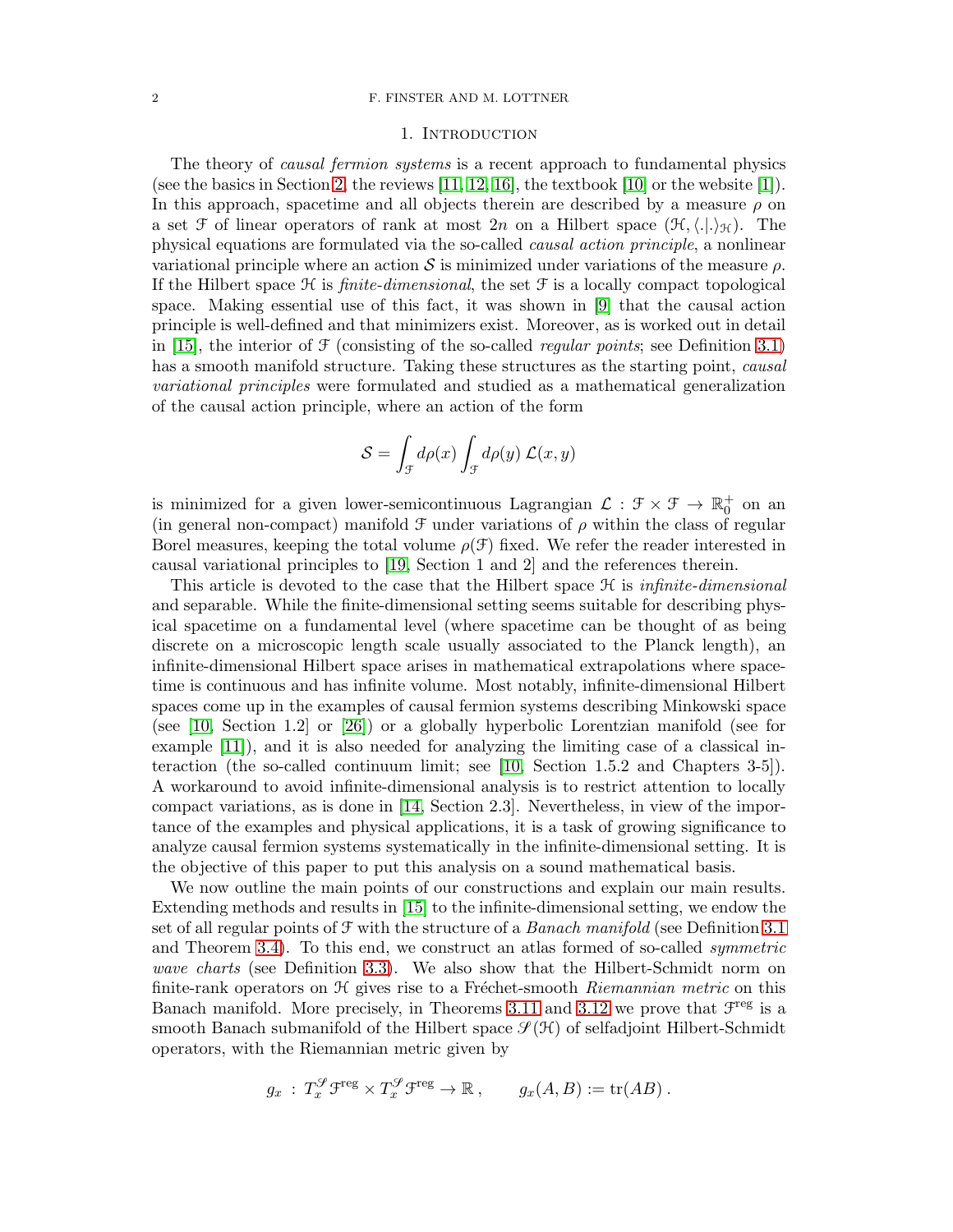In order to introduce *higher derivatives* at a regular point  $p \in \mathcal{F}$ , our strategy is to always work in the distinguished symmetric wave chart around this point. This has the advantage that we can avoid the analysis of differentiability properties under coordinate transformations. The remaining difficulty is that the causal Lagrangian  $\mathcal{L}$ and other derived functions are not differentiable. Instead, directional derivatives exist only in certain directions. In general, these directions do not form a vector space. As a consequence, the derivative is not a linear mapping, and the usual product and chain rules cease to hold. On the other hand, these computation rules are needed in the applications, and it is often sensible to assume that they do hold. This motivates our strategy of looking for a *vector space* on which the function under consideration is differentiable. Clearly, in this way we lose information on the differentiability in certain directions which do not lie in such a vector space. But this shortcoming is outweighted

by the benefit that we can avoid the subtleties of non-smooth analysis, which, at least for most applications in mind, would be impractical and inappropriately technical. Clearly, we want the subspace to be as large as possible, and moreover it should be defined canonically without making any arbitrary choices. These requirements lead us to the notion of *expedient subspaces* (see Definition [4.2\)](#page-17-2). In general, the expedient subspace is neither dense nor closed. On these expedient subspaces, the function is Gâteaux differentiable, the derivative is a linear mapping, and higher derivatives are multilinear.

The differential calculus on expedient subspaces is compatible with the chain rule in the following sense: If f is locally Hölder continuous,  $\gamma$  is a smooth curve whose derivatives up to sufficiently high order lie in the expedient differentiable subspace of f, then the composition  $f \circ \gamma$  is differentiable and the chain rule holds (see Proposition [4.4\)](#page-18-1), i.e.

$$
(f \circ \gamma)'(t_0) = D^{\varepsilon} f|_{x_0} \gamma'(t_0) ,
$$

where the index  $\mathcal E$  denotes the derivative on the expedient subspace. We also prove a chain rule for higher derivatives (see Proposition [4.5\)](#page-19-0). The requirement of Hölder continuity is a crucial assumption needed in order to control the error term of the linearization. The most general statement is Theorem [5.8](#page-26-0) where Hölder continuity is required only on a subspace which contains the curve  $\gamma$  locally.

We also work out how the differential calculus on expedient subspaces applies to the setting of causal fermion systems. In order to establish the chain rule, we prove that the causal Lagrangian is indeed locally Hölder continuous with uniform Hölder exponent (Theorem [5.1\)](#page-20-2), and we analyze how the Hölder constant depends on the base point (Theorem [5.3\)](#page-22-0). Moreover, we prove that for all  $x, y \in \mathcal{F}$  there is a neighborhood  $U \subseteq \mathcal{F}$  of y with (see [\(5.9\)](#page-23-1))

$$
|\mathcal{L}(x, y) - \mathcal{L}(x, \tilde{y})| \le c(n, y) ||x||^2 ||\tilde{y} - y||^{\frac{1}{2n-1}}
$$
 for all  $\tilde{y} \in U$ 

(where  $2n$  is the maximal rank of the operators in  $\mathcal{F}$ ). Relying on these results, we can generalize the jet formalism as introduced in [\[17\]](#page-36-10) for causal variational principles to the infinite-dimensional setting (Section [5.2\)](#page-23-0). We also work out the chain rule for the Lagrangian (Theorem [5.6\)](#page-25-1) and for the function  $\ell$  obtained by integrating one of the arguments of the Lagrangian (Theorem [5.9\)](#page-26-1),

<span id="page-2-0"></span>
$$
\ell(x) = \int_M \mathcal{L}(x, y) \, d\rho(y) - \mathfrak{s} \tag{1.1}
$$

(where s is a positive constant).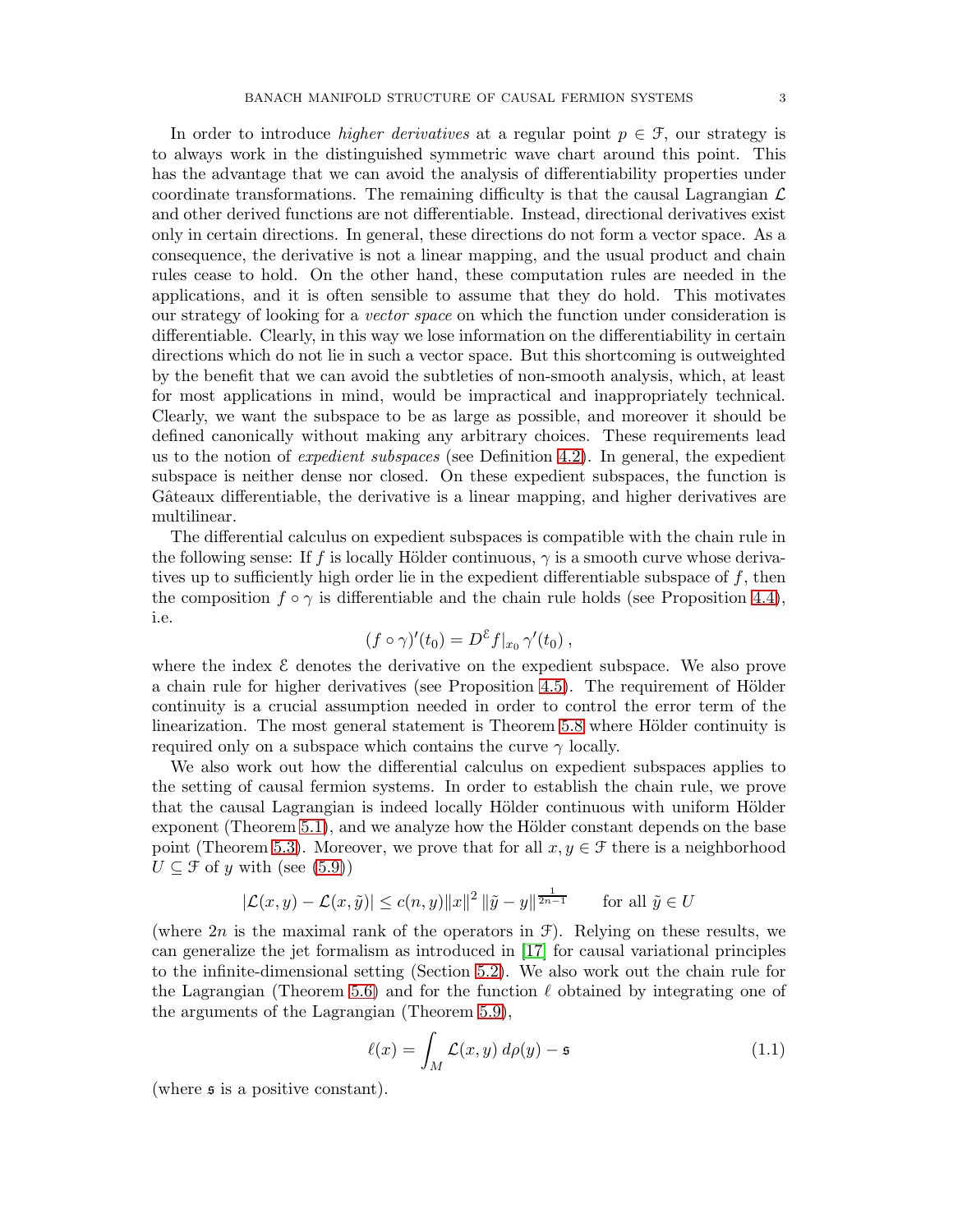#### 4 F. FINSTER AND M. LOTTNER

The paper is organized as follows. Section [2](#page-3-0) provides the necessary preliminaries on causal fermion systems and infinite-dimensional analysis. In Section [3](#page-7-0) an atlas of symmetric wave charts is constructed, and it is shown that this atlas endows the regular points of  $\mathcal F$  with the structure of a Fréchet-smooth Banach manifold. Moreover, it is shown that the Hilbert-Schmidt norm induces a Fréchet-smooth Riemannian metric. In Section [4](#page-17-0) the differential calculus on expedient subspaces is developed. In Section [5,](#page-20-0) this differential calculus is applied to causal fermion systems. Appendix [A](#page-27-0) gives some more background information on the Fréchet derivative. Finally, Appendix [B](#page-30-0) provides details on how the Riemannian metric looks like in different charts.

We finally point out that, in order to address a coherent readership, concrete applications of our methods and results for example to physical spacetimes have not been included here. The example of causal fermion systems in Minkowski space will be worked out separately in [\[25\]](#page-37-1).

# 2. Preliminaries

<span id="page-3-1"></span><span id="page-3-0"></span>2.1. Causal Fermion Systems and the Causal Action Principle. We now recall the basic definitions of a causal fermion system and the causal action principle.

**Definition 2.1.** (causal fermion system) Given a separable complex Hilbert space  $\mathcal{H}$ with scalar product  $\langle .|. \rangle_{\mathcal{H}}$  and a parameter  $n \in \mathbb{N}$  (the "spin dimension"), we let  $\mathcal{F} \subseteq$  $L(\mathcal{H})$  be the set of all selfadjoint operators on  $\mathcal H$  of finite rank, which (counting multiplicities) have at most n positive and at most n negative eigenvalues. On  $\mathcal F$  we are given a positive measure  $\rho$  (defined on a  $\sigma$ -algebra of subsets of  $\mathcal{F}$ ), the so-called universal measure. We refer to  $(\mathcal{H}, \mathcal{F}, \rho)$  as a causal fermion system.

A causal fermion system describes a spacetime together with all structures and objects therein. In order to single out the physically admissible causal fermion systems, one must formulate physical equations. To this end, we impose that the universal measure should be a minimizer of the causal action principle, which we now introduce.

For any  $x, y \in \mathcal{F}$ , the product  $xy$  is an operator of rank at most  $2n$ . However, in general it is no longer a selfadjoint operator because  $(xy)^* = yx$ , and this is different from  $xy$  unless  $x$  and  $y$  commute. As a consequence, the eigenvalues of the operator  $xy$  are in general complex. We denote these eigenvalues counting algebraic multiplicities by  $\lambda_1^{xy}$  $x_1^y, \ldots, x_{2n}^y \in \mathbb{C}$  (more specifically, denoting the rank of  $xy$  by  $k \leq 2n$ , we choose  $\lambda_1^{xy}$  $x_1^{xy}, \ldots, \lambda_k^{xy}$  as all the nonzero eigenvalues and set  $\lambda_{k+1}^{xy}, \ldots, \lambda_{2n}^{xy} = 0$ ). We introduce the Lagrangian and the causal action by

Lagrangian: 
$$
\mathcal{L}(x,y) = \frac{1}{4n} \sum_{i,j=1}^{2n} \left( |\lambda_i^{xy}| - |\lambda_j^{xy}| \right)^2 \quad (2.1)
$$

causal action: 
$$
\mathcal{S}(\rho) = \iint_{\mathcal{F}\times\mathcal{F}} \mathcal{L}(x, y) \, d\rho(x) \, d\rho(y) \, . \tag{2.2}
$$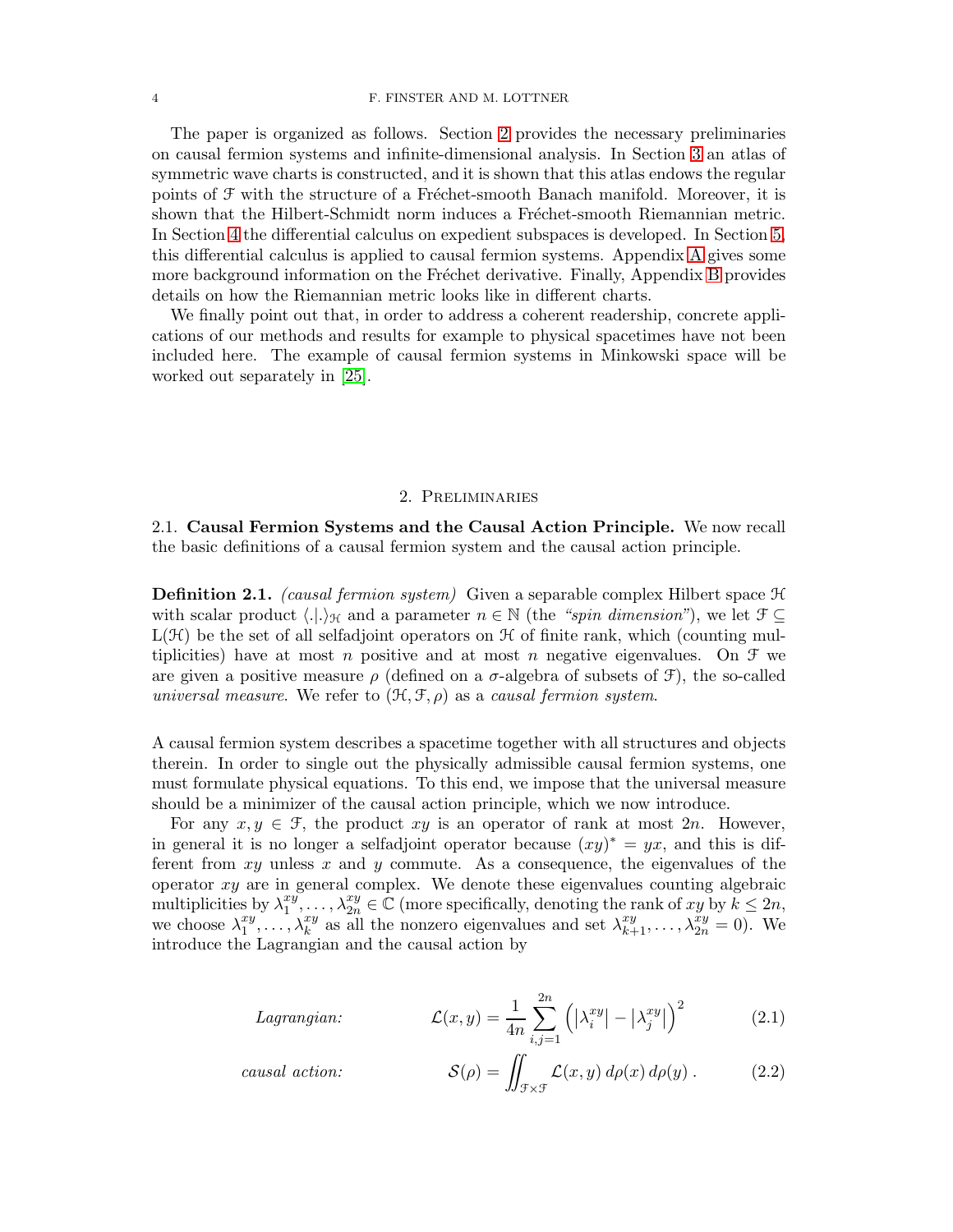The causal action principle is to minimize S by varying the measure  $\rho$  under the following constraints:

$$
volume\ constraint: \qquad \rho(\mathcal{F}) = \text{const} \tag{2.3}
$$

trace constraint: 
$$
\int_{\mathcal{F}} tr(x) d\rho(x) = \text{const}
$$
 (2.4)

*boundedness constraint:* 
$$
\iint_{\mathcal{F}\times\mathcal{F}} |xy|^2 d\rho(x) d\rho(y) \leq C , \qquad (2.5)
$$

where C is a given parameter, tr denotes the trace of a linear operator on  $H$ , and the absolute value of  $xy$  is the so-called spectral weight,

<span id="page-4-2"></span><span id="page-4-1"></span>
$$
|xy| := \sum_{j=1}^{2n} \left| \lambda_j^{xy} \right|.
$$

This variational principle is mathematically well-posed if H is finite-dimensional. For the existence theory and the analysis of general properties of minimizing measures we refer to [\[8,](#page-36-11) [9,](#page-36-6) [3\]](#page-36-12). In the existence theory, one varies in the class of regular Borel measures (with respect to the topology on  $L(\mathcal{H})$  induced by the operator norm), and the minimizing measure is again in this class. With this in mind, here we always assume that

 $\rho$  is a regular Borel measure.

Let  $\rho$  be a *minimizing* measure. *Spacetime* is defined as the support of this measure,

 $M := \operatorname{supp} \rho$ .

Thus the spacetime points are selfadjoint linear operators on H. These operators contain a lot of additional information which, if interpreted correctly, gives rise to spacetime structures like causal and metric structures, spinors and interacting fields. We refer the interested reader to [\[10,](#page-36-4) Chapter 1].

The only results on the structure of minimizing measures which will be needed here concern the treatment of the trace constraint and the boundedness constraint. As a consequence of the trace constraint, for any minimizing measure  $\rho$  the local trace is constant in spacetime, i.e. there is a real constant  $c \neq 0$  such that (see [\[10,](#page-36-4) Proposition 1.4.1])

$$
\text{tr}\,x = c \qquad \text{for all } x \in M \,.
$$

Restricting attention to operators with fixed trace, the trace constraint [\(2.4\)](#page-4-1) is equivalent to the volume constraint [\(2.3\)](#page-4-2) and may be disregarded. The boundedness constraint, on the other hand, can be treated with a Lagrange multiplier. Indeed, as is made precise in [\[3,](#page-36-12) Theorem 1.3], for every minimizing measure  $\rho$ , there is a Lagrange multiplier  $\kappa > 0$  such that  $\rho$  is a local minimizer of the causal action with the Lagrangian replaced by

$$
\mathcal{L}_{\kappa}(x,y) := \mathcal{L}(x,y) + \kappa |xy|^2 ,
$$

<span id="page-4-0"></span>leaving out the boundedness constraint.

2.2. Fréchet and Gâteaux Derivatives. We now recall a few basic concepts from the differential calculus on normed vector spaces. In what follows, we let  $(E, \|\cdot\|_E)$ and  $(F, \|\cdot\|_F)$  be real normed vector spaces. The most common concept is that of the Fréchet derivative.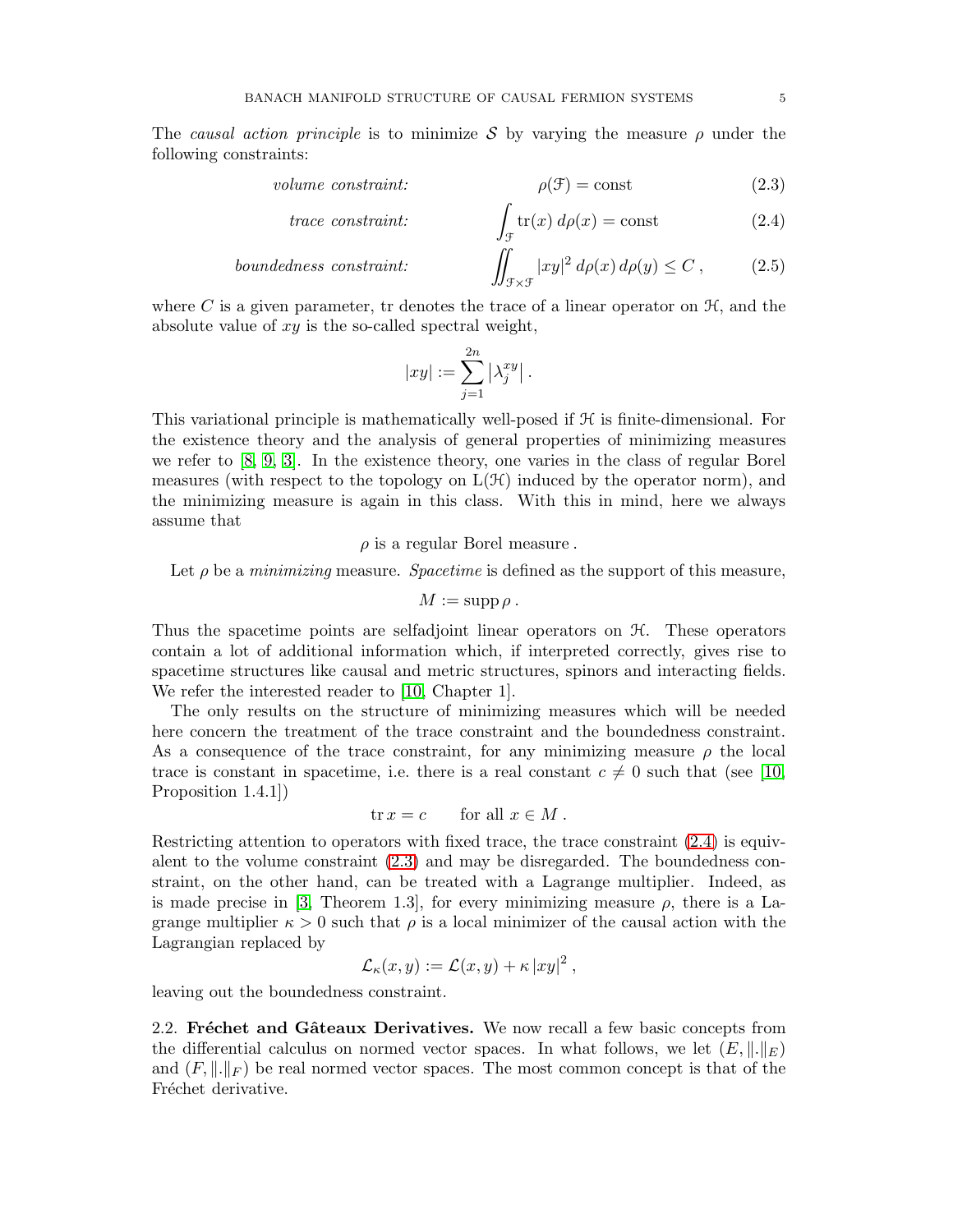<span id="page-5-0"></span>**Definition 2.2.** Let  $U \subseteq E$  be open and  $f : U \to F$  be an F-valued function on U. The function f is Fréchet-differentiable in  $x_0 \in U$  if there is a bounded linear mapping  $A \in L(E, F)$  such that

$$
f(x) = f(x_0) + A (x - x_0) + r(x),
$$

where the error term  $r: U \to F$  goes to zero faster than linearly, *i.e.* 

$$
\lim_{x \to x_0, x \neq x_0} \frac{\|r(x)\|_F}{\|x - x_0\|_E} = 0.
$$

The linear operator A is the **Fréchet derivative**, also denoted by  $Df|_{x_0}$ . A function is Fréchet-differentiable in U if it is Fréchet-differentiable at every point of  $U$ .

The Fréchet derivative is uniquely defined. Moreover, the concept can be iterated to define higher derivatives. Indeed, if f is differentiable in U, its derivative  $Df$  is a mapping

$$
Df: U \to L(E, F) .
$$

Since  $L(E, F)$  is a normed vector space (with the operator norm), we can apply Defi-nition [2.2](#page-5-0) once again to define the second derivative at a point  $x_0$  by

$$
D^{2} f|_{x_{0}} = D(Df)|_{x_{0}} \in \mathcal{L}(E, \mathcal{L}(E, F)).
$$

The second derivative can also be viewed as a bilinear mapping from  $E$  to  $F$ ,

$$
D^{2}f|_{x_{0}}: E \times E \to F, \qquad D^{2}f|_{x_{0}}(u,v) := (D(Df)|_{x_{0}}u,v).
$$

It is by definition bounded, meaning that there is a constant  $c > 0$  such that

$$
||D^2 f|_{x_0}(u, v)||_F \le c ||u||_E ||v||_E
$$
 for all  $u, v \in E$ .

By iteration, one obtains similarly the Fréchet derivatives of order  $p \in \mathbb{N}$  as multilinear operators

$$
Dp f|_{x_0}: \underbrace{E \times \cdots \times E}_{p \text{ factors}} \to F.
$$

A function is  $Fréchet-smooth$  on U if it is Fréchet-differentiable to every order.

<span id="page-5-2"></span>**Lemma 2.3.** If the function  $f: U \subseteq E \to F$  is p times Fréchet-differentiable in  $x_0 \in$ U, then its p<sup>th</sup> Fréchet derivative is symmetric, i.e. for any  $u_1, \ldots, u_p \in E$  and any permutation  $\sigma \in \mathcal{S}_p$ ,

$$
Dp f|_{x_0}(u_1,\ldots,u_p) = Dp f|_{x_0}(u_{\sigma(1)},\ldots,u_{\sigma(p)})
$$

We omit the proof, which can be found for example in [\[5,](#page-36-13) Section 4.4]. For the Fréchet derivative, most concepts familiar from the finite-dimensional setting carry over immediately. In particular, the composition of Fréchet-differentiable functions is again Fréchet-differentiable. Moreover, the chain and product rules hold. We refer for the details to [\[5,](#page-36-13) Sections 2.2 and 2.3] and [\[6,](#page-36-14) Chapter  $8$ ]<sup>[1](#page-5-1)</sup> and Appendix [A.](#page-27-0)

A weaker concept of differentiability which we will use here is Gâteaux differentiability.

<span id="page-5-1"></span><sup>&</sup>lt;sup>1</sup>In this reference, everything is worked out in the case of Banach spaces, but the completeness is not needed for these results.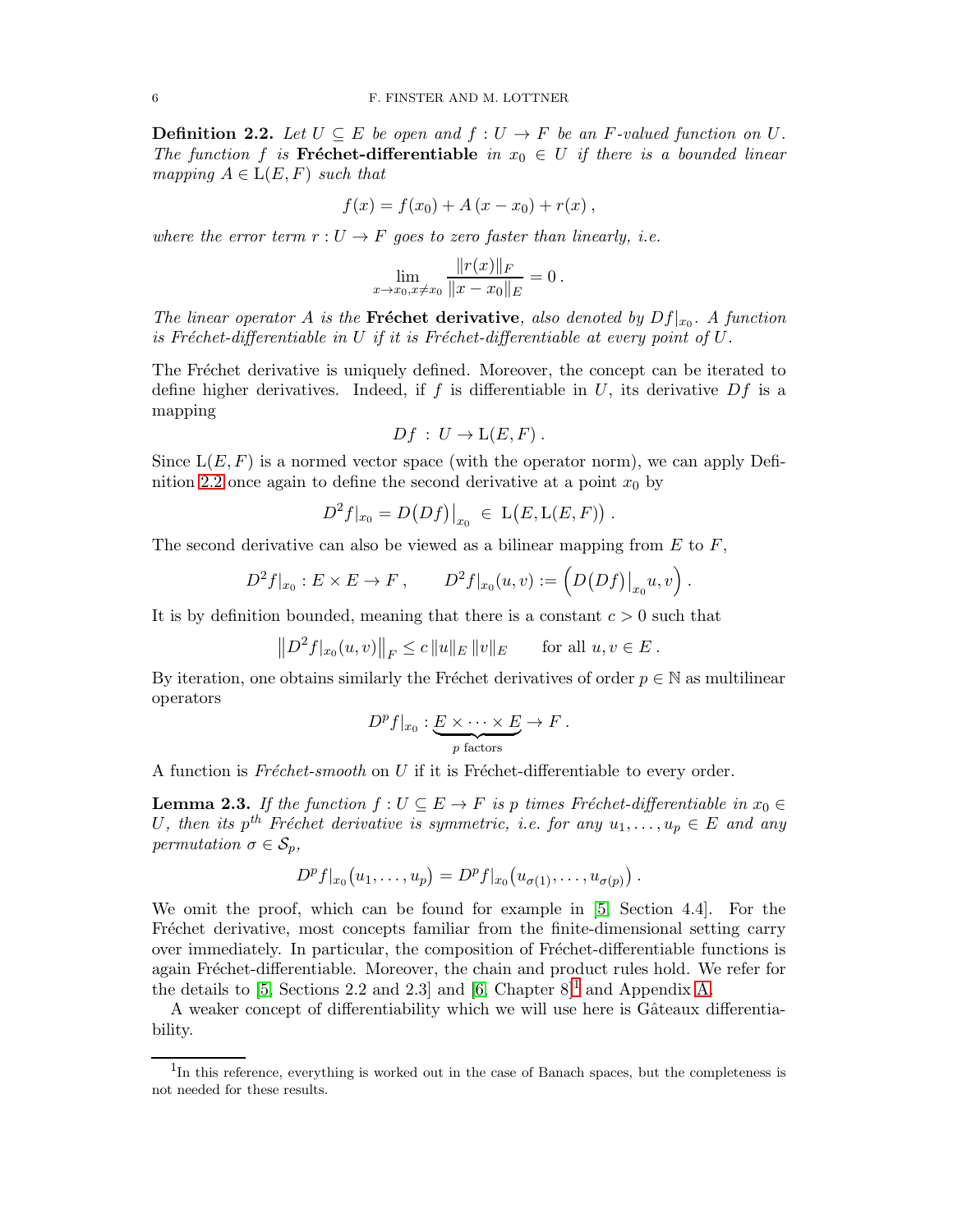**Definition 2.4.** Let  $U \subseteq E$  be open and  $f : U \to F$  be an F-valued function on U. The function f is Gâteaux differentiable in  $x_0 \in U$  in the direction  $u \in E$  if the limit of the difference quotient exists,

$$
d_u f(x_0) := \lim_{h \to 0, h \neq 0} \frac{f(x_0 + hu) - f(x_0)}{h}.
$$

The resulting vector  $d_u f(x_0) \in F$  is the Gâteaux derivative.

By definition, the Gâteaux derivative is homogeneous of degree one, i.e.

$$
d_{\lambda u} f(x_0) = \lambda d_u f(x_0) \quad \text{for all } \lambda \in \mathbb{R}.
$$

Moreover, if f is Fréchet-differentiable in  $x_0$ , then it is also Gâteaux differentiable in any direction  $u \in E$  and

$$
d_u f(x_0) = Df|_{x_0} u.
$$

However, the converse is not true because, even if the Gâteaux derivatives exist for any  $u \in E$ , it is in general not possible to represent them by a bounded linear operator. As a consequence, the chain and product rules in general do not hold for Gâteaux derivatives. We shall come back to this issue in Section [5.](#page-20-0)

<span id="page-6-0"></span>2.3. Banach Manifolds. We recall the basic definition of a smooth Banach manifold (for more details see for example [\[29,](#page-37-2) Chapter 73]).

<span id="page-6-1"></span>**Definition 2.5.** Let B be a Hausdorff topological space and  $(E, \|\cdot\|_E)$  a Banach space. A chart  $(U, \phi)$  is a pair consisting of an open subset  $U \subseteq B$  and a homeomorphism  $\phi$ of U to an open subset  $V := \phi(U)$  of E, i.e.

$$
\phi\,:\,U\stackrel{open}\subseteq B\to V\stackrel{open}\subseteq E\,.
$$

A smooth atlas  $A = (\phi_i, U_i, E)_{i \in I}$  is a collection of charts (for a general index set I) with the properties that the domains of the charts cover B,

$$
B = \bigcup_{i \in I} U_i
$$

and that for any  $i, j \in I$ , the transition map

$$
\phi_j \circ \phi_i^{-1} : \phi_i(U_i \cap U_j) \subseteq E \to \phi_j(U_i \cap U_j)
$$

is Fréchet-smooth. Two atlases  $(\phi_i, U_i, E)_{i \in I}$  and  $(\psi_i, V_i, E)_{j \in J}$  are called **equivalent** if all the transition maps  $\psi_j \circ \phi_i^{-1}$  and  $\phi_i \circ \psi_j^{-1}$  are Fréchet-smooth. We denote the corresponding equivalence class by  $[\mathcal{A}]$ . The union of the charts of all atlases in  $[\mathcal{A}]$  is called maximal atlas  $\mathcal{A}_{\text{max}}$ . The triple  $(B, E, \mathcal{A})$  is referred to as a smooth Banach **manifold** with differentiable structure provided by  $A_{\text{max}}$ .

Definition 2.6. Just as in the case of finite-dimensional manifolds, we call a function  $f: U \subseteq A \rightarrow B$  between two smooth Banach manifolds  $(A, E, A)$  and  $(B, G, B)$  (with  $U \subseteq A$  open) n-times (**Fréchet) differentiable** (resp. **smooth**) if for all combinations of charts  $\phi_a: U_a \to V_a$  and  $\phi_b: U_b \to V_b$  of some (and thus all) atlases  $\mathcal A$  in [A] respectively  $\tilde{B}$  in [B], the mapping  $\phi_b \circ f \circ \phi_a^{-1} : V_a \to V_b$  is n-times (Fréchet) differentiable (resp. smooth).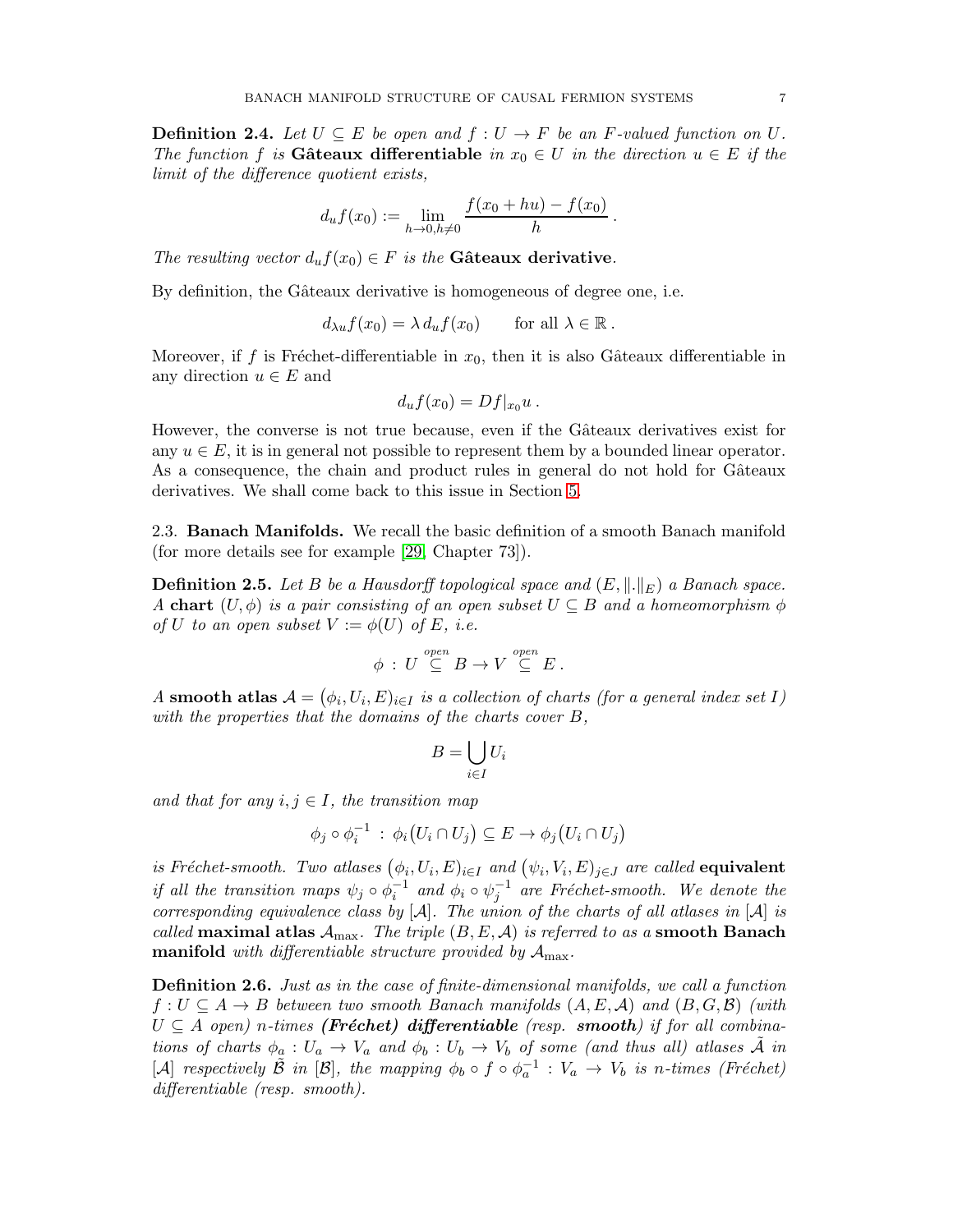#### <span id="page-7-0"></span>8 F. FINSTER AND M. LOTTNER

# 3. SMOOTH BANACH MANIFOLD STRUCTURE OF  $\mathcal{F}^{\text{reg}}$

In the definition of causal fermion systems, the number of positive or negative eigenvalues of the operators in  $\mathcal F$  can be strictly smaller than n. This is important because it makes  $\mathcal F$  a closed subspace of  $L(\mathcal H)$  (with respect to the norm topology), which in turn is crucial for the general existence results for minimizers of the causal action principle (see [\[9\]](#page-36-6) or [\[18\]](#page-36-15)). However, in most physical examples in Minkowski space or in a Lorentzian spacetime, all the operators in  $M$  do have exactly  $n$  positive and exactly n negative eigenvalues. This motivates the following definition (see also  $[10,$ Definition 1.1.5]).

<span id="page-7-2"></span>**Definition 3.1.** An operator  $x \in \mathcal{F}$  is said to be *regular* if it has the maximal possible rank, i.e. dim  $x(\mathcal{H}) = 2n$ . Otherwise, the operator is called *singular*. A causal fermion system is *regular* if all its spacetime points are regular.

In what follows, we restrict attention to regular causal fermion systems. Moreover, it is convenient to also restrict attention to all those operators in  $\mathcal F$  which are regular,

$$
\mathcal{F}^{\text{reg}} := \{ x \in \mathcal{F} \mid x \text{ is regular} \} .
$$

<span id="page-7-1"></span> $\mathcal{F}^{\text{reg}}$  is a dense open subset of  $\mathcal{F}$  (again with respect to the norm topology on  $L(\mathcal{H})$ ).

3.1. Wave Charts and Symmetric Wave Charts. We now choose specific charts and prove that the resulting atlas endows  $\mathcal{F}^{\text{reg}}$  with the structure of a smooth Banach manifold (see Definition [2.5\)](#page-6-1). In the finite-dimensional setting, these charts were introduced in [\[15\]](#page-36-7). We now recall their definition and generalize the constructions to the infinite-dimensional setting.

Given  $x \in \mathcal{F}^{\text{reg}}$  we denote the image of x by  $I := x(\mathcal{H})$ . We consider I as a 2ndimensional Hilbert space with the scalar product induced from  $\langle . \rangle_{\mathcal{H}}$ . Denoting its orthogonal complement by  $J := I^{\perp}$ , we obtain the orthogonal sum decomposition

$$
\mathcal{H}=I\oplus J\ .
$$

This also gives rise to a corresponding decomposition of operators, like for example

<span id="page-7-3"></span>
$$
L(\mathcal{H}, I) = L(I, I) \oplus L(J, I). \qquad (3.1)
$$

Given an operator  $\psi \in L(\mathcal{H}, I)$ , we denote its adjoint by  $\psi^{\dagger} \in L(I, \mathcal{H})$ ; it is defined by the relation

$$
\langle u | \psi v \rangle_I = \langle \psi^\dagger u | v \rangle_{\mathcal{H}} \quad \text{for all } u \in I \text{ and } v \in \mathcal{H}.
$$

We now form the operator

<span id="page-7-5"></span>
$$
R_x(\psi) := \psi^{\dagger} x \psi \in \mathcal{L}(\mathcal{H}). \tag{3.2}
$$

By construction, this operator is symmetric and has at most  $n$  positive and at most  $n$ negative eigenvalues. Therefore, it is an operator in  $\mathcal{F}$ . Using [\(3.1\)](#page-7-3), we conclude that  $R_x$  is a mapping

<span id="page-7-6"></span>
$$
R_x : \mathcal{L}(I, I) \oplus \mathcal{L}(J, I) \to \mathcal{F}.
$$
\n(3.3)

Before going on, it is useful to rewrite the operator  $R_x(\psi)$  in a slightly different way. On I, one can also introduce the indefinite inner product

<span id="page-7-4"></span>
$$
\langle |\rangle_{x} : S_x \times S_x \to \mathbb{C}, \qquad \langle u | v \rangle_{x} = -\langle u | xv \rangle_{\mathcal{H}}, \tag{3.4}
$$

referred to as the *spin inner product*. For conceptual clarity, we denote  $I$  endowed with the spin inner product by  $(S_x, \prec | \succ_x)$  and refer to it as the spin space at x (for more details on the spin spaces we refer for example to [\[10,](#page-36-4) Section 1.1]). It is an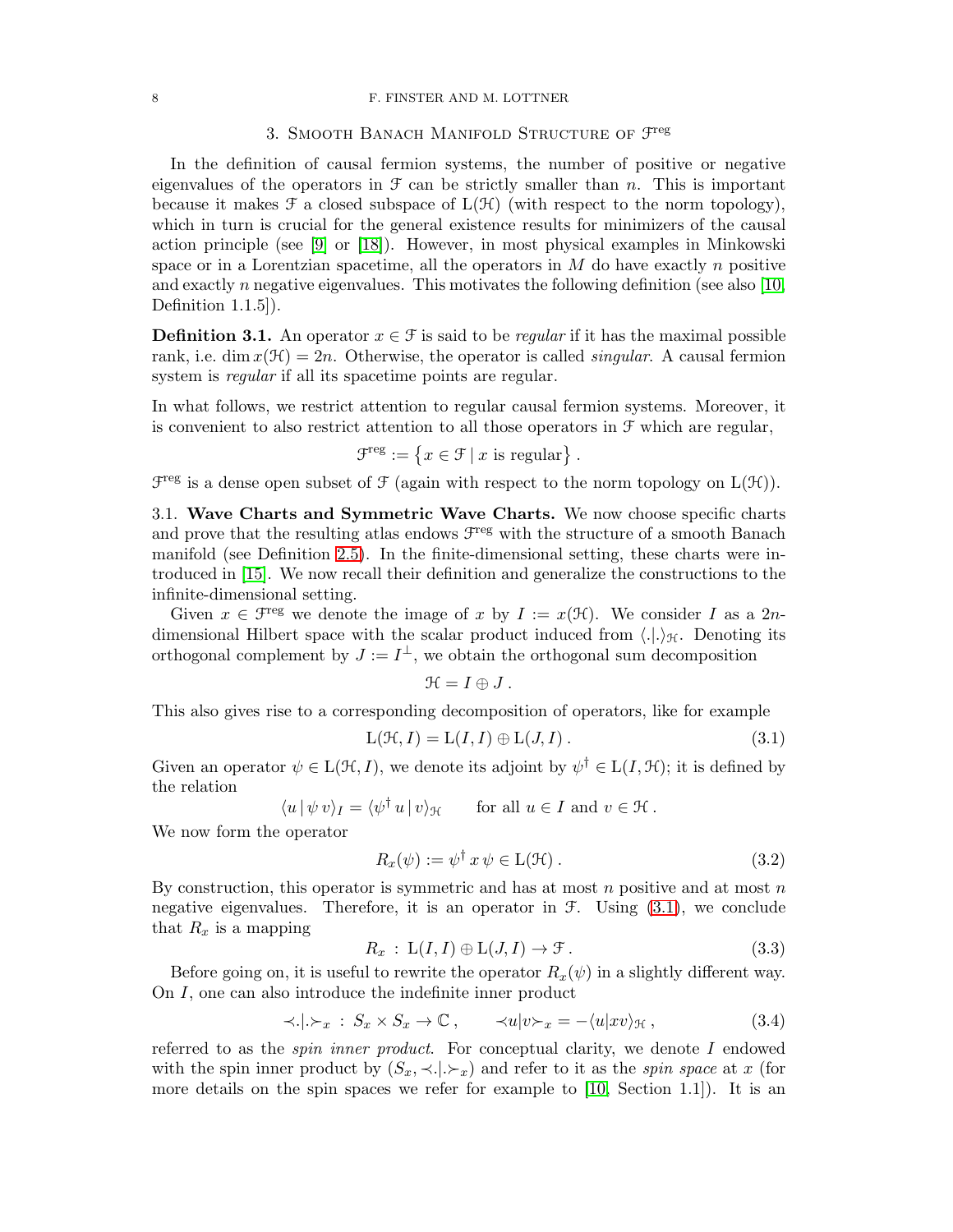indefinite inner product space of signature  $(n, n)$ . We denote the adjoint with respect to the spin inner product by a star. More specifically, for a linear operator  $A \in L(S_x)$ , the adjoint is defined by

$$
\prec \phi \mid A \tilde{\phi} \succ_x \ = \ \prec A^* \phi \mid \tilde{\phi} \succ_x \qquad \text{for all } \phi, \tilde{\phi} \in S_x \ .
$$

Using again the definition of the spin inner product [\(3.4\)](#page-7-4), we can rewrite this equation as

$$
-\langle \phi \, | \, X \, A\tilde{\phi} \rangle_{\mathcal{H}} = -\langle A^* \phi \, | \, X \tilde{\phi} \rangle_{\mathcal{H}} ,
$$

where we introduced the short notation

<span id="page-8-1"></span>
$$
X := x|_{S_x} : S_x \to S_x. \tag{3.5}
$$

Taking adjoints in the Hilbert space  $\mathcal H$  gives

$$
-\langle X^{-1} A^{\dagger} X \phi \, | \, X \tilde{\phi} \rangle_{\mathcal{H}} = -\langle A^* \phi \, | \, X \tilde{\phi} \rangle_{\mathcal{H}}
$$

(note that the operator X is invertible because  $S_x$  is by definition its image). We thus obtain the relation

<span id="page-8-2"></span>
$$
A^* = X^{-1} A^\dagger X \,. \tag{3.6}
$$

Using such transformations, one readily verifies that, identifying the image of  $\psi$  with a subspace of  $S_x$ , the right side of [\(3.2\)](#page-7-5) can be written as  $-\psi^*\psi$  (for details see [\[15,](#page-36-7) Lemma 2.2.). Thus, with this identification, the operator  $R_x$  can be written instead of [\(3.2\)](#page-7-5) and [\(3.3\)](#page-7-6) in the equivalent form

<span id="page-8-0"></span>
$$
R_x : \mathcal{L}(I, S_x) \oplus \mathcal{L}(J, S_x) \to \mathcal{F}, \qquad R_x(\psi) = -\psi^* \psi, \qquad (3.7)
$$

where  $\psi^*$  is the adjoint with respect to the corresponding inner products, i.e.

$$
\langle \phi | \psi u \rangle_x = \langle \psi^* \phi | u \rangle_{\mathcal{H}} \quad \text{for } u \in H \text{ and } \phi \in S_x \, .
$$

We want to use the operator  $R_x$  in order to construct local parametrizations of  $\mathcal{F}^{\text{reg}}$ . The main difficulty is that the operator  $R_x$  is not injective. For an explanation of this point in the context of local gauge freedom we refer to [\[15\]](#page-36-7). Here we merely explain how to arrange that  $R_x$  becomes injective. We let  $\text{Symm}(S_x) \subseteq L(S_x)$  be the real vector space of all operators A on  $S_x$  which are symmetric with respect to the spin inner product, i.e.

$$
\prec \phi | A \tilde{\phi} \succ_x \; = \; \prec A \phi | \tilde{\phi} \succ_x \qquad \text{for all } \phi, \tilde{\phi} \in S_x \; .
$$

We now restrict the operator  $R_x$  in [\(3.3\)](#page-7-6) and [\(3.7\)](#page-8-0) to

<span id="page-8-3"></span>
$$
R_x^{\text{symm}} := R_x|_{\text{Symm}(S_x) \oplus \text{L}(J, S_x)} : \text{Symm}(S_x) \oplus \text{L}(J, S_x) \to \mathcal{F}, \qquad R_x(\psi) = -\psi^* \psi. \tag{3.8}
$$

We write the direct sum decomposition as

$$
\psi = \psi_I + \psi_J
$$
 with  $\psi_I \in \text{Symm}(S_x), \ \psi_J \in L(J, S_x)$ .

Extending the analysis in [\[15,](#page-36-7) Section 6.1] to the infinite-dimensional setting, one finds that this mapping is a local parametrization of  $\mathcal{F}^{\text{reg}}$ :

<span id="page-8-4"></span>**Theorem 3.2.** There is an open neighborhood  $W_x$  of  $(id_{S_x}, 0) \in \text{Symm}(S_x) \oplus \text{L}(J, S_x)$ such that the restriction of  $R_x^{symm}$  maps to an open subset  $\Omega_x := R_x^{symm}(W_x)$  of  $\mathcal{F}^{\text{reg}}$ ,

$$
R_x^{\text{symm}}|_{W_x} : W_x \to \Omega_x \stackrel{\text{open}}{\subseteq} \mathfrak{F}^{\text{reg}} ,
$$

and is a homeomorphism to its image (always with respect to the topology induced by the operator norm on  $L(\mathcal{H})$ ).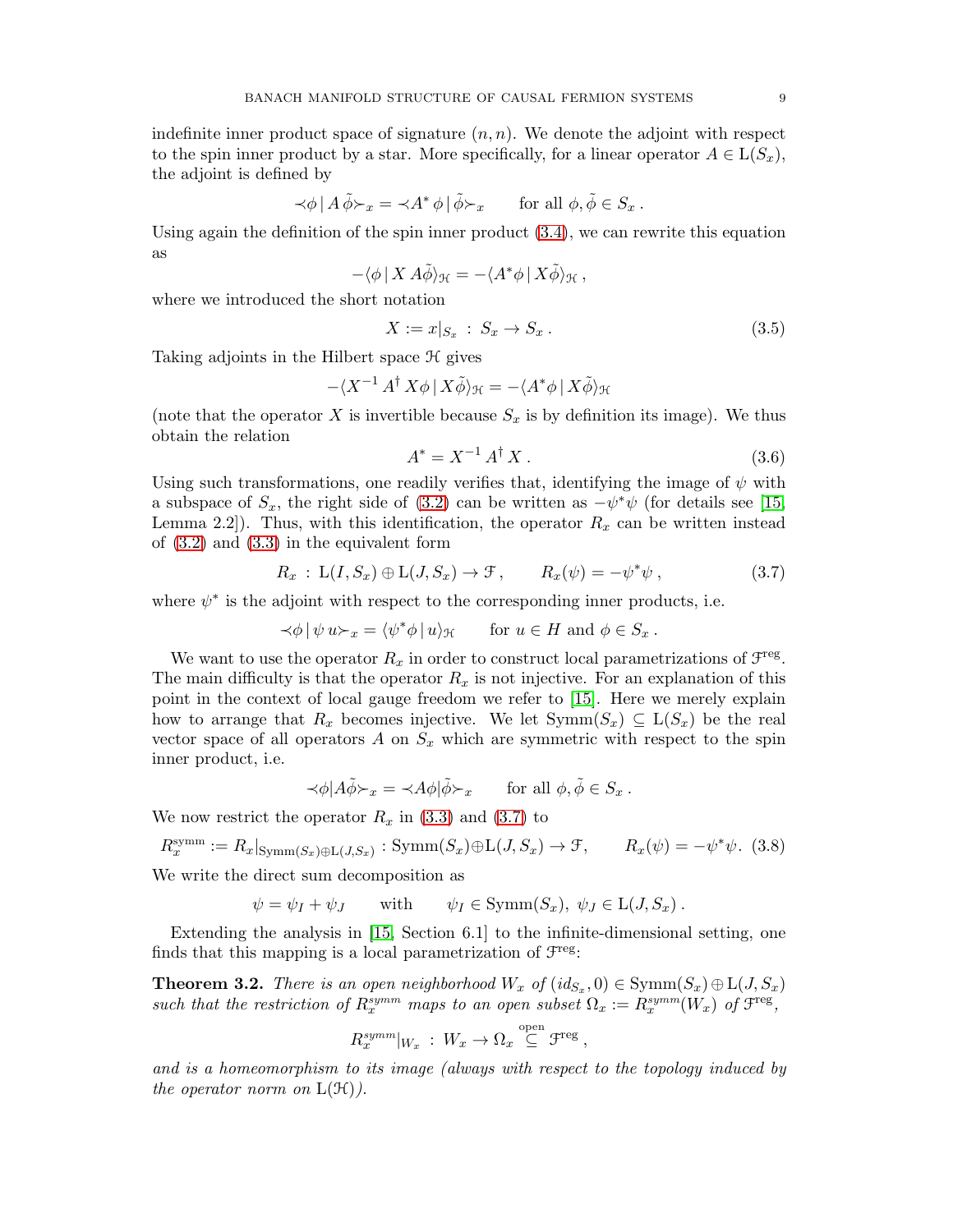Proof. The estimate

<span id="page-9-3"></span>
$$
\|R_x^{\text{symm}}(\psi) - R_x^{\text{symm}}(\tilde{\psi})\|_{\mathcal{L}(\mathcal{H})} \n= \|\psi^*\psi - \tilde{\psi}^*\tilde{\psi}\|_{\mathcal{L}(\mathcal{H})} \le \|\psi^*\psi - \psi^*\tilde{\psi}\|_{\mathcal{L}(\mathcal{H})} + \|\psi^*\tilde{\psi} - \tilde{\psi}^*\tilde{\psi}\|_{\mathcal{L}(\mathcal{H})} \n\le \|\psi^*\|_{\mathcal{L}(\mathcal{H})} \|\psi - \tilde{\psi}\|_{\mathcal{L}(\mathcal{H})} + \|\tilde{\psi}^* - \tilde{\psi}^*\|_{\mathcal{L}(\mathcal{H})} \|\tilde{\psi}\|_{\mathcal{L}(\mathcal{H})}
$$
\n(3.9)

shows that  $R_x^{\text{symm}}$  is continuous. Since the point  $R_x^{\text{symm}}(\text{id}_{S_x},0) = x \in \mathcal{F}^{\text{reg}}$  is regular, by continuity we may choose an open neighborhood  $W_x$  of  $(\text{id}_{S_x}, 0)$  such that  $R_x$  maps to  $\mathfrak{F}^{\text{reg}}$ .

In order to show that  $R_x^{\text{symm}}$  is bijective, we begin with the formula for  $\phi_x$  as derived in [\[15,](#page-36-7) Proposition 6.6], which will turn out to be the inverse of  $R_x^{\text{symm}}$ . It has the form

<span id="page-9-0"></span>
$$
\phi_x(y) = \left( P(x, x)^{-1} A_{xy} P(x, x)^{-1} \right)^{-\frac{1}{2}} P(x, x)^{-1} P(x, y) \Psi(y) \in \mathcal{L}(\mathcal{H}, S_x), \quad (3.10)
$$

where  $P(x, y)$  (the kernel of the fermionic projector) and  $A_{xy}$  (the closed chain) are defined by

<span id="page-9-5"></span>
$$
P(x,y) := \pi_x y |_{S_y} : S_y \to S_x , \qquad A_{xy} := P(x,y) P(y,x) : S_x \to S_x .
$$
 (3.11)

Our task is to show that for a sufficiently small open neighborhood  $\Omega_x$  of x, this formula defines a continuous mapping

$$
\phi_x \,:\, \Omega_x \subseteq \mathcal{F}^{\text{reg}} \to \text{Symm}(S_x) \oplus \text{L}(J, \mathcal{H}) ,
$$

and that the compositions

<span id="page-9-1"></span>
$$
\phi_x \circ R_x^{\text{symm}}|_{W_x}
$$
 and  $R_x^{\text{symm}} \circ \phi_x$  (3.12)

are both the identity (showing that  $\phi_x$  is indeed the inverse of  $R_x^{\text{symm}}$ ).

In preparation, we rewrite the formula [\(3.10\)](#page-9-0) as

<span id="page-9-4"></span>
$$
\phi_x(y) = \left(X^{-1} \pi_x y \pi_y x X^{-1}\right)^{-\frac{1}{2}} X^{-1} \pi_x y \pi_y = \left(X^{-1} \pi_x y \vert_{S_x}\right)^{-\frac{1}{2}} X^{-1} \pi_x y ,\qquad(3.13)
$$

where we again used the notation [\(3.5\)](#page-8-1). Choosing  $y = x$ , the operator  $X^{-1} \pi_x y|_{S_x}$  is the identity on  $S_x$ . We first choose an open neighborhood  $\tilde{\Omega}_x$  of x so small such that for any  $y \in \tilde{\Omega}_x$ ,

<span id="page-9-2"></span>
$$
\left\| \mathrm{id}_{S_x} - X^{-1} \pi_x y |_{S_x} \right\|_{\mathcal{L}(\mathcal{H})} < \frac{1}{2} \,. \tag{3.14}
$$

Then the square root as well as the inverse square root of  $A = X^{-1}\pi_{x}y$  are well-defined for all  $x \in \tilde{\Omega}_x$  by the respective power series,

$$
A^{\frac{1}{2}} := \sum_{n=0}^{\infty} (-1)^n {1/2 \choose n} (\mathrm{id}_{S_x} - A)^n , \quad A^{-\frac{1}{2}} := \sum_{n=0}^{\infty} (-1)^n {-1/2 \choose n} (\mathrm{id}_{S_x} - A)^n ,
$$

with the generalized binomial coefficients given for  $\beta \in \mathbb{R}$  and  $n \in \mathbb{N}$  by

$$
\binom{\beta}{n} := \begin{cases} \frac{1}{n!} \beta \cdot (\beta - 1) \cdots (\beta - n + 1) & \text{if } n > 0 \\ 0 & \text{if } n = 0 \end{cases}
$$

as for both power series the radius of convergence equals one. Moreover note that all square roots, inverse square roots, etc. appearing in the following are well-defined as they are always applied to operators within their radius of convergence. We conclude that the mapping  $\phi_x$  is well-defined and continuous on  $\tilde{\Omega}_x$ . Now by possibly shrinking W<sub>x</sub> we can arrange that  $\Omega_x := R_x^{\text{symm}}(W_x)$  lies in  $\tilde{\Omega}_x$ . Note that it now suffices to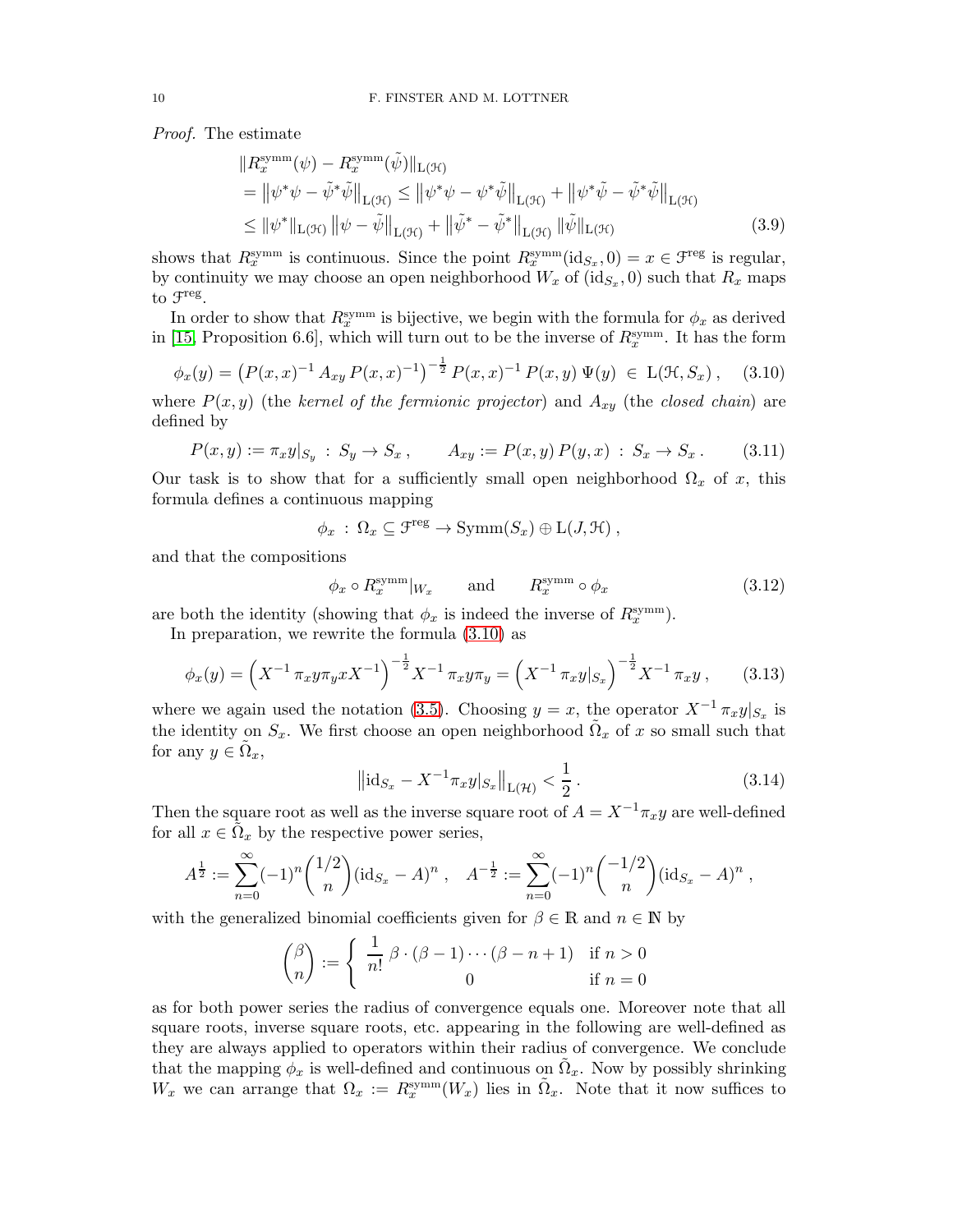show that  $\phi_x|_{\Omega_x}$  is the inverse of  $R_x^{\text{symm}}|_{W_x}$ , because then the set  $\Omega_x = (\phi_x|_{\tilde{\Omega}_x})^{-1}(W_x)$ is open.

In order to verify that  $\phi_x$  maps into  $Symm(S_x) \oplus L(J, S_x)$ , we restrict  $\phi_x(y)$  to  $S_x$ ,

<span id="page-10-1"></span>
$$
\phi_x(y)|_I = \left( \left( X^{-1} \pi_x y \big|_{S_x} \right)^{-\frac{1}{2}} X^{-1} \pi_x y \right)\Big|_I
$$
  
=  $\left( X^{-1} \pi_x y \big|_{S_x} \right)^{-1/2} X^{-1} \pi_x y \big|_{S_x} = \left( X^{-1} \pi_x y \pi_x \big|_{S_x} \right)^{\frac{1}{2}}.$  (3.15)

A direct computation using [\(3.6\)](#page-8-2) shows that the operator  $X^{-1}\pi_x y \pi_x|_{S_x}$ , and hence also its square root, are symmetric on  $S_x$ .

It remains to compute the compositions in [\(3.12\)](#page-9-1). First,

$$
\phi_x \circ R_x^{\text{symm}}(\psi) = \phi_x(\psi^\dagger X \psi) = \left(X^{-1} \underbrace{\pi_x \psi^\dagger X}_{= \psi_I^\dagger X} \psi \middle|_{S_x}\right)^{-\frac{1}{2}} X^{-1} \underbrace{\pi_x \psi^\dagger X}_{= \psi_I^\dagger X} \psi
$$

$$
= \left(\underbrace{X^{-1} \psi_I^\dagger X}_{= \psi_I} \psi_I\right)^{-\frac{1}{2}} \underbrace{X^{-1} \psi_I^\dagger X}_{= \psi_I} \psi = \left(\psi_I^2\right)^{-\frac{1}{2}} \psi_I \psi = \psi,
$$

where in the last line we applied [\(3.6\)](#page-8-2) and used that  $\psi_I$  is symmetric on  $S_x$ . Moreover,

$$
R_x^{\text{symm}} \circ \phi_x(y) = \phi_x(y)^{\dagger} X \phi_x(y)
$$
  
=  $y \pi_x X^{-1} \left( \pi_x y \pi_x X^{-1} \right)^{-\frac{1}{2}} X \left( X^{-1} \pi_x y \pi_x |_{S_x} \right)^{-\frac{1}{2}} X^{-1} \pi_x y.$ 

Since the spectral calculus is invariant under similarity transformations, we know that for any invertible operator  $B$  on  $S_x$ ,

$$
X^{-1}B^{-\frac{1}{2}}X = \left(X^{-1}BX\right)^{-\frac{1}{2}}.
$$

Hence

$$
R_x^{\text{symm}} \circ \phi_x(y) = y \pi_x \left( X^{-1} \pi_x y \pi_x |_{S_x} \right)^{-\frac{1}{2}} \left( X^{-1} \pi_x y \pi_x |_{S_x} \right)^{-\frac{1}{2}} X^{-1} \pi_x y
$$
  
=  $y \pi_x \left( X^{-1} \pi_x y \pi_x |_{S_x} \right)^{-1} X^{-1} \pi_x y$   
=  $y \pi_x \left( \pi_x y \pi_x |_{S_x} \right)^{-1} \pi_x y = y x \left( \pi_x y x |_{S_x} \right)^{-1} \pi_x y$   
=  $y P(y, x) \left( P(x, y) P(y, x) \right)^{-1} P(x, y) = y$ 

(note that  $P(x, y) : S_y \to S_x$  is invertible in view of [\(3.14\)](#page-9-2)). This concludes the  $\Box$ 

The mapping  $\phi_x$ , which already appeared in the proof of the previous lemma, can also be introduced abstractly to define the chart.

# <span id="page-10-0"></span>Definition 3.3. Setting

$$
\phi_x := R_x^{\text{symm}}|_{W_x}^{-1} : \Omega_x \to \text{Symm}(S_x) \oplus \text{L}(J, S_x) ,
$$

we obtain a chart  $(\phi_x, \Omega_x)$ , referred to as the **symmetric wave chart** about the point  $x \in \mathcal{F}^{\text{reg}}$ .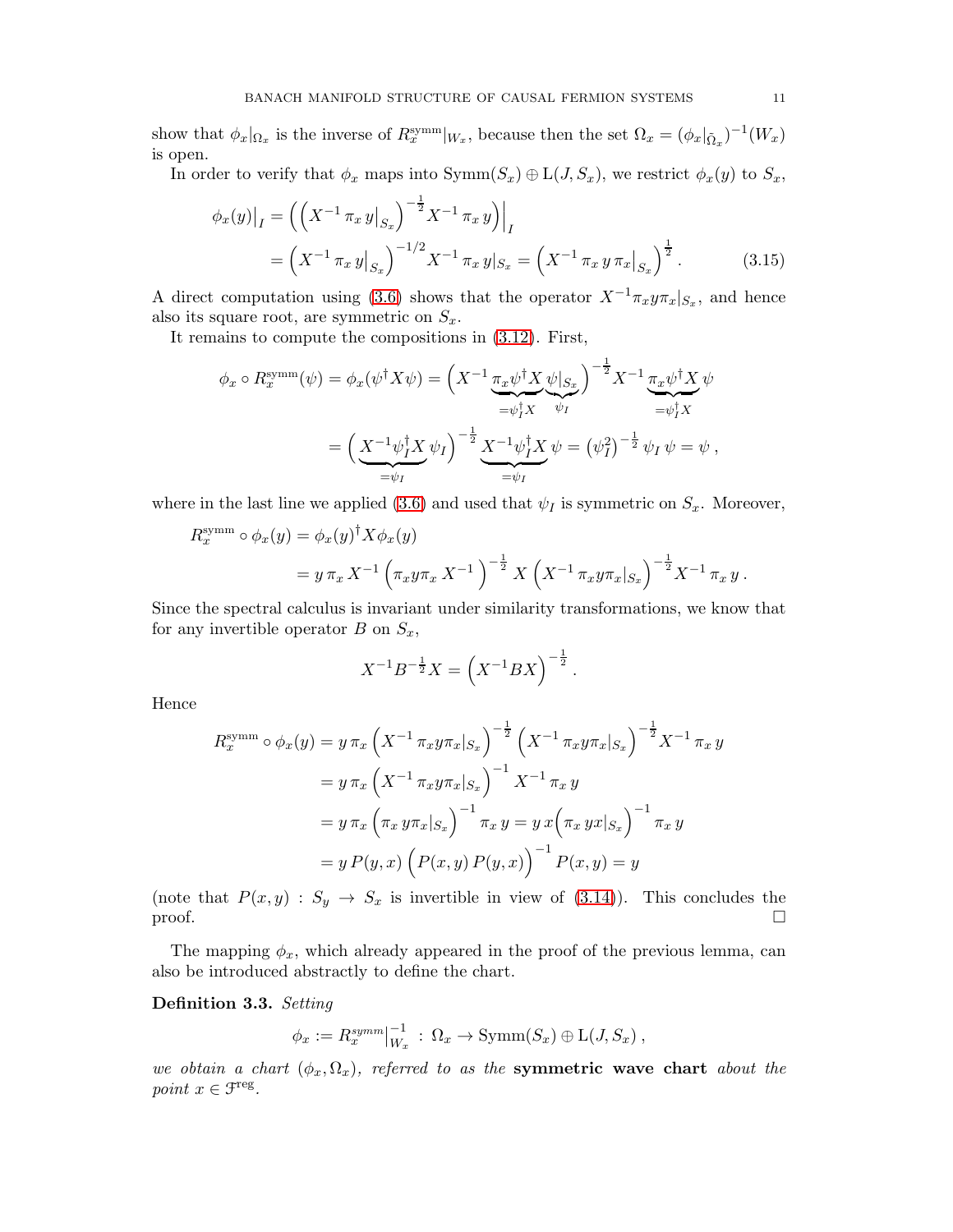We remark that more general charts can be obtained by restricting  $R_x$  to another subspace of  $L(I, S_x) \oplus L(J, S_x)$ , i.e. in generalization of [\(3.8\)](#page-8-3),

$$
R_x^E := R_x|_{E \oplus \mathcal{L}(J,S_x)} : E \oplus \mathcal{L}(J,S_x) \to \mathcal{F}, \qquad R(\psi) = -\psi^* \psi,
$$

where E is a subspace of  $L(S_x)$  which has the same dimension as  $Symm(S_x)$ . The resulting charts  $\phi_x^E$  are obtained by composition with a unitary operator  $U_x$  on  $S_x$ , i.e.

$$
\phi_x^E = U_x \circ \phi_x \quad \text{with} \quad U_x \in U(S_x)
$$

(for details and the connection to local gauge transformations see [\[15,](#page-36-7) Section 6.1]). Since linear transformations are irrelevant for the question of differentiability, in what follows we may restrict attention to symmetric wave charts.

<span id="page-11-0"></span>3.2. A Fréchet Smooth Atlas. The goal of this section is to prove that the symmetric wave charts  $(\phi_x, \Omega_x)$  form a smooth atlas of  $\mathcal{F}^{\text{reg}}$ .

<span id="page-11-1"></span>Theorem 3.4 (Symmetric wave atlas). The collection of all symmetric wave charts on  $\mathcal{F}^{\text{reg}}$  defines a Fréchet-smooth atlas of  $\mathcal{F}^{\text{reg}}$ , endowing  $\mathcal{F}^{\text{reg}}$  with the structure of a smooth Banach manifold (see Definition [2.5\)](#page-6-1).

*Proof.* We first verify that for any  $x \in \mathcal{F}^{\text{reg}}$ , the vector space  $\text{Symm}(S_x) \oplus \text{L}(J, S_x)$ together with the operator norm of  $L(\mathcal{H}, I) = L(\mathcal{H}, S_x)$  is a Banach space. To this end, we note that this vector space coincides with the kernel of the mapping  $\psi \mapsto$  $(X^{-1}\psi^{\dagger}\pi_x X - \psi|_I)$  on  $L(\mathcal{H}, I)$ . Since this mapping is continuous on  $L(\mathcal{H}, I)$  (as one verifies by an estimate similar to  $(3.9)$ , its kernel is closed. As a consequence, the vector space  $Symm(S_x) \oplus L(J, S_x)$  is a closed subspace of  $L(\mathcal{H}, I)$  and thus indeed a Banach space.

We saw in Theorem [3.2](#page-8-4) that for any  $x \in \mathcal{F}^{\text{reg}}$ ,  $(\phi_x, \Omega_x)$  defines a chart on  $\mathcal{F}^{\text{reg}}$ . Since the  $\Omega_x$  clearly cover  $\mathcal{F}^{\text{reg}}$ , it remains to show that all transition mappings are Fréchet-smooth. To this end, we first note that for any  $x, y \in \mathcal{F}^{\text{reg}}$  and  $\psi \in \phi_x(\Omega_x \cap \Omega_y)$ ,

$$
\phi_y \circ \phi_x^{-1}(\psi) = \phi_y(\psi^{\dagger} X \psi) = \left(Y^{-1} \pi_y \psi^{\dagger} X \psi |_{S_y}\right)^{-\frac{1}{2}} Y^{-1} \pi_y \psi^{\dagger} X \psi.
$$

Next, we define the mappings

$$
B_{xy}: \text{Symm}(S_x) \oplus \text{L}(J, S_x) \to \text{L}(\mathcal{H}, S_y), \quad \psi \mapsto Y^{-1} \pi_y \psi^{\dagger} X \psi ,
$$
  
\n
$$
\tilde{B}_{xy}: \text{Symm}(S_x) \oplus \text{L}(J, S_x) \to \text{L}(S_y), \qquad \psi \mapsto Y^{-1} \pi_y \psi^{\dagger} X \psi |_{S_y},
$$
  
\n
$$
W: B_{\frac{1}{2}}(0) \subseteq \text{L}(S_y) \to \text{L}(S_y), \qquad B \mapsto (1+B)^{-\frac{1}{2}} = \sum_{n=0}^{\infty} (-1)^n {\binom{-1/2}{n}} B^n
$$

(where the radius of the ball  $B_{1/2}(0)$  is taken with respect to the operator norm).

Recall that in the proof of Theorem [3.2](#page-8-4) (more precisely  $(3.14)$ ) we chose  $\Omega_y$  so small that the operator  $\|\mathrm{id}_{S_y} - Y^{-1}\pi_y z|_{S_y}\| < 1/2$  for any  $z \in \Omega_y$ . Thus, since for any  $\psi \in$  $\phi_x(\Omega_x \cap \Omega_y)$  we have  $\psi^{\dagger} X \psi = \phi_x^{-1}(\psi) \in \Omega_y$ , we obtain  $\tilde{B}_{xy}(\phi_x(\Omega_x \cap \Omega_y)) \subseteq B_{1/2}(\mathrm{id}_{S_y})$ . Therefore, we can write the transition mapping  $\phi_y \circ \phi_x^{-1}$  as

$$
\phi_y \circ \phi_x^{-1}(\psi) = W(\mathrm{id}_{S_y} - \tilde{B}_{xy}(\psi)) \circ B_{xy}(\psi).
$$

Now note that for the Fréchet derivative, we consider all vector spaces here as a real Banach spaces, but still with the canonical operator norm induced by  $\|\cdot\|_{\mathcal{H}}$ . In view of the chain rule for Fréchet derivatives (for details see Lemma [A.2](#page-28-0) in Appendix [A\)](#page-27-0) and the properties of the Fréchet derivative in Lemma [A.1](#page-27-1) in Appendix  $A$ , it remains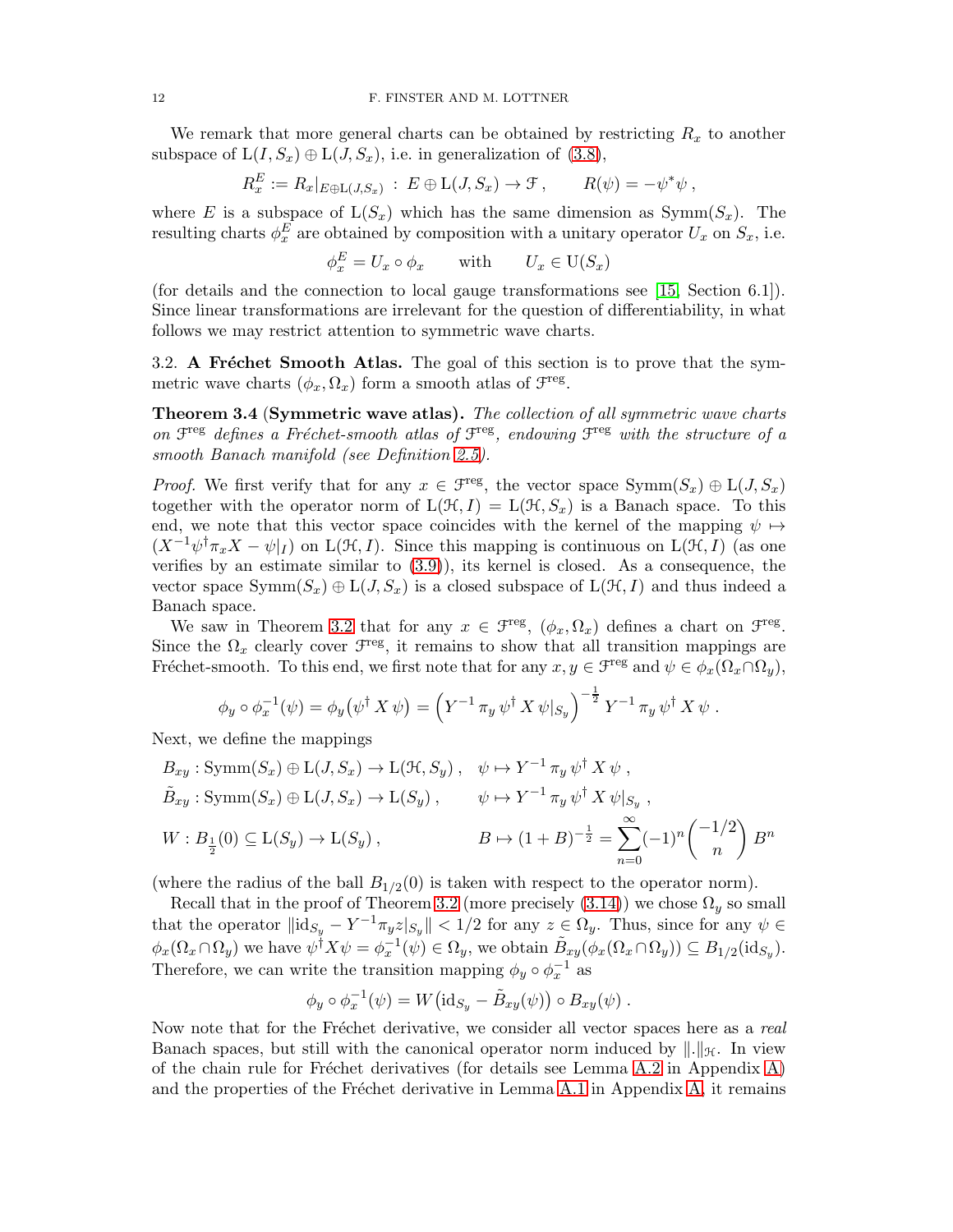to show that the mappings  $W, B_{xy}$  and  $\tilde{B}_{xy}$  are Fréchet-smooth (note that the composition operator of R-linear mappings is also always Fréchet-smooth as it defines a bounded R-bilinear map and the map  $L(S_y) \ni y \mapsto id_{S_y} - y \in L(S_y)$  is clearly Fréchet-smooth as well). For W this is clear due to [\[21,](#page-36-16) p. 40–42] (note that  $L(S_y)$  obviously defines a finite-dimensional unital Banach-algebra). Moreover, the mappings  $B_{xy}$  and  $\tilde{B}_{xy}$  are obviously R-bilinear and bounded and thus Fréchet-smooth.

<span id="page-12-0"></span>3.3. The Tangent Bundle. Having endowed  $\mathcal{F}^{\text{reg}}$  with a canonical smooth Banach manifold structure, the next step is to consider its tangent bundle. For finite-dimensional manifolds, the tangent space can be defined either by equivalence classes of curves or by derivations, and these two definitions coincide (see for example [\[24,](#page-37-3) Chapter 2]). In infinite dimensions, however, this does no longer be the case: In general, the derivation-tangent vectors (usually called operational tangent vectors) form a larger class of than the curve-tangent vectors (called kinematic tangent vectors). There might even be operational tangent vectors that depend on higher-order derivatives of the inserted function (while the kinematic tangent vectors interpreted as directional derivatives only involve the first derivatives); for details on such issues see for example [\[22,](#page-36-17) Sections 28 and 29] or [\[2,](#page-36-18) p. 3–6]. It turns out that for our applications in mind, it is preferable to define tangent vectors as equivalence classes of curves. Indeed, as we shall see, with this definition the usual computation rules remain valid. More specifically, the tangent vectors of  $\mathcal{F}^{\text{reg}}$  are compatible with the Fréchet derivative, and each fiber of the corresponding tangent bundle can be identified with the underlying Banach space

$$
V_x := \mathrm{Symm}(S_x) \oplus \mathrm{L}(J, S_x)
$$

with respect to the chart  $\phi_x$ .

Following [\[22,](#page-36-17) p. 284], we begin with the abstract definition of the (kinematic) tangent bundle, which makes it easier to see the topological structure. Afterward, we will show that this notion indeed agrees with equivalence classes of curves. Given  $x' \in$  $\mathcal{F}^{\text{reg}}$ , we consider the set  $\Omega_{x'} \times V_{x'} \times \{x'\}$  (endowed with the topology inherited from the direct sum of Banach spaces). We take the disjoint union

$$
\bigcup_{x' \in \text{Freq}} \Omega_{x'} \times V_{x'} \times \{x'\}
$$

and introduce the equivalence relation

$$
(x, \mathbf{v}, x') \sim (y, \mathbf{w}, y')
$$
  $\iff$   $x = y$  and  $(\phi_{x'} \circ \phi_{y'}^{-1})' |_{\phi_{y'}(x)} \mathbf{w} = \mathbf{v}$ .

For clarity, we point out that the first entry represents the point of the Banach manifold  $\mathcal{F}^{\text{reg}}$ , whereas the third entry labels the chart.

**Definition 3.5.** We define the tangent bundle  $T\mathcal{F}^{\text{reg}}$  as the quotient space with respect to this equivalence relation,

$$
T\mathcal{F}^{\text{reg}} := \left(\bigcup_{x' \in \mathcal{F}^{\text{reg}}} \Omega_{x'} \times V_{x'} \times \{x'\}\right) / \sim .
$$

The canonical projection is given by

$$
\pi: T\mathfrak{F}^{\text{reg}} \to \mathfrak{F}^{\text{reg}} , \quad \pi([x, \mathbf{v}, x']) = x .
$$

For every  $x \in \mathcal{F}^{\text{reg}}$  the tangent space at x is defined by

$$
T_x\mathcal{F}^{\text{reg}} := \pi^{-1}(x) .
$$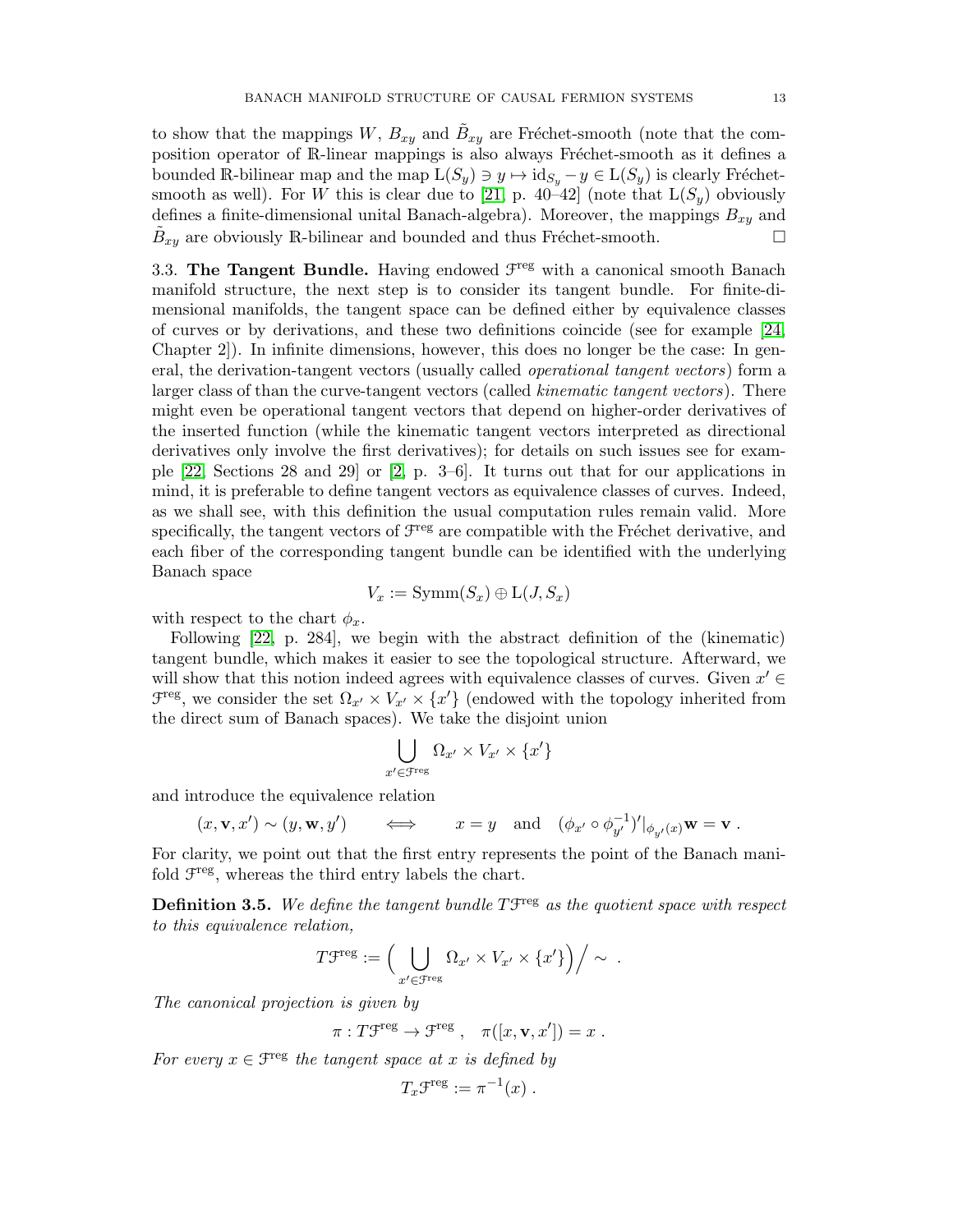Note that each  $T_x \mathcal{F}^{\text{reg}}$  has a canonical vector space structure in the following sense: Since all equivalence classes in  $T_x\mathcal{F}^{\text{reg}}$  have a representative of the form  $[x, \mathbf{v}, x]$ , this representative can be identified with  $\mathbf{v} \in V_x$ . In this way, we obtain an identification of  $T_x \mathcal{F}^{\text{reg}}$  with  $V_x$ .

The tangent bundle is again a Banach manifold, as we now explain. For any  $x \in \mathcal{F}^{\text{reg}}$ , the mapping

$$
(\phi_x, D\phi_x) : \pi^{-1}(W_x) \to \Omega_x \times V_x , \quad [y, \mathbf{v}, z] \mapsto \left( \phi_x(y), D(\phi_x \circ \phi_z^{-1}) \big|_{\phi_z(y)} \mathbf{v} \right)
$$

has the inverse

$$
(\phi_x, D\phi_x)^{-1} : \Omega_x \times V_x \to \pi^{-1}(W_x) , \quad (\psi, \mathbf{v}) \mapsto [\phi_x^{-1}(\psi), \mathbf{v}, x] .
$$

On  $T\mathcal{F}^{\text{reg}}$  we choose the coarsest topology with the property that the natural projections of these mappings to  $\Omega_x$  and  $V_x$  are both continuous (where on  $\Omega_x$  and  $V_x$  we choose the topology induced by the norm topology of  $L(\mathcal{H})$ ). With this topology, the mapping  $(\phi_x, D\phi_x)$  defines a chart of T<sup>treg</sup>. For any  $(\psi, \mathbf{v}) \in (\phi_y, D\phi_y)(\pi^{-1}(\Omega_x) \cap$  $\pi^{-1}(\Omega_y)$ , the transition mappings are given by

$$
(\phi_x, D\phi_x) \circ (\phi_y, D\phi_y)^{-1}(\psi, \mathbf{v}) = (\phi_x, D\phi_x) ([\phi_y^{-1}(\psi), \mathbf{v}, y])
$$
  
= 
$$
\left( (\phi_x \circ \phi_y^{-1})(\psi), D(\phi_x \circ \phi_y^{-1})|_{\psi} \mathbf{v} \right).
$$

# Proposition 3.6.  $T\mathcal{F}^{\text{reg}}$  is again a Banach manifold.

Proof. We need to show that transition maps are Fréchet-smooth. This is clear for the first component because the transition mappings  $\phi_x \circ \phi_y^{-1}$  are Fréchet-smooth and fiberwise linear. The second component can be considered as the composition of the insertion map

$$
L(V_y, V_x) \times V_y \ni (A, \mathbf{v}) \mapsto A(\mathbf{v}) \in V_x
$$

(which is obviously continuous and bilinear and thus Fréchet-smooth, for details see Lemma [A.1](#page-27-1) in Appendix [A\)](#page-27-0) with the mapping  $W_y \times V_y \ni (\psi, \mathbf{v}) \mapsto ((\phi_x \circ \phi_y^{-1})' |_{\psi}, \mathbf{v}) \in$  $L(V_x, V_y) \times V_y$ , which is Fréchet-smooth due to the Fréchet-smoothness of the transition mappings.  $\Box$ 

In what follows, we will sometimes use the notation

$$
D\phi_x([y,\mathbf{v},z]):=D\big(\phi_x\circ\phi_z^{-1}\big)\big|_{\phi_z(y)}\mathbf{v}\qquad\forall x\in\mathfrak{F}^{\rm reg},\ [y,\mathbf{v},z]\in\pi^{-1}(\Omega_x)\;,
$$

which also clarifies the independence of the choice of representatives.

**Lemma 3.7.** For any  $x \in \mathcal{F}^{\text{reg}}$ , the mapping

$$
\psi_x : \Omega_x \times V_x \to \pi^{-1}(\Omega_x) , \qquad (y, v) \mapsto [y, \mathbf{v}, x]
$$

is a local trivialization.

Proof. We need to verify the properties of a local trivialization. Clearly, the operator  $\pi \circ \psi_x$  is the projection to the first component, and for fixed  $y \in \Omega_x$ , the mapping  $v \mapsto \psi_x(y, \mathbf{v}) = [y, \mathbf{v}, x] = [y, (\phi_y \circ \phi_x^{-1})' |_{\phi_x(x)} \mathbf{v}, y]$  corresponds to  $\mathbf{v} \mapsto (\phi_y \circ \phi_x^{-1})' |_{\phi_x(x)} \mathbf{v}$ (by the identification of  $T_y\mathcal{F}^{\text{reg}}$  with  $V_y$  from before), which is obviously an isomorphism of vector spaces in view of Lemma [A.1](#page-27-1) (vi).

To summarize, the Banach manifold  $\mathcal{F}^{\text{reg}}$  has similar properties as in the finite-dimensional case.

We now explain how the above definition of tangent vectors relates to the equivalence classes of curves (following [\[22,](#page-36-17) p. 285]):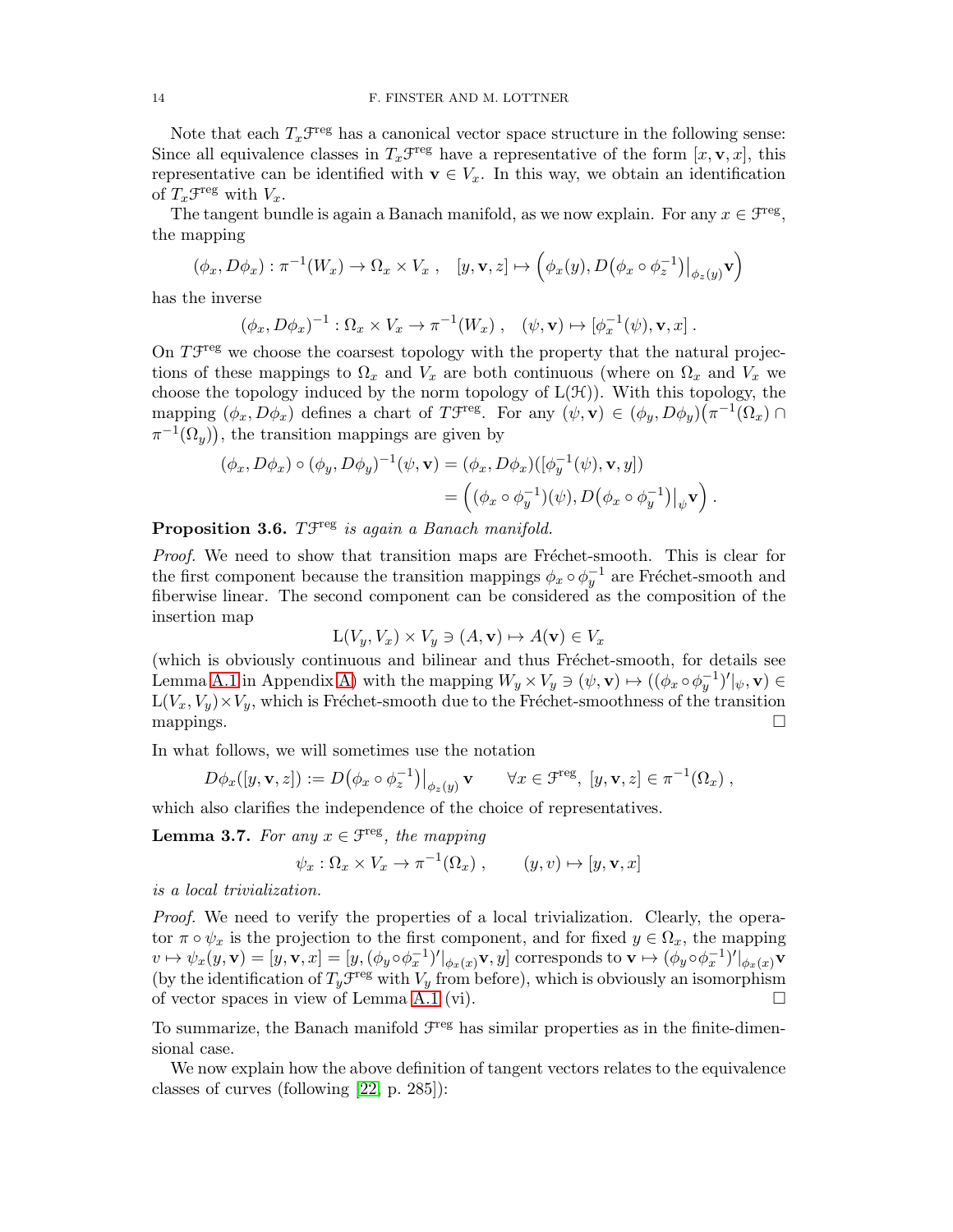Remark 3.8. (equivalence classes of curves) On curves  $\gamma, \tilde{\gamma} \in C^{\infty}(\mathbb{R}, \mathcal{F}^{\text{reg}})$ , we consider the equivalence relation  $\gamma \sim \tilde{\gamma}$  defined by the conditions that  $\gamma(0) = \tilde{\gamma}(0)$  and that in a chart  $\phi_x$  with  $\gamma(0) \in \Omega_x$ , the relation  $(\phi_x \circ \gamma)'|_0 = (\phi_x \circ \tilde{\gamma})'|_0$  holds. Note that if the last relation holds in one chart, then it also holds in any other chart  $\phi_y$ with  $\gamma(0) \in \Omega_y$  because, due to the chain rule,

$$
(\phi_y \circ \gamma)'|_0 = (\phi_y \circ \phi_x^{-1} \circ \phi_x \circ \gamma)'|_0 = (\phi_y \circ \phi_x^{-1})'|_{\phi_x(\gamma(0))} (\phi_x \circ \gamma)'|_0
$$
  
= 
$$
(\phi_y \circ \phi_x^{-1})'|_{\phi_x(\gamma(0))} (\phi_x \circ \tilde{\gamma})'|_0 = (\phi_y \circ \phi_x^{-1} \circ \phi_x \circ \tilde{\gamma})'|_0 = (\phi_y \circ \tilde{\gamma})'|_0.
$$

<span id="page-14-0"></span>Now we can identify  $C^{\infty}(\mathbb{R}, \mathcal{F}^{\text{reg}})/\sim$  with  $T\mathcal{F}^{\text{reg}}$  via the mapping

$$
\propto (\mathbb{R}, \mathcal{F}^{\text{reg}})/\sim \to T\mathcal{F}^{\text{reg}}
$$
  

$$
[\gamma] \mapsto [\gamma(0), (\phi_{\gamma(0)} \circ \gamma)'|_0, \gamma(0)],
$$
 (3.16)

which bijective with inverse (for details see [\[22,](#page-36-17) p. 285])

 $\mathcal{C}$ 

$$
[x,\mathbf{v},x']\mapsto \Big[t\mapsto \phi_{x'}^{-1}\Big(\phi_{x'}(x)+t\,\xi_\mathbf{v}(t)\,\mathbf{v}\Big)\Big]\ ,
$$

where  $\xi_{\mathbf{v}} \in C_0^{\infty}(\mathbb{R})$  is a smooth cutoff function with  $0 \le \xi_v \le 1$ . Moreover, supp $(\xi_{\mathbf{v}}) \subseteq$  $(-\varepsilon, \varepsilon)$  and  $\xi_{\mathbf{v}}|_{(-\varepsilon/2, \varepsilon/2)} \equiv 1$  with  $\varepsilon > 0$  chosen so small that

$$
B_{\varepsilon\|{\bf v}\|}(\phi_{x'}(x))\subseteq W_{x'}.
$$

Note that in [\(3.16\)](#page-14-0) the tangent vector at  $\gamma(0)$  was expressed in the specific chart  $(\phi_{\gamma(0)}, \Omega_{\gamma(0)})$ . However, the tangent vector can also be represented in another chart as follows. Let  $x \in \mathcal{F}^{\text{reg}}$  and  $[x, \mathbf{v}, z] \in T_x \mathcal{F}^{\text{reg}}$  be arbitrary. We say that a curve  $\gamma \in C^{\infty}(\mathbb{R}, \mathcal{F}^{\text{reg}})$  represents  $[x, v, z]$  if in one chart  $\phi_y$  with  $x \in \Omega_y$  (and thus any chart, as one can show using the chain rule just as before) it holds that

$$
[x, \mathbf{v}, z] = [\gamma(0), (\phi_y \circ \gamma)' |_{0}, y]. \qquad (3.17)
$$

In order to show independence of y, let  $w \in \mathcal{F}^{\text{reg}}$  with  $x \in \Omega_w$ . Then

$$
(\phi_w \circ \gamma)'|_0 = (\phi_w \circ \phi_y^{-1} \circ \phi_y \circ \gamma)'|_0 = (\phi_w \circ \phi_y^{-1})'|_{\phi_y(x)} (\phi_y \circ \gamma)'|_0,
$$

and thus

$$
[\gamma(0),(\phi_w\circ\gamma)'|_0,w]=[\gamma(0),(\phi_y\circ\gamma)'|_0,y]=[x,\mathbf{v},z].
$$

Hence if [\(3.17\)](#page-14-1) holds in one chart, it also holds in any other chart around x.  $\Diamond$ 

<span id="page-14-1"></span>

**Remark 3.9. (directional derivatives)** Let  $\gamma \in C^{\infty}(\mathbb{R}, \mathcal{F}^{\text{reg}})$  be a curve that represents  $[x, v, z]$ . We define the directional derivative of a Fréchet-differentiable function  $f: \mathcal{F}^{\text{reg}} \to \mathbb{R}$  at x in the direction  $[x, \mathbf{v}, z]$  as

$$
D_{[x,\mathbf{v},z]}f|_{x} := \frac{d}{dt}(f \circ \gamma)|_{t=0}.
$$

This definition is independent of the choice of the curve  $\gamma$ . Indeed, for any chart  $\phi_w$ around  $x$ , we have

$$
\frac{d}{dt}(f\circ\gamma)|_{t=0} = (f\circ\phi_w^{-1}\circ\phi_w\circ\phi_z\circ\phi_z^{-1}\gamma)'(0)
$$
\n
$$
= D(f\circ\phi_w^{-1})|_{\phi_w(x)} D(\phi_w\circ\phi_z^{-1})|_{\phi_z(x)} (\phi_z\circ\gamma)'(0)
$$
\n
$$
= D(f\circ\phi_w^{-1})|_{\phi_w(x)} D(\phi_w\circ\phi_z^{-1})|_{\phi_z(x)} v = D(f\circ\phi_w^{-1})|_{\phi_w(x)} D\phi_w([x,\mathbf{v},z]) . \qquad \diamondsuit
$$

We close this subsection with one last definition: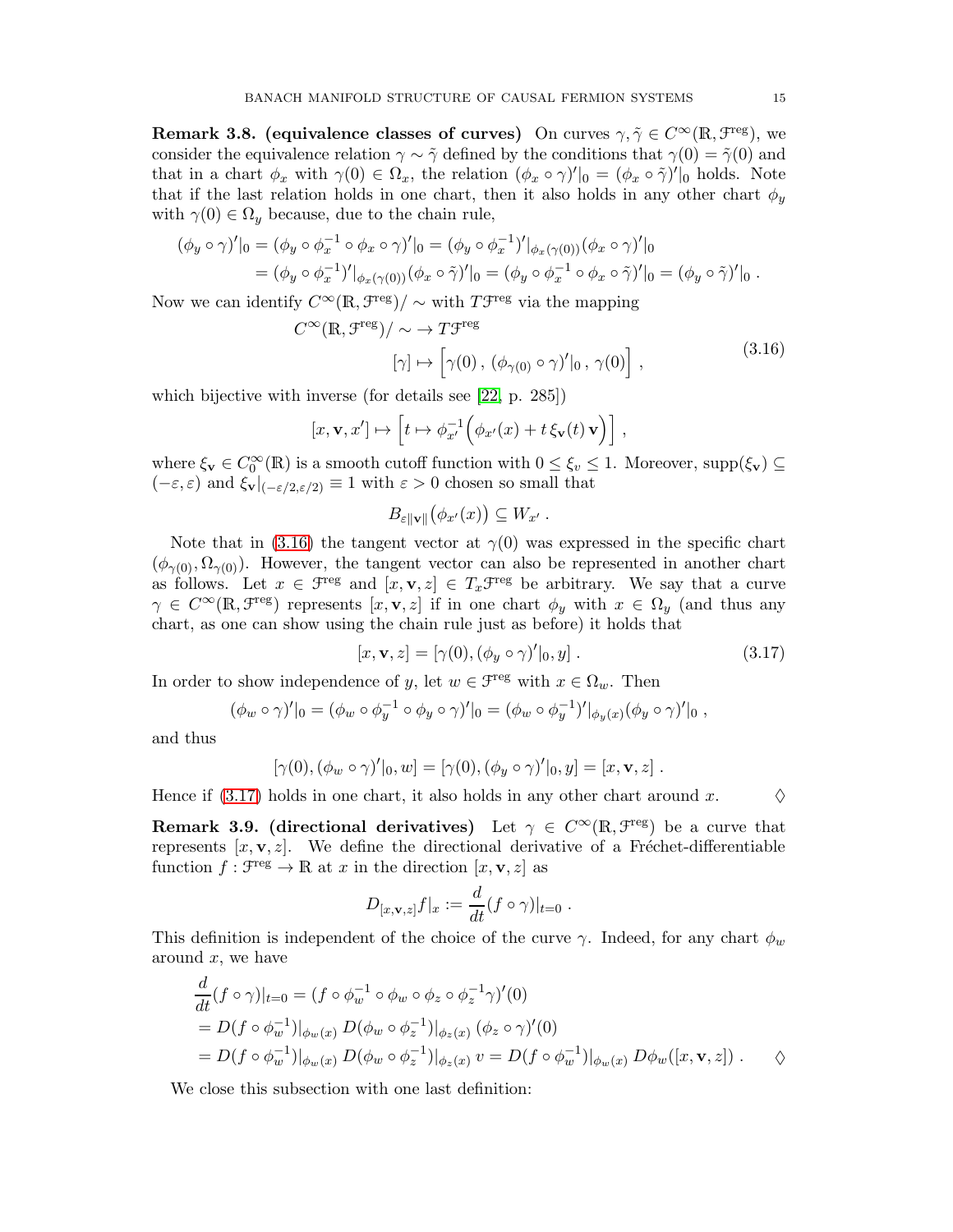**Definition 3.10.** (Tangent vector fields) A tangent vector field on a Banach manifold is – similar to the finite-dimensional case – a Fréchet-smooth map  $v : T^{reg} \rightarrow$ The such that  $\mathbf{v}(x) \in T_x \mathcal{F}^{\text{reg}}$  (i.e.  $\pi(\mathbf{v}(x)) = x$ ) for all  $x \in \mathcal{F}^{\text{reg}}$ . We denote the set of all tangent vectors fields of  $\mathcal{F}^{\text{reg}}$  by  $\Gamma(\mathcal{F}^{\text{reg}}, T\mathcal{F}^{\text{reg}})$ .

We note that, according to this definition, multiplying a vector field by Fréchetsmooth real-valued function gives again a vector field. In other words, the space of all tangent vector fields forms a module over the ring of Fréchet-smooth functions from  $\mathfrak{F}^{\text{reg}}$  to  $\mathbb{R}$ .

<span id="page-15-0"></span>3.4. A Riemannian Metric. In this section we show that the Hilbert-Schmidt scalar product gives rise to a canonical Riemannian metric on  $\mathcal{F}^{\text{reg}}$ . For the constructions, it is most convenient to recover  $\mathcal{F}^{\text{reg}}$  as a Banach submanifold of the real Hilbert space  $\mathcal{S}(\mathcal{H})$  of all selfadjoint Hilbert-Schmidt operators on  $\mathcal{H}$  endowed with the scalar product ( $\mathcal{S}$  because of the second Schatten class; for details see [\[7,](#page-36-19) Section XI.6])

$$
\langle A, B \rangle_{\mathcal{F}(\mathcal{H})} := \text{tr}(AB) .
$$

<span id="page-15-1"></span>**Theorem 3.11.**  $\mathcal{F}^{\text{reg}}$  is a smooth Fréchet submanifold of  $\mathcal{F}(\mathcal{H})$  in the following sense. Given  $x \in \mathcal{F}^{\text{reg}}$ , we choose  $\psi_0 \in \text{Symm}(S_x) \oplus L(J, I)$  with  $x = -\psi_0^* \psi_0$ . Then the mapping

$$
\mathcal{R} : \left( \text{Symm}(S_x) \oplus \text{L}(J, I) \right) \oplus \mathcal{S}(J) \to \mathcal{S}(\mathcal{H})
$$

$$
\left( \psi, B \right) \mapsto -\psi^* \psi + \begin{pmatrix} 0 & 0 \\ 0 & B \end{pmatrix}
$$

(where the last matrix denotes a block operator on  $\mathcal{H} = I \oplus J$ ) is a local Fréchetdiffeomorphism at  $(\psi_0, 0)$ . Its local inverse takes the form

$$
\Phi := (\mathcal{R}|_{\hat{W}})^{-1} : \mathcal{S}(\mathcal{H}) \cap \hat{\Omega}_x \to \hat{W} \subseteq (\text{Symm}(S_x) \oplus \text{L}(J, I)) \oplus \mathcal{S}(J)
$$

$$
E \mapsto \left( \phi_x(\pi_x E), \pi_J \left( E + \left( \phi_x(\pi_x E) \right)^* \phi_x(\pi_x E) \right) \Big|_J \right),
$$

where  $\hat{W} = W_x \oplus \mathcal{S}(J)$ ,  $\hat{\Omega}_x := \Re(\hat{W}) = \Omega_x + \mathcal{S}(J)$  (with  $W_x$  and  $\Omega_x$  as in Theo-rem [3.2\)](#page-8-4), and  $\phi_x(\pi_x E)$  is defined in analogy to [\(3.13\)](#page-9-4) by

$$
\phi_x(\pi_x E) := \left(X^{-1} \pi_x E|_{S_x}\right)^{-\frac{1}{2}} X^{-1} \pi_x E \in \text{Symm}(S_x) \oplus \text{L}(J, I)
$$

(the fact that this maps to the symmetric operators on  $S_x$  is verified as in [\(3.15\)](#page-10-1)).

*Proof.* A direct computation shows that  $\Re$  and  $\Phi$  are inverses of each other: In order to compute  $\mathcal{R} \circ \Phi$ , we use the block operator notation

$$
E = \begin{pmatrix} E_{II} & E_{IJ} \\ E_{JI} & E_{JJ} \end{pmatrix} \in \mathcal{S}(\mathcal{H}) \cap \hat{\Omega}_x.
$$

Then there exist operators  $\tilde{E}_J$ ,  $\hat{E}_J \in \mathcal{S}(J)$  such that  $E_{JJ} = \tilde{E}_J + \hat{E}_J$ , and the operator

$$
\tilde{E} := \begin{pmatrix} E_{II} & E_{IJ} \\ E_{JI} & \tilde{E}_J \end{pmatrix}
$$

is contained in  $\Omega_x$ . Note that  $\phi_x E = \pi_x \tilde{E}$  and therefore  $-\phi_x(\pi_x E)^* \phi_x(\pi_x E) = \tilde{E}$ . We conclude that

$$
\mathcal{R} \circ \Phi(E) = \begin{pmatrix} E_{II} & E_{IJ} \\ E_{JI} & \tilde{E}_J + E_{JJ} - \tilde{E}_J \end{pmatrix} = E.
$$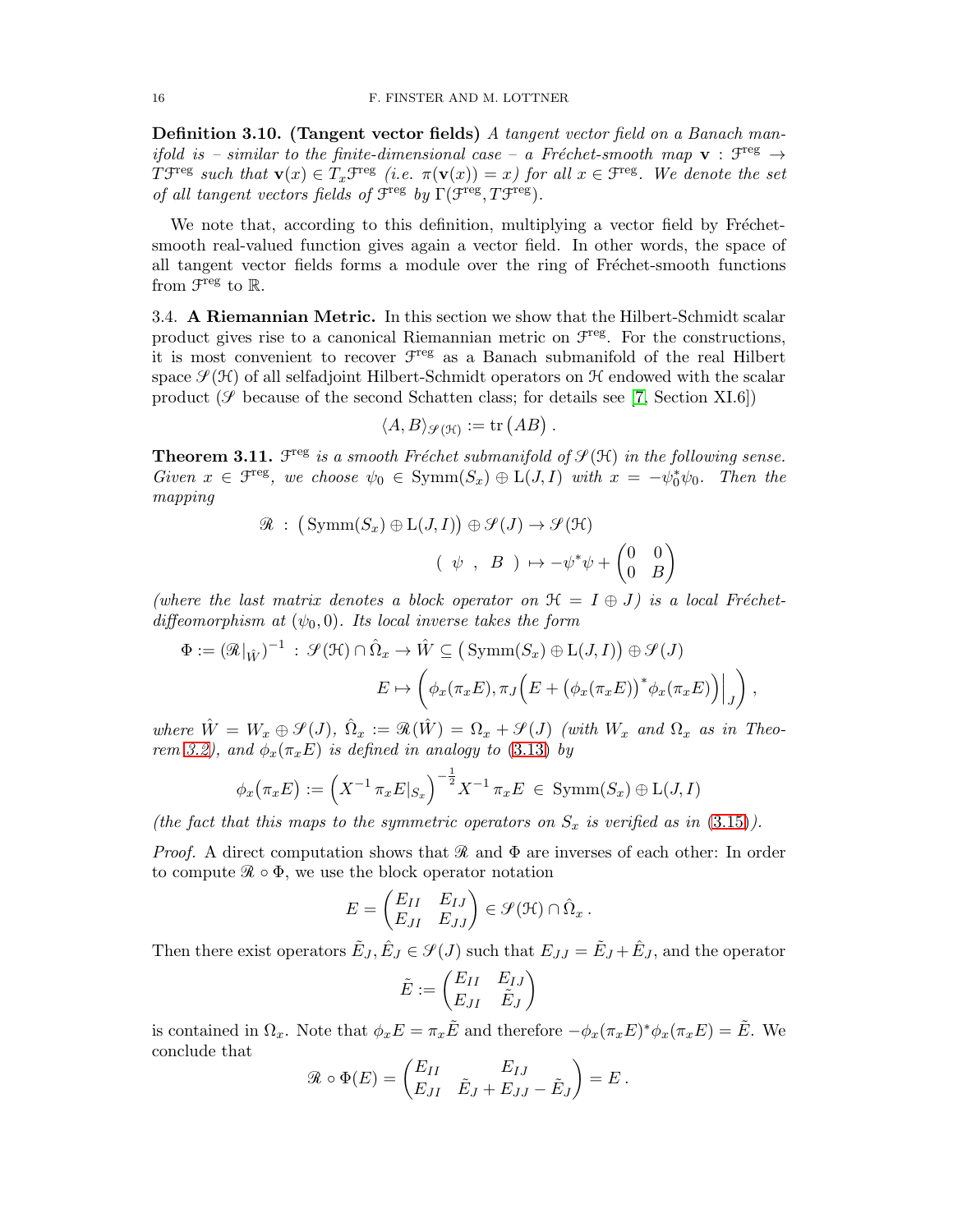In order to compute  $\Phi \circ \mathcal{R}$ , we take  $(\psi, B) \in \tilde{W}$  arbitrary and note that, due to the definition of  $\phi_x$  in [\(3.13\)](#page-9-4) and Theorem [3.2,](#page-8-4) we have

$$
\phi_x(\mathcal{R}(\psi, B)) = \phi_x(-\pi_x \psi^* \psi) = \phi_x(-\psi^* \psi) = \psi
$$

(note that the first two mappings  $\phi_x$  are the ones defined in this theorem, whereas the third mapping is the one from  $(3.13)$ ). We thus obtain

$$
\phi_x(\mathcal{R}(\psi, B)) = \left(\psi, \pi_J\left(-\psi^*\psi + \begin{pmatrix} 0 & 0 \\ 0 & B \end{pmatrix} + \psi^*\psi\right)\big|_J\right) = (\psi, B) .
$$

Next, the mappings  $\mathcal R$  and  $\Phi$  are Fréchet-smooth because for operators of finite rank (namely rank at most  $2n$ ), the operator norm is equivalent to the Hilbert-Schmidt norm. Indeed, for an operator  $A : H \to I$  mapping to a finite-dimensional Hilbert space  $I$ ,

$$
||A||^2 \le ||A^{\dagger}A|| \le \text{tr}(A^{\dagger}A) = ||A||_{\mathcal{S}(\mathcal{H},I)}^2 \le \dim(I) ||A||^2.
$$
  
This concludes the proof.

We consider a smooth curve

$$
\gamma : (-\delta, \delta) \to \mathcal{F}^{\text{reg}} \quad \text{with} \quad \gamma(0) = x .
$$

$$
\frac{d}{d\tau} (\phi_y \circ \gamma(\tau))|_{\tau=0} = \mathbf{v} \in V_y .
$$

The corresponding equivalence class defines a tangent vector  $[x, \mathbf{v}, y] \in T_x \mathcal{F}^{\text{reg}}$ . On the other hand, considering  $\gamma$  as a curve in  $\mathcal{S}$ , it has the tangent vector

$$
\left. \frac{d\gamma(\tau)}{d\tau} \right|_{\tau=0} \in \mathcal{S}.
$$

In the chart  $\phi_x$  and setting  $\psi_0 = \phi_x(x)$ , the curve is parametrized by  $\psi(\tau) := \phi_x \circ \gamma(\tau)$ with

$$
\gamma(\tau) = \phi_x^{-1} \circ \psi(\tau) = -\psi(\tau)^* \psi(\tau)
$$

and thus

$$
\left. \frac{d\gamma(\tau)}{d\tau} \right|_{\tau=0} = D\phi_x^{-1}|_{\psi_0} \mathbf{v} = -\mathbf{v}^* \psi_0 - \psi_0^* \mathbf{v} \quad \text{with} \quad \mathbf{v} \in V_x \,.
$$

As  $\psi_0 = \phi_x(x) = \pi_x$ , a direct computation (for details see the proof of Lemma [B.6](#page-33-0) in Appendix [B\)](#page-30-0) that the map  $V_x \ni \mathbf{v} \mapsto -\mathbf{v}^* \psi_0 - \psi_0^* \mathbf{v} = -\mathbf{v}^* \pi_x - \pi_x^* \mathbf{v}$  is injective. This makes it possible to write the tangent space as

<span id="page-16-1"></span>
$$
T_x \mathcal{F}^{\text{reg}} \simeq T_x^{\mathcal{S}} \mathcal{F}^{\text{reg}} := \left\{ -\psi^* \psi_0 - \psi_0^* \psi \mid \psi \in \text{Symm}(S_x) \oplus \text{L}(J, I) \right\} \subseteq \mathcal{S}(\mathcal{H}) \, . \tag{3.18}
$$

<span id="page-16-0"></span>**Theorem 3.12.** Using the identification  $(3.18)$ , the mapping

$$
g_x: T_x^{\mathcal{G}} \mathcal{F}^{\text{reg}} \times T_x^{\mathcal{G}} \mathcal{F}^{\text{reg}} \to \mathbb{R}, \qquad g_x(A, B) := \text{tr}(AB) .
$$

defines a Fréchet-smooth Riemannian metric on  $\mathfrak{F}^{\text{reg}}$ . Moreover, the topology on  $\mathfrak{F}^{\text{reg}}$ induced by the operator norm coincides with the topology induced by the Riemannian metric.

*Proof.* Follows immediately because  $g_x$  is the restriction of the Hilbert space scalar product to the smooth Fréchet submanifold  $\mathcal{F}^{\text{reg}}$ . В последните последните последните под последните и се при последните под последните последните под последни<br>В последните последните последните последните последните последните последните последните последните последнит

We finally remark that the symmetric wave charts are related to Gaussian charts (see the formulas in [\[15,](#page-36-7) Sections 5 and 6.2], which apply to the infinite-dimensional case as well). Detailed computations for the Riemannian metric in symmetric wave charts are given in Appendix [B.](#page-30-0)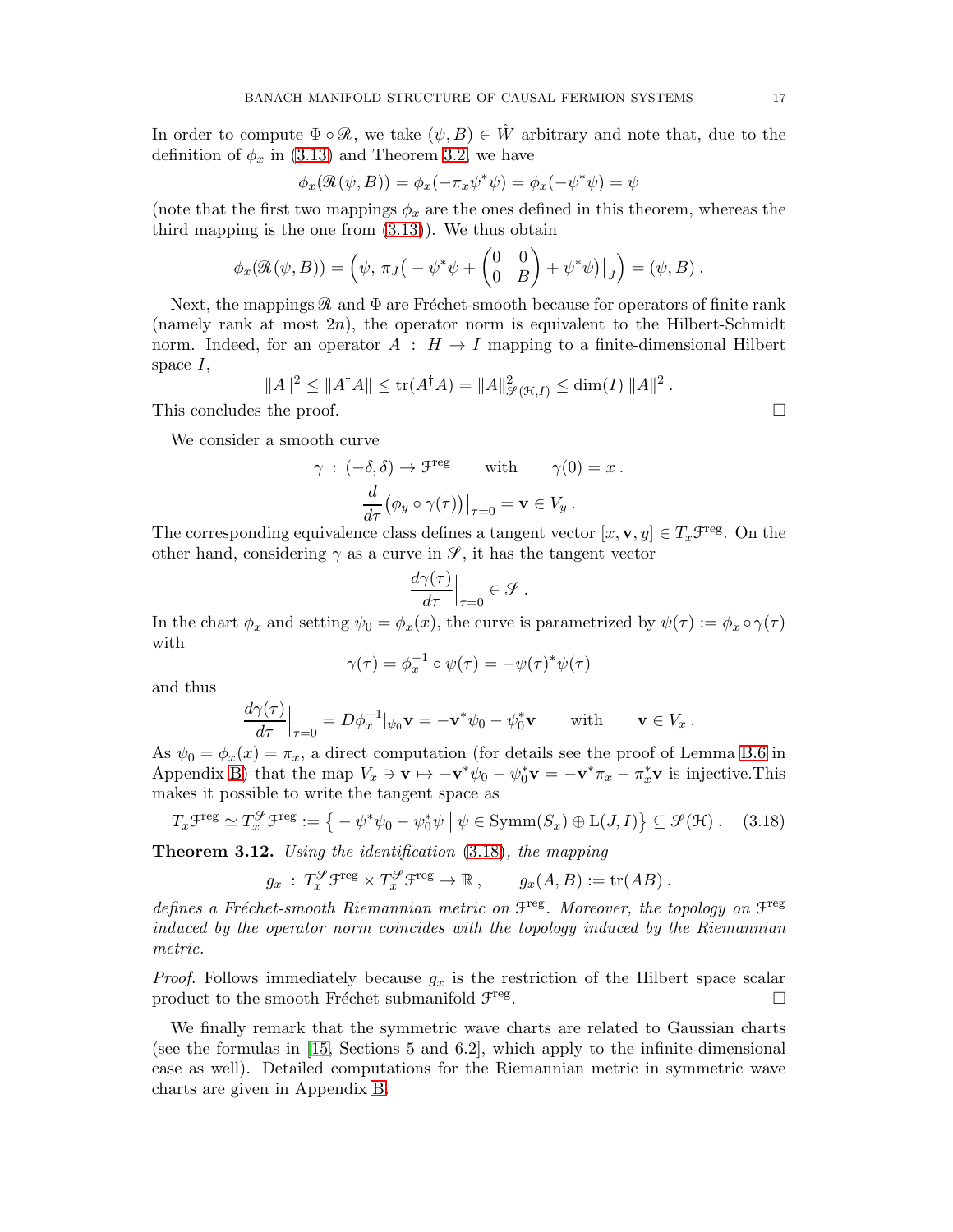## 4. Differential Calculus on Expedient Subspaces

<span id="page-17-0"></span>If all functions arising in the analysis were Fréchet-smooth, all the methods and notions from the finite-dimensional setting could be adapted in a straightforward way to the infinite-dimensional setting. However, this procedure is not sufficient for our purposes, because the Lagrangian is not Fréchet-smooth. Therefore, we need to develop a differential calculus on Banach spaces for functions which are only Hölder continuous. Clearly, in general such functions are not even Fréchet-differentiable, but the Gâteaux derivative may exist in certain directions. The disadvantage of Gâteaux derivatives is that the differentiable directions in general do not form a vector space. As a consequence, the usual computation rules like the linearity of the derivative or the chain and product rules cease to hold. Our strategy for preserving the usual computation rules is to work on suitable linear subspaces of the star-shaped set of all Gâteaux-differentiable directions, referred to as the *expedient differentiable subspace*.

<span id="page-17-1"></span>4.1. The Expedient Differentiable Subspaces. In this section  $E$  and  $F$  denote Banach spaces.

**Definition 4.1.** Let  $U \subseteq E$  be open and  $f: U \to F$  an F-valued function. Moreover, let V be a subspace of E. The function f is k times V-differentiable at  $x_0 \in U$ if for every finite-dimensional subspace  $H \subseteq V$ , the restriction of f to the affine subspace  $H + x_0$  denoted by

$$
g^H : H \to F \,, \qquad g^H(h) = f(x_0 + h)
$$

is k-times continuously differentiable at  $h = 0$ . If this condition holds, the subspace V is called k-admissible at  $x_0$ .

Thus a function f is once V-differentiable at  $x_0$  if for every finite-dimensional subspace  $H \subseteq V$ , for every  $h_0$  in a small neighborhood of the origin,

$$
g^H(h) = g^H(h_0) + Dg^H|_{h_0}(h - h_0) + o(h - h_0) \quad \text{for all } h \in H,
$$

and if  $Dg^{H}|_{h_{0}}$  is continuous in the variable  $h_{0}$  at  $h_{0} = 0$ . Equivalently, choosing a basis  $e_1, \ldots, e_L$  of H, this condition can be stated that all partial derivatives

$$
\frac{\partial}{\partial \alpha_i} g^H (\alpha_1 e_1 + \dots + \alpha_L e_L)
$$

exist and are continuous at  $\alpha_1, \ldots, \alpha_L = 0$ . The higher differentiability of  $g^H$  can be defined inductively or, equivalently, by demanding that all partial derivatives up to the order  $k$ , i.e. all the functions

$$
\frac{\partial^p}{\partial \alpha_{i_1} \cdots \alpha_{i_p}} g^H(\alpha_1 e_1 + \cdots + \alpha_L e_L)
$$

with  $i_1, \ldots, i_p \in \{1, \ldots, L\}$  and  $p \leq k$ , exist and are continuous at  $\alpha_1, \ldots, \alpha_L = 0$ .

An admissible subspace  $V$  is *maximal* if there are no admissible proper extensions  $\tilde{V} \supseteq V$ . The existence of maximal admissible subspaces is guaranteed by Zorn's lemma, but maximal subspaces are in general not unique. In order to obtain a canonical subspace, we take the intersection of all maximal admissible subspaces:

<span id="page-17-2"></span>Definition 4.2. The expedient k-differentiable subspace  $\mathcal{E}^k(f, x_0)$  of f at  $x_0$  is defined as the intersection

$$
\mathcal{E}^{k}(f, x_{0}) := \bigcap \left\{ V \mid V \subseteq E \text{ k-admissible at } x_{0} \text{ and maximal} \right\}.
$$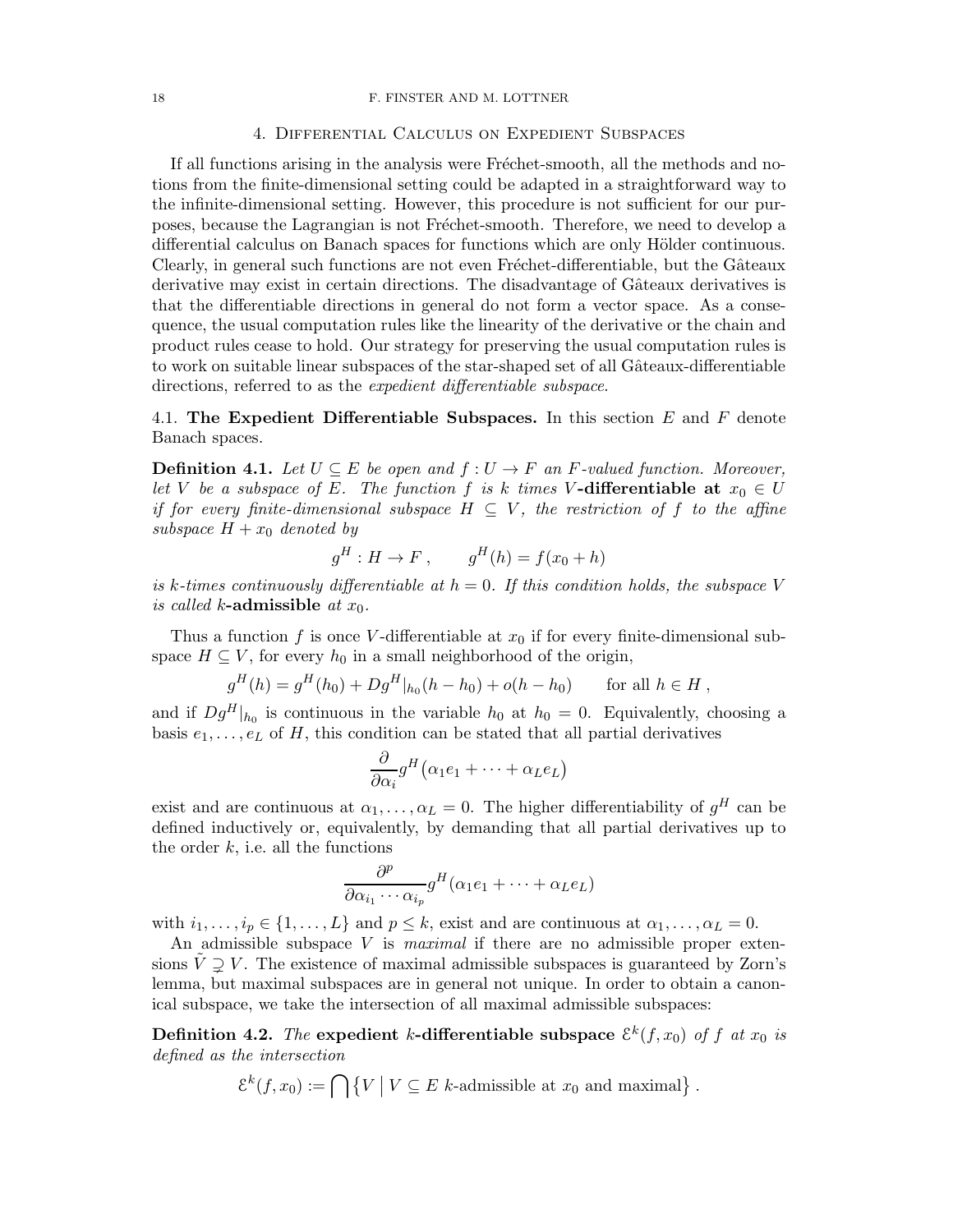Since the expedient differentiable subspace is again admissible at  $x_0$ , we obtain a corresponding derivative as follows. Given  $k \in \mathbb{N}$  and vectors  $h_1, \ldots, h_k \in \mathcal{E}(f, x_0)$ , we choose  $H$  as a finite-dimensional subspace which contains these vectors. We set

<span id="page-18-2"></span>
$$
D^{k,\mathcal{E}}f|_{x_0}(h_1,\ldots,h_k) := D^k g^H|_{0}(h_1,\ldots,h_k)
$$
\n(4.1)

(where again  $g^H(h) := f(x_0 + h)$ ).

**Lemma 4.3.** This procedure defines  $D^{k,\mathcal{E}}f|_{x_0}$  canonically as a symmetric, multilinear mapping

$$
D^{k,\mathcal{E}}f|_{x_0} : \underbrace{\mathcal{E}^k(f,x_0) \times \cdots \times \mathcal{E}^k(f,x_0)}_{k \text{ factors}} \to F.
$$

*Proof.* In order to show that  $D^{k,\mathcal{E}}f|_{x_0}$  is well-defined, let H and  $\tilde{H}$  be two finitedimensional subspaces of  $\mathcal{E}(f, x_0)$  which contain the vectors  $h_1, \ldots, h_k$ . Then, expressing the partial derivatives in terms of partial derivatives, it follows that

$$
D^k g^H|_0(h_1,\ldots,h_k) = \frac{\partial^p}{\partial \alpha_1 \cdots \alpha_k} f(x_0 + \alpha_1 h_1 + \cdots + \alpha_k h_k)\Big|_{\alpha_1 = \cdots = \alpha_k = 0}
$$
  
= 
$$
D^k g^{\tilde{H}}|_0(h_1,\ldots,h_k) .
$$

This shows that the definition [\(4.1\)](#page-18-2) does not depend on the choice of H.

The symmetry and homogeneity follow immediately from the corresponding properties of  $D^k g^H$  in [\(4.1\)](#page-18-2). In order to prove additivity, we let  $h_1, \ldots, h_k \in \mathcal{E}^{\bar{k}}(f, x_0)$ and  $\tilde{h}_1, \ldots, \tilde{h}_k \in \mathcal{E}^k(f, x_0)$ . We let H be the span of all these vectors and use that the corresponding operator  $D^k g^H|_0$  in [\(4.1\)](#page-18-2) applied to  $h_1 + \tilde{h}_1, \ldots, h_k + \tilde{h}_k$  is multilinear.

Note that the operator  $D^{k,\mathcal{E}}f|_{x_0}$  is in general not bounded. Moreover,  $\mathcal{E}^k(f,x_0)$  will in general not be a closed subspace of  $E$ , nor will it in general be dense.

<span id="page-18-0"></span>4.2. Derivatives Along Smooth Curves. We now analyze under which assumptions directional derivatives exist. To this end, we let I be an interval and  $\gamma: I \to E$  a smooth curve (here the notions of Fréchet and Gâteaux smoothness coincide). Moreover let  $t_0 \in I$  with  $x_0 := \gamma(t_0) \in U$  and  $U \subseteq E$  open. Given a function  $f: U \to F$ , we consider the composition

$$
f\circ\gamma\,:\,I\to F\;.
$$

<span id="page-18-1"></span>**Proposition 4.4. (chain rule)** Assume that f is locally Hölder continuous at  $x_0$ , meaning that there is a neighborhood  $V \subseteq U$  of  $x_0$  as well as constants  $\alpha, c > 0$  such that

<span id="page-18-4"></span>
$$
||f(x) - f(x')||_F \le c ||x - x'||_E^{\alpha} \quad \text{for all } x, x' \in V. \tag{4.2}
$$

Moreover, assume that all the derivatives of  $\gamma$  at  $x_0$  up to the order

<span id="page-18-3"></span>
$$
p := \left\lceil \frac{1}{\alpha} \right\rceil \tag{4.3}
$$

(where  $\lceil \cdot \rceil$  is the ceiling function) lie in the expedient differentiable subspace at  $x_0$ , i.e.

 $\gamma^{(n)}(t_0) \in \mathcal{E}(f, x_0)$  for all  $n \in \{1, \ldots, p\}$ .

Then the function  $f \circ \gamma$  is differentiable at  $t_0$  and

$$
(f \circ \gamma)'(t_0) = D^{\mathcal{E}} f|_{x_0} \gamma'(t_0) .
$$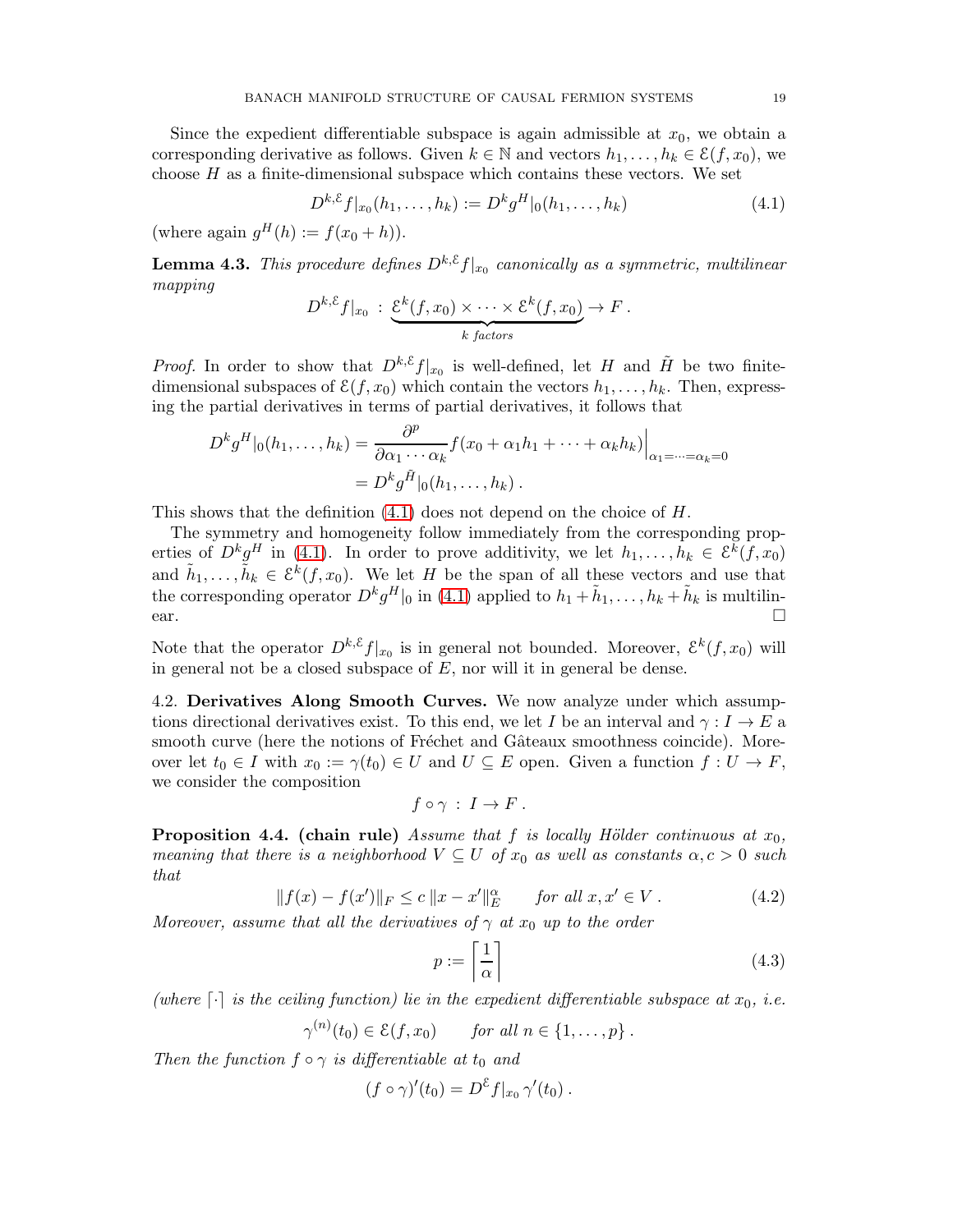*Proof.* We consider the polynomial approximation of  $\gamma$ 

<span id="page-19-1"></span>
$$
\gamma_p(t) := \sum_{n=0}^p \frac{\gamma^{(n)}(t_0)}{n!} (t - t_0)^n.
$$
 (4.4)

By assumption, this curve lies in the affine subspace  $\mathcal{E}(f, x_0) + x_0$ . Using that the restriction of f to this subspace is continuously differentiable, it follows that

$$
(f \circ \gamma_p)'(t_0) = D^{\mathcal{E}} f|_{x_0} \gamma'(t_0) .
$$

It remains to control the error term of the polynomial approximation. Using that  $f$ is locally Hölder continuous, we know that

$$
\left\|(f\circ\gamma)(t)-(f\circ\gamma_p)(t)\right\|_F\leq c\,\|\gamma(t)-\gamma_p(t)\|_E^{\alpha}.
$$

Using that  $\gamma$  is smooth, it follows that

<span id="page-19-2"></span>
$$
\left\| (f \circ \gamma)(t) - (f \circ \gamma_p)(t) \right\|_F \le \left\| o \left( (t - t_0)^p \right) \right\|_E^{\alpha} = o \left( (t - t_0)^{\alpha p} \right). \tag{4.5}
$$

According to [\(4.3\)](#page-18-3), we know that  $\alpha p \geq 1$ . Therefore, the error term is of the order  $o(t$ t<sub>0</sub>), which shows that also the function  $t \mapsto (f \circ \gamma)(t) - (f \circ \gamma_p)(t)$  is differentiable with vanishing derivative. This proves the desired result.

This result immediately generalizes to higher derivatives:

<span id="page-19-0"></span>**Proposition 4.5.** (higher order chain rule) Assume that f is locally Hölder continuous at  $x_0$  (see [\(4.2\)](#page-18-4)). Moreover, assume that all the derivatives of  $\gamma$  at  $x_0$  up to the order

<span id="page-19-3"></span>
$$
p := \left\lceil \frac{q}{\alpha} \right\rceil \tag{4.6}
$$

lie in the expedient differentiable subspace at  $x_0$ , i.e.

$$
\gamma^{(n)}(t_0) \in \mathcal{E}^q(f, x_0) \quad \text{for all } n \in \{1, \ldots, p\}.
$$

Then the function  $f \circ \gamma$  is q-times differentiable at  $t_0$ , and the derivative can be computed with the usual product and chain rules (formula of Fa $\hat{a}$  di Bruno).

*Proof.* We again consider f along the polynomial approximation  $\gamma_p$  [\(4.4\)](#page-19-1) of the curve  $\gamma$ . By assumption, this curve lies in a finite-dimensional subspace of the affine space

$$
\mathcal{E}^q(f,x_0)+x_0\ \subset\ F\ .
$$

Using that the restriction of  $f$  to this subspace is continuously differentiable, we know that  $f \circ \gamma_p$  is q times continuously differentiable at  $t = t_0$ , and the derivatives can be computed with the formula of Faà di Bruno,

$$
(f \circ \gamma_p)^{(q)}(t_0) = D^{\mathcal{E},q} f|_{x_0}(\gamma'(t_0), \dots, \gamma'(t_0))
$$
  
+ 
$$
\frac{q(q-1)}{2} D^{\mathcal{E},q-1} f|_{x_0}(\gamma''(t_0), \gamma'(t_0), \dots, \gamma'(t_0)) + \cdots
$$

Using  $(4.5)$  and  $(4.6)$ , we conclude that

$$
(f \circ \gamma)(t) - (f \circ \gamma_p)(t) = o((t - t_0)^q).
$$

It follows that also this function is  $q$ -times differentiable and that all its derivatives vanish. This concludes the proof.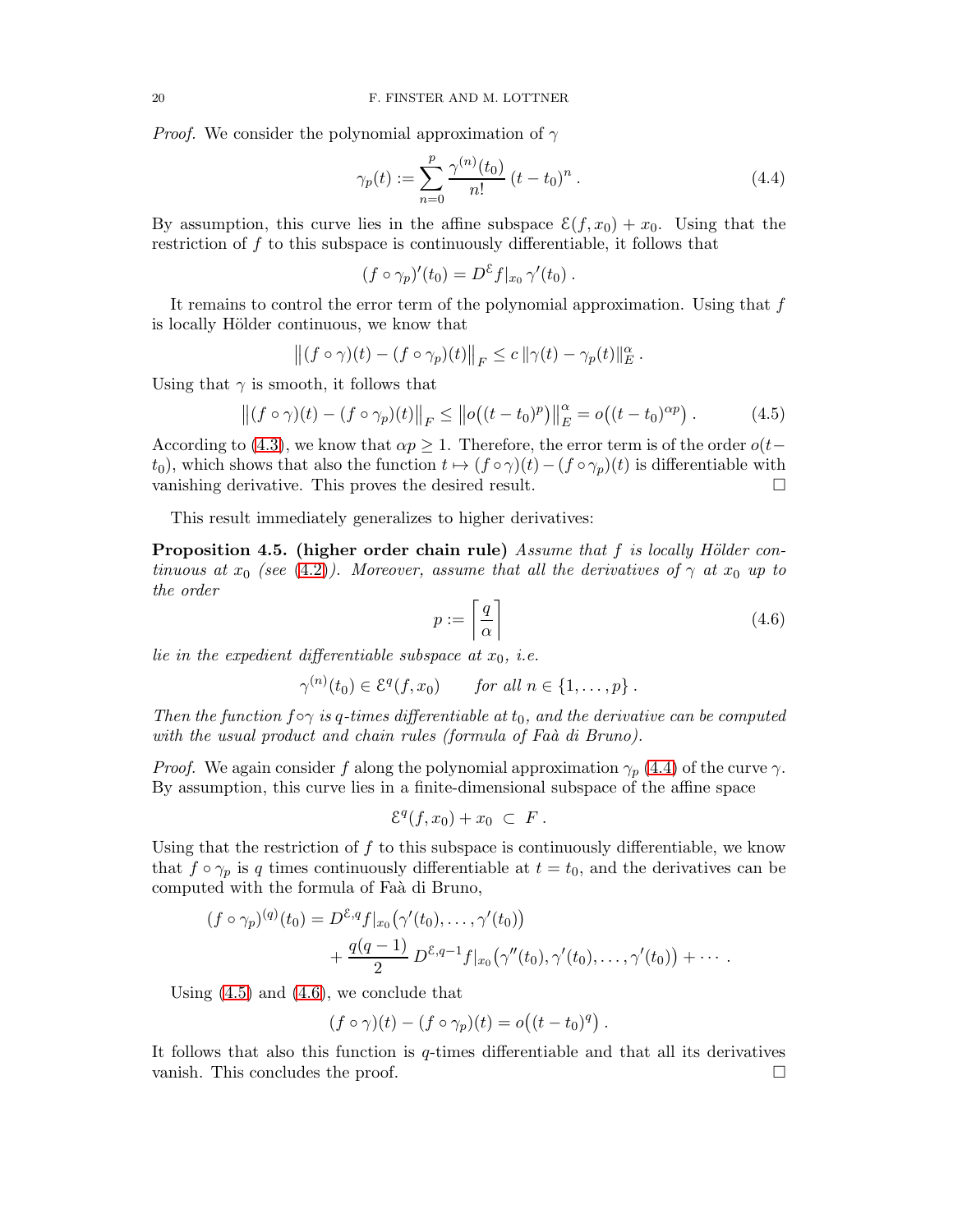## <span id="page-20-0"></span>5. Application to Causal Fermion Systems in Infinite Dimensions

<span id="page-20-1"></span>5.1. Local Hölder Continuity of the Causal Lagrangian. The goal of this section is to prove the following result.

<span id="page-20-2"></span>**Theorem 5.1.** The Lagrangian is locally Hölder continuous in the sense that for all  $x, y_0 \in \mathcal{F}$  there is a neighborhood  $U \subseteq \mathcal{F}$  of  $y_0$  and a constant  $c > 0$  such that

<span id="page-20-7"></span>
$$
\left|\mathcal{L}(x,y) - \mathcal{L}(x,\tilde{y})\right| \le c \left\|y - \tilde{y}\right\|^{\frac{1}{2n-1}} \quad \text{for all } y, \tilde{y} \in U \,, \tag{5.1}
$$

where n is the spin dimension. Moreover, the integrand of the boundedness constraint is locally Lipschitz continuous in the sense that

<span id="page-20-6"></span>
$$
\left| |xy|^2 - |x\tilde{y}|^2 \right| \le c \left| |y - \tilde{y}| \right|^{\frac{1}{2n}} \quad \text{for all } y, \tilde{y} \in U. \tag{5.2}
$$

We begin with a preparatory lemma.

<span id="page-20-3"></span>Lemma 5.2. (Hölder continuity of roots)  $Let$ 

$$
\mathcal{P}(\lambda) := \lambda^g + c_{g-1} \lambda^{g-1} + \dots + c_0 = \prod_{i=1}^g (\lambda - \lambda_i)
$$

be a complex monic polynomial of degree g with roots  $\lambda_1, \ldots, \lambda_q$ . Then there are constants  $C, \varepsilon > 0$  such that any complex monic polynomial  $\tilde{\mathcal{P}}(\lambda) = \lambda^g + \tilde{c}_{g-1} \lambda^{g-1} + \cdots + \tilde{c}_0$ of degree g which is close to  $P$  in the sense that

$$
\|\tilde{\mathcal{P}} - \mathcal{P}\| := \max_{\ell \in \{0, \dots, g-1\}} |\tilde{c}_{\ell} - c_{\ell}| < \varepsilon
$$

can be written as  $\tilde{\mathcal{P}}(\lambda) = \prod_{i=1}^{g} (\lambda - \tilde{\lambda}_i)$  with

$$
|\lambda_i - \tilde{\lambda}_i| \le C \left\|\tilde{\mathcal{P}} - \mathcal{P}\right\|^{\frac{1}{p_i}} \quad \text{for all } i = 1, \ldots, g,
$$

where  $p_i$  is the multiplicity of the root  $\lambda_i$ .

This lemma is proven in a more general context in [\[4,](#page-36-20) Theorem 2]. For self-consistency we here give a simple proof based on Rouché's theorem:

Proof of Lemma [5.2.](#page-20-3) After the rescaling  $\lambda \to \nu \lambda$  and  $\lambda_i \to \nu \lambda_i$  with  $\nu > 0$ , we can assume that all the roots  $\lambda_i$  are in the unit ball. Then the polynomial  $\Delta \mathcal{P} := \tilde{\mathcal{P}} - \mathcal{P}$ is bounded in the ball of radius two by

<span id="page-20-5"></span>
$$
|\Delta \mathcal{P}(\lambda)| \le g \, 2^g \, \|\Delta \mathcal{P}\| \qquad \text{for all } \lambda \text{ with } |\lambda| \le 2. \tag{5.3}
$$

We denote the minimal distance of distinct eigenvalues by

$$
D := \min_{\lambda_i \neq \lambda_j} |\lambda_i - \lambda_j|.
$$

Since there is a finite number of roots, it clearly suffices to prove the lemma for one of them. Given  $i \in \{1, \ldots, g\}$  we choose

<span id="page-20-4"></span>
$$
\delta = \left(\frac{g 2^{2g-p_i+1}}{D^{g-p_i}} \left\|\Delta \mathcal{P}\right\|\right)^{\frac{1}{p_i}}.\tag{5.4}
$$

Next, we choose  $\varepsilon$  so small that  $\delta < D/2$ . We consider the ball  $\Omega = B_{\delta}(\lambda_i)$ . Then for any  $\lambda \in \partial\Omega$ , the polynomial P satisfies the bound

$$
|\mathcal{P}(\lambda)| \ge (D/2)^{g-p_i} \, \delta^{p_i} \ge g \, 2^{g+1} \, \|\Delta \mathcal{P}\| > |\Delta \mathcal{P}(\lambda)| \, ,
$$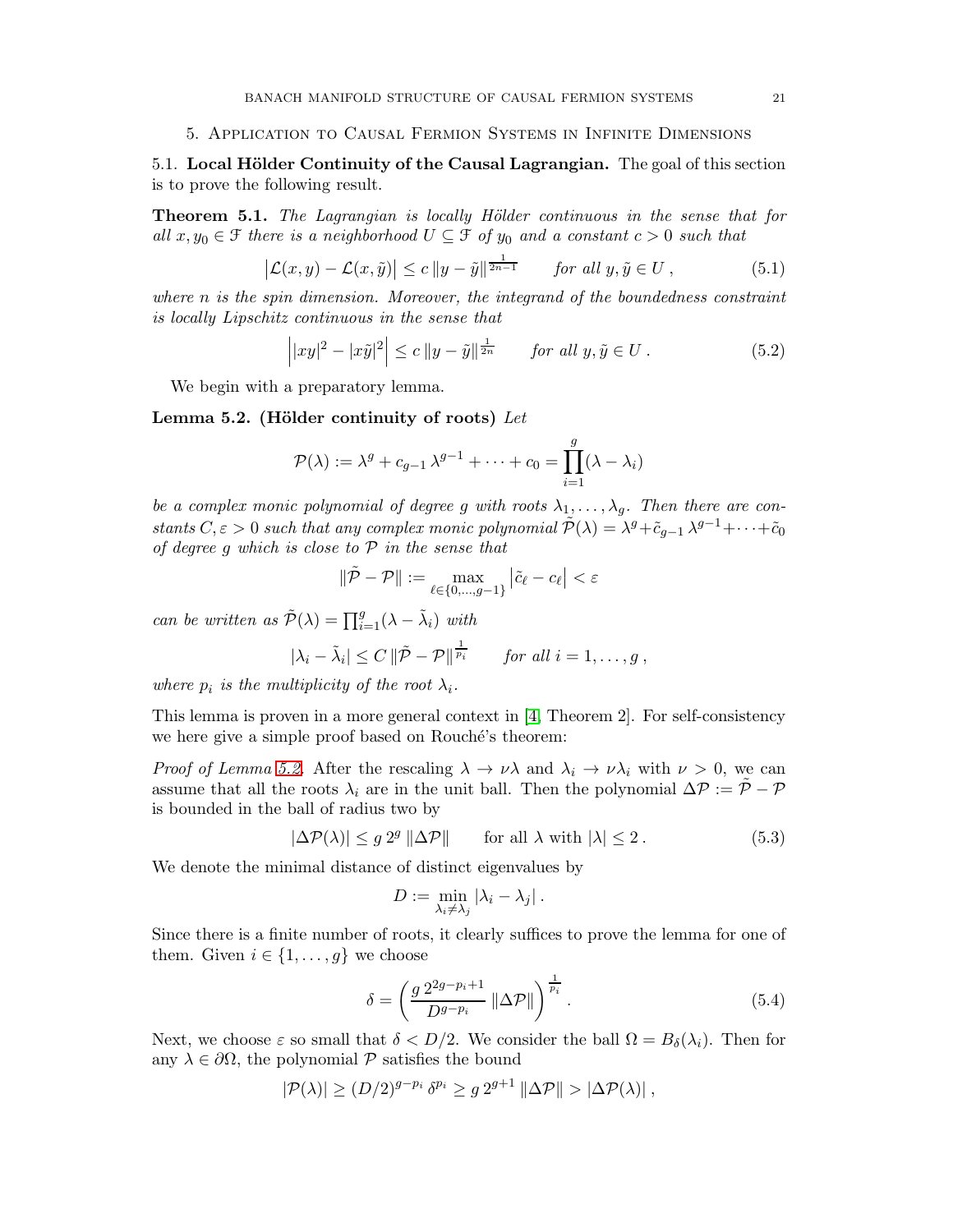where we used  $(5.4)$  and  $(5.3)$ . Therefore, Rouché's theorem (see for example [\[27,](#page-37-4) Theorem 10.36) implies that the polynomials  $\mathcal P$  and  $\mathcal P$  have the same number of roots in the ball  $\Omega$ . Thus, after a suitable ordering of the roots,

$$
|\lambda_i - \tilde{\lambda}_i| \leq \delta.
$$

Using  $(5.4)$  gives the result.

*Proof of Theorem [5.1.](#page-20-2)* Let  $x, y \in \mathcal{F}$ . Since both operators x and y vanish on the orthogonal complement of the span their images combined,  $J := \text{span}(S_x, S_y)$ , it suffices to compute the eigenvalues on the finite-dimensional subspace J. Choosing an orthonormal basis of  $S_x = x(\mathcal{H})$  and extending it to an orthonormal basis of J, the matrix  $xy|_J - \mathbf{1}_J$  has the block matrix form

$$
\begin{pmatrix} xy\pi_x - \lambda \mathbb{1} & * \\ 0 & -\lambda \mathbb{1} \end{pmatrix}.
$$

Therefore, its characteristic polynomial is given by

$$
\det_J(xy-\mathbb{1}_J) = (-\lambda)^{\dim J - \dim x(\mathcal{H})} \det{}_{x(\mathcal{H})} (xy\pi_x - \lambda \mathbb{1}_{x(\mathcal{H})}).
$$

This consideration shows that it suffices to analyze the operators  $xy\pi_x$  and similarly  $x\tilde{y}\pi_x$  on the finite-dimensional Hilbert space  $x(\mathcal{H})$ . We denote the corresponding characteristic polynomials by  $\mathcal P$  and  $\mathcal P$ , respectively. They are monic polynomials of degree  $q := \dim x(\mathcal{H})$ . The difference of these polynomials can be estimated in terms of operator norms on  $L(\mathcal{H})$  as follows,

$$
\|\tilde{\mathcal{P}} - \mathcal{P}\| \le c(g, \|x\|, \|y\|) \|x\tilde{y}\pi_x - xy\pi_x\| \le c'(g, \|x\|, \|y\|) \|\tilde{y} - y\|,
$$

valid for all  $\tilde{y}$  with  $\|\tilde{y}\| \leq 2 \|y\|$ . According to Lemma [5.2,](#page-20-3) for sufficiently small  $\|y - \tilde{y}\|$ the eigenvalues of these matrices can be arranged to satisfy the inequalities

$$
|\lambda_i - \tilde{\lambda}_i| \leq C \left\|\tilde{\mathcal{P}} - \mathcal{P}\right\|^{\frac{1}{p_i}} \leq C'(x, y) \left\|\tilde{y} - y\right\|^{\frac{1}{p_i}}.
$$

In order to prove [\(5.2\)](#page-20-6), we consider the estimate

$$
\left| |xy|^2 - |x\tilde{y}|^2 \right| \le \sum_{i=1}^g \left| |\lambda_i|^2 - |\tilde{\lambda}_i|^2 \right|
$$
  

$$
\le \sum_{i=1}^g |\lambda_i - \tilde{\lambda}_i| \left( |\lambda_i| + |\tilde{\lambda}_i| \right) \le \tilde{C}(x, y) \left\| \tilde{y} - y \right\|^\frac{1}{g}
$$
 (5.5)

<span id="page-21-0"></span>and use that  $q \leq 2n$ .

It remains to prove [\(5.1\)](#page-20-7). In the case  $g < 2n$ , a simple estimate similar to [\(5.5\)](#page-21-0) gives the result. In the remaining case  $g = 2n$ , using the abbreviation  $\Delta \lambda_i := \tilde{\lambda}_i - \lambda_i$ ,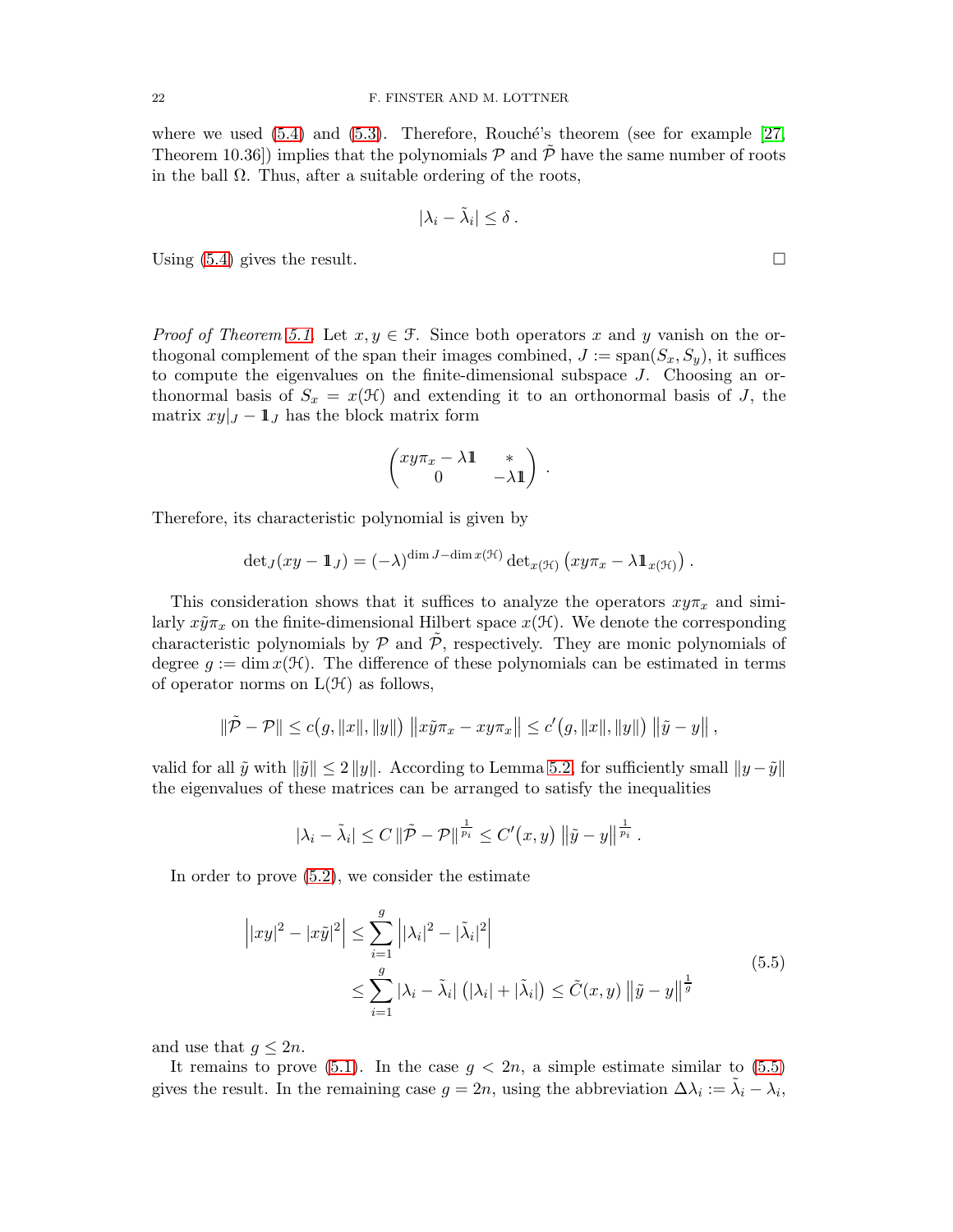we obtain

$$
\left| \mathcal{L}(x,\tilde{y}) - \mathcal{L}(x,y) \right| \leq \frac{1}{g} \sum_{i,j=1}^{g} \left| |\tilde{\lambda}_i - \tilde{\lambda}_j|^2 - |\lambda_i - \lambda_j|^2 \right|
$$
  
\n
$$
\leq \frac{1}{g} \sum_{i,j=1}^{g} \left( 2 |\Delta \lambda_i - \Delta \lambda_j| |\lambda_i - \lambda_j| + |\Delta \lambda_i - \Delta \lambda_j|^2 \right)
$$
  
\n
$$
\leq c_2(x,y) \sum_{i,j=1}^{g} \left( \left\| \tilde{y} - y \right\|^{max \left( \frac{1}{p_i}, \frac{1}{p_j} \right)} |\lambda_i - \lambda_j| + \left\| \tilde{y} - y \right\| ^{\frac{2}{g}} \right)
$$
  
\n
$$
\leq c_3(x,y) \sum_{i,j=1}^{g} \left( \left\| \tilde{y} - y \right\|^{1/2} + \left\| \tilde{y} - y \right\| ^{\frac{2}{g}} \right),
$$

where in the last step we used that, whenever  $\lambda_i \neq \lambda_j$ , the multiplicities of both roots are at most  $g - 1$ . The inequality

$$
\frac{2}{g} = \frac{1}{n} \ge \frac{1}{2n-1} = \frac{1}{g-1},
$$

yields the desired Hölder inequality with exponent  $1/(2n-1)$ . Finally, it is clear from the construction that the constant depends continuously on  $y$ . This concludes the  $\Box$ 

In the case of spin dimension one, the Lagrangian is Lipschitz continuous, in agreement with the findings in  $[20]$ . If the spin dimension is larger, one still has Hölder continuity, but the Hölder exponent becomes smaller if the spin dimension is increased. This can be understood from the fact that the higher the spin dimension is, the higher the degeneracies of the eigenvalues of  $xy$  can be.

We next prove a global Hölder continuity result.

<span id="page-22-0"></span>**Theorem 5.3. (Global Hölder continuity)** There is a constant  $c(n)$  which depends only on the spin dimension such that for all  $x, y \in \mathcal{F}$  with  $y \neq 0$  there is a neighborhood  $U \subseteq \mathcal{F}$  of y with

$$
|\mathcal{L}(x,y) - \mathcal{L}(x,\tilde{y})| \le c(n) \|y\|^{2 - \frac{1}{2n-1}} \|x\|^2 \|\tilde{y} - y\|_{2n-1}^{\frac{1}{2n-1}} \quad \text{for all } \tilde{y} \in U. \tag{5.6}
$$

*Proof.* Without loss of generality we can assume that  $x \neq 0$ . Moreover, using that both sides of the inequality [\(5.6\)](#page-22-1) have the same scaling behavior under the rescaling

<span id="page-22-1"></span>
$$
x\to \frac{x}{\|x\|}\ ,\quad y\to \frac{y}{\|y\|}\ ,\quad \tilde y\to \frac{\tilde y}{\|y\|}\ ,
$$

it suffices to consider the case that  $||x|| = ||y|| = 1$ .

Next, choosing a fixed 4n-dimensional subspace of  $I \subseteq \mathcal{H}$ , we can always find a unitary transformation  $U : \mathcal{H} \to \mathcal{H}$  such that  $UxU^{-1}(\mathcal{H}), UyU^{-1}(\mathcal{H}) \subseteq I$ . Since the Lagrangian and the operator norms are invariant under such joint unitary transformations (as they leave the eigenvalues of  $xy$  invariant), we can assume that both x and y map into the fixed finite dimensional subspace I.

After these transformations, the operators  $x$  and  $y$  can be considered as operators in L(I). Therefore, they lie in the compact set  $\overline{B_1(0)} \subseteq L(I)$ . Since the Hölder constant for the local Hölder continuity depends continuously on  $x$  and  $y$ , a compactness argument shows that we can choose the Hölder constant uniformly in  $x$  and  $y$ : As the previous arguments show, the local H¨older constant can be written as a continuous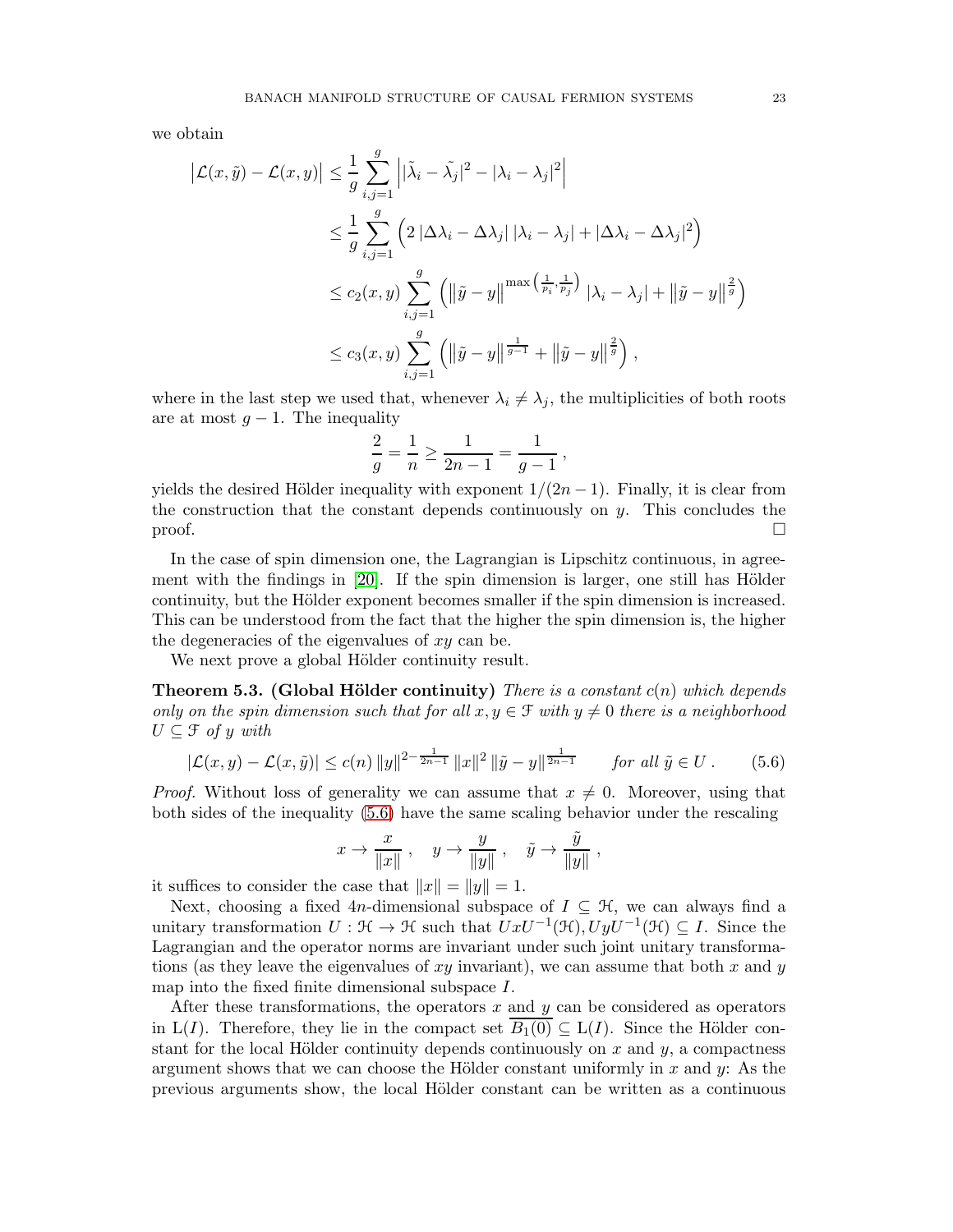function  $c: L(I) \times L(I) \to \mathbb{R}^+$ ,  $(x, y) \mapsto c(x, y)$ . Since  $\overline{B_1(0)} \times \overline{B_1(0)} \subseteq L(I) \times L(I)$ is compact, the local Hölder constant function  $c$  is bounded on this set by a constant  $c_{\text{max}} > 0$ , which can then be taken as the desired global Hölder constant.

Remark 5.4. (1) Since the Lagrangian is symmetric, Theorem [5.3](#page-22-0) also gives rise to global Hölder continuity with respect to the other argument. Thus for all  $x, y \in \mathcal{F}$  with  $x \neq 0$  there is a neighborhood  $U \subseteq \mathcal{F}$  of x such that

$$
|\mathcal{L}(x,y) - \mathcal{L}(\tilde{x},y)| \le c(n) \|x\|^{2 - \frac{1}{2n-1}} \|y\|^2 \|\tilde{x} - x\|^{\frac{1}{2n-1}} \qquad \text{for all } \tilde{x} \in U. \tag{5.7}
$$

(2) As explained in the proof of Theorem [5.3,](#page-22-0) the Lagrangian  $\mathcal{L}(x, y)$  depends only on the nonzero eigenvalues of xy and these coincide with the eigenvalues of  $xy\pi_x$ . Thus denoting

<span id="page-23-2"></span>
$$
J := \mathrm{span}(S_x, S_{\tilde{x}}),
$$

we immediately obtain the following strengthened version of  $(5.7)$ : Every  $x \neq 0$ has a neighborhood  $U \subset \mathcal{F}$  such that the inequality

$$
|\mathcal{L}(x,y) - \mathcal{L}(\tilde{x},y)| = |\mathcal{L}(x,\pi_J y \pi_J) - \mathcal{L}(\tilde{x},\pi_J y \pi_J)|
$$
  
 
$$
\leq c(n) ||x||^{2-\frac{1}{2n-1}} ||\pi_J y \pi_J||^2 ||\tilde{x} - x||^{\frac{1}{2n-1}}
$$
(5.8)

holds for all  $\tilde{x} \in U$  and all  $y \in \mathcal{F}$ . This estimate will be needed for the proof of the chain rule for the integrated Lagrangian  $\ell$  in Theorem [5.9.](#page-26-1)

(3) In the case  $y = 0$ , a direct estimate of the eigenvalues shows that one has Hölder continuity with the improved exponent two,

$$
\left|\mathcal{L}(x,\tilde{y})\right| \le c(n) \|x\|^2 \|\tilde{y}\|^2.
$$

This inequality can be combined with the result of Theorem [5.3](#page-22-0) to the statement that for all x, y there is a neighborhood  $U \subseteq \mathcal{F}$  of y with

<span id="page-23-1"></span>
$$
|\mathcal{L}(x,y) - \mathcal{L}(x,\tilde{y})| \le c(n,y) \|x\|^2 \|\tilde{y} - y\|^{\frac{1}{2n-1}} \quad \text{for all } \tilde{y} \in U. \tag{5.9}
$$

Likewise, [\(5.8\)](#page-23-3) generalizes to

<span id="page-23-4"></span>
$$
|\mathcal{L}(x,y) - \mathcal{L}(\tilde{x},y)| \le c(n,x) \|\pi_J y \pi_J\|^2 \|\tilde{x} - x\|^{\frac{1}{2n-1}}.
$$
 (5.10)

This inequality will be used in the proof of Theorem [5.9.](#page-26-1)  $\Diamond$ 

<span id="page-23-3"></span>
$$
\left\vert \nabla \right\vert
$$

<span id="page-23-0"></span>5.2. Definition of Jet Spaces. For the analysis of causal variational principles, the jet formalism was developed in [\[17\]](#page-36-10); see also [\[13,](#page-36-22) Section 2]. We now generalize the definition of the jet spaces to causal fermion systems in the infinite-dimensional setting. Our method is to work with the expedient subspaces, where for convenience derivatives at x are always computed in the corresponding chart  $\phi_x$ . For example, for analyzing the differentiability of a real-valued function f at a point  $x \in \mathcal{F}^{\text{reg}}$ , we consider the composition

$$
f \circ \phi_x^{-1} : \Omega_x \subseteq \text{Symm}(S_x) \oplus L(J, I) \to \mathbb{R}
$$
.

We introduce  $\Gamma_{\rho}^{\text{diff}}$  as the linear space of all vector fields for which the directional derivative of the function  $\ell$  exists in the sense of expedient subspaces (see Definition [4.2\)](#page-17-2),

$$
\Gamma_{\rho}^{\text{diff}} = \left\{ \mathbf{u} \in C^{\infty}(M, T\mathfrak{F}^{\text{reg}}) \mid \mathbf{u}(x) \in \mathcal{E}(\ell \circ \phi_x^{-1}, \phi_x(x)) \text{ for all } x \in M \right\}.
$$

This gives rise to the jet space

$$
\mathfrak{J}_{\rho}^{\text{diff}} := C^{\infty}(M, \mathbb{R}) \oplus \Gamma_{\rho}^{\text{diff}} \subseteq \mathfrak{J}_{\rho}.
$$
\n(5.11)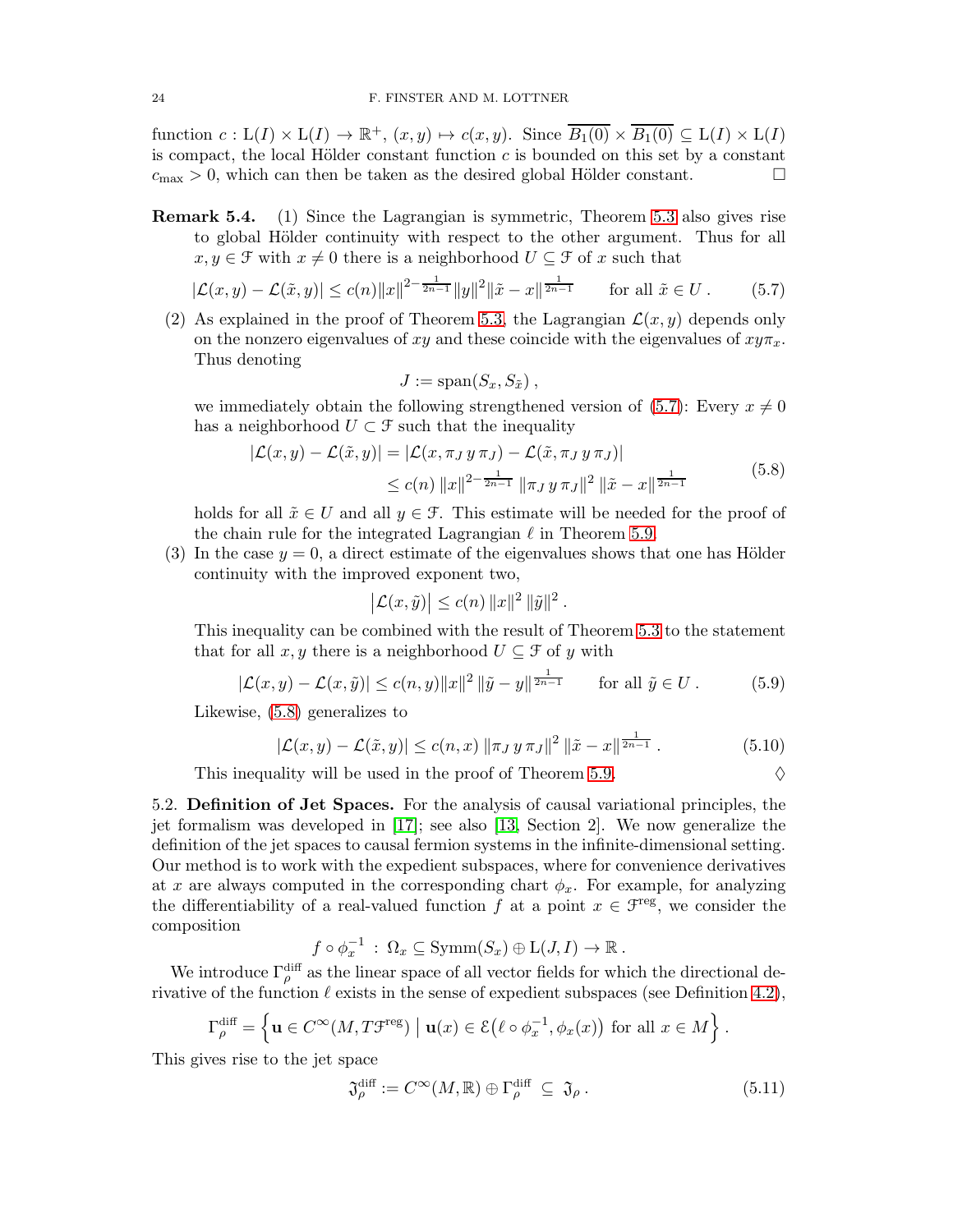We choose a linear subspace  $\mathfrak{J}^{\text{test}}_{\rho} \subseteq \mathfrak{J}^{\text{diff}}_{\rho}$  with the property that its scalar and vector components are both vector spaces,

$$
\mathfrak{J}_{\rho}^{\text{test}} = C^{\text{test}}(M, \mathbb{R}) \oplus \Gamma_{\rho}^{\text{test}} \subseteq \mathfrak{J}_{\rho}^{\text{diff}},\tag{5.12}
$$

and the scalar component is nowhere trivial in the sense that

for all 
$$
x \in M
$$
 there is  $a \in C^{\text{test}}(M, \mathbb{R})$  with  $a(x) \neq 0$ .

It is convenient to consider a pair  $\mathfrak{u} := (a, \mathbf{u})$  consisting of a real-valued function a on M and a vector field **u** on  $T\mathcal{F}^{\text{reg}}$  along M, and to denote the combination of multiplication and directional derivative by

<span id="page-24-0"></span>
$$
\nabla_{\mathbf{u}}\ell(x) := a(x)\,\ell(x) + \big(D_{\mathbf{u}}\ell\big)(x) \,. \tag{5.13}
$$

For the Lagrangian, being a function of two variables  $x, y \in \mathcal{F}^{\text{reg}}$ , we always work in charts  $\phi_x$  and  $\phi_y$ , giving rise to the mapping

<span id="page-24-1"></span>
$$
\mathcal{L} \circ \left( \phi_x^{-1} \times \phi_y^{-1} \right) = \mathcal{L} \left( \phi_x^{-1} (.) , \phi_y^{-1} (.) \right) : \Omega_x \times \Omega_y \subseteq E \to \mathbb{R} \,, \tag{5.14}
$$

where  $E$  is the Cartesian product of Banach spaces

$$
E := (\text{Symm}(S_x) \oplus \text{L}(J_x, I_x)) \times (\text{Symm}(S_y) \oplus \text{L}(J_y, I_y))
$$

with the norm

$$
\|(\psi_x, \psi_y)\|_E := \max\left(\|\psi_x\|_{L(\mathcal{H})}, \|\psi_y\|_{L(\mathcal{H})}\right)
$$

(where the subscripts x and y clarify the dependence on the base points, i.e.  $I_x = x(H)$ ,  $J_x = I_x^{\perp} \subseteq \mathcal{H}$  and similarly at y). We denote partial derivatives acting on the first and second arguments by subscripts 1 and 2, respectively. Throughout this paper, we use the following conventions for partial derivatives and jet derivatives:

► Partial and jet derivatives with an index  $i \in \{1, 2\}$ , as for example in [\(5.15\)](#page-25-2), only act on the respective variable of the function  $\mathcal{L}$ . This implies, for example, that the derivatives commute,

$$
\nabla_{1,\mathfrak{v}} \nabla_{1,\mathfrak{u}} \mathcal{L}(x,y) = \nabla_{1,\mathfrak{u}} \nabla_{1,\mathfrak{v}} \mathcal{L}(x,y) .
$$

 $\triangleright$  The partial or jet derivatives which do not carry an index act as partial derivatives on the corresponding argument of the Lagrangian. This implies, for example, that

$$
\nabla_{\mathfrak{u}} \int_{\mathcal{F}} \nabla_{1,\mathfrak{v}} \mathcal{L}(x,y) d\rho(y) = \int_{\mathcal{F}} \nabla_{1,\mathfrak{u}} \nabla_{1,\mathfrak{v}} \mathcal{L}(x,y) d\rho(y).
$$

**Definition 5.5.** For any  $\ell \in \mathbb{N}_0 \cup \{\infty\}$ , the jet space  $\mathfrak{J}_{\rho}^{\ell} \subseteq \mathfrak{J}_{\rho}$  is defined as the vector space of test jets with the following properties:

(i) The directional derivatives up to order  $\ell$  exist in the sense that

$$
\mathfrak{J}_{\rho}^{\ell} \subseteq \left\{ (b, \mathbf{v}) \in \mathfrak{J}_{\rho} \, \middle| \, (\mathbf{v}(x), \mathbf{v}(y)) \in \Gamma_{\rho}^{\ell}(x, y) \right\}
$$
\nfor all  $y \in M$  and  $x$  in an open neighborhood of  $M \subseteq \mathcal{F}^{\text{reg}} \right\}$ ,

where

$$
\Gamma_\rho^\ell(x,y) := \mathcal{E}^\ell\Big(\mathcal{L} \circ \big(\phi_x^{-1} \times \phi_y^{-1}\big), \big(\phi_x(x), \phi_y(y)\big)\Big) .
$$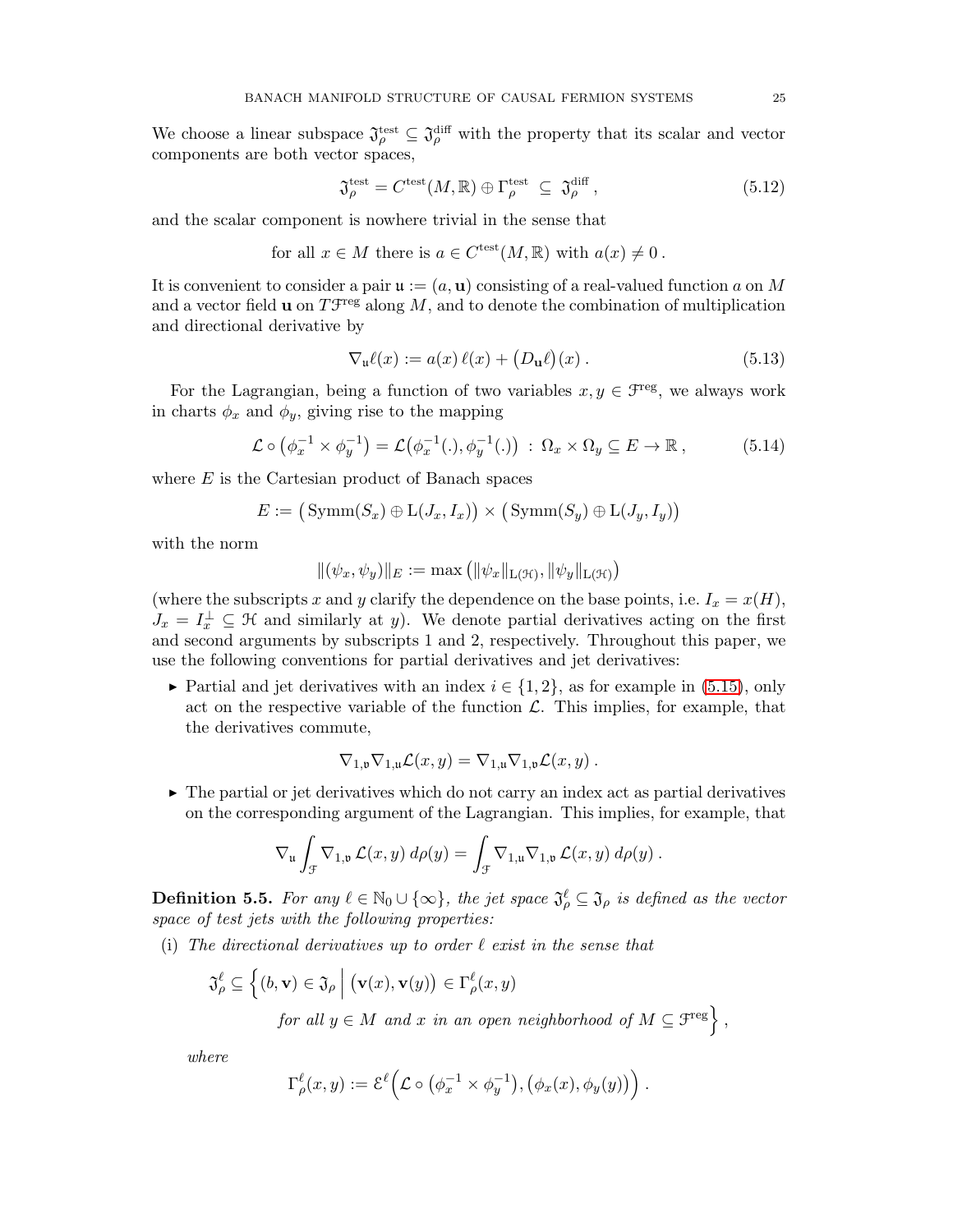The higher jet derivatives are defined by using [\(5.13\)](#page-24-0) and multiplying out, keeping in mind that the partial derivatives act only on the Lagrangian, i.e.

$$
\nabla^{p,\mathcal{E}} \mathcal{L} \circ (\phi_x^{-1} \times \phi_y^{-1})|_{(\phi_x(x), \phi_y(y))} ((\mathfrak{v}_1(x), \mathfrak{v}_1(y)), \dots, (\mathfrak{v}_p(x), \mathfrak{v}_p(y)) )
$$
  
\n
$$
:= D^{p,\mathcal{E}} \mathcal{L} \circ (\phi_x^{-1} \times \phi_y^{-1})|_{(\phi_x(x), \phi_y(y))} ((\mathbf{v}_1(x), \mathbf{v}_1(y)), \dots, (\mathbf{v}_p(x), \mathbf{v}_p(y)) )
$$
  
\n
$$
+ (b_1(x) + b_1(y)) D^{p-1,\mathcal{E}} \mathcal{L} \circ (\phi_x^{-1} \times \phi_y^{-1})|_{(\phi_x(x), \phi_y(y))}
$$
  
\n
$$
\times ((\mathbf{v}_2(x), \mathbf{v}_2(y)), \dots, (\mathbf{v}_p(x), \mathbf{v}_p(y)) )
$$
  
\n
$$
+ (b_2(x) + b_2(y)) D^{p-1,\mathcal{E}} \mathcal{L} \circ (\phi_x^{-1} \times \phi_y^{-1})|_{(\phi_x(x), \phi_y(y))}
$$
  
\n
$$
\times ((\mathbf{v}_1(x), \mathbf{v}_1(y)), (\mathbf{v}_3(x), \mathbf{v}_3(y)), \dots, (\mathbf{v}_p(x), \mathbf{v}_p(y)) )
$$
  
\n
$$
+ \dots + (b_1(x) + b_1(y)) \cdots (b_p(x) + b_p(y)) \mathcal{L}(x, y).
$$

(ii) The functions

$$
\begin{aligned} &\left(\nabla_{1,\mathfrak{v}_1} + \nabla_{2,\mathfrak{v}_1}\right) \cdots \left(\nabla_{1,\mathfrak{v}_p} + \nabla_{2,\mathfrak{v}_p}\right) \mathcal{L}(x,y) \\ &:= \nabla^{p,\mathcal{E}} \mathcal{L} \circ \left(\phi_x^{-1} \times \phi_y^{-1}\right) \big|_{(\phi_x(x),\phi_y(y))} \left(\left(\mathfrak{v}_1(x),\mathfrak{v}_1(y)\right),\ldots,\left(\mathfrak{v}_p(x),\mathfrak{v}_p(y)\right)\right) \end{aligned} \tag{5.15}
$$

are  $\rho$ -integrable in the variable y, giving rise to locally bounded functions in x. More precisely, these functions are in the space

<span id="page-25-2"></span>
$$
L^{\infty}_{\text{loc}}(M,L^1(M,d\rho(y));d\rho(x)\Big) .
$$

(iii) Integrating the expression [\(5.15\)](#page-25-2) in y over M with respect to the measure  $\rho$ , the resulting function g (defined for all  $x$  in an open neighborhood of  $M$ ) is continuously differentiable in the direction of every jet  $\mathfrak{u} \in \mathfrak{J}_{\rho}^{\text{test}}$ , i.e.

$$
\Gamma_x^{\text{test}} \subseteq \mathcal{E}(g, x) \quad \text{for all } x \in M \ .
$$

<span id="page-25-0"></span>5.3. Derivatives of  $\mathcal L$  and  $\ell$  along Smooth Curves. In this section we use the chain rule in Proposition [4.4](#page-18-1) in order to differentiate the Lagrangian  $\mathcal L$  and the function  $\ell$ along smooth curves.

<span id="page-25-1"></span>**Theorem 5.6.** Let  $\gamma_1$  and  $\gamma_2$  be two smooth curves in  $\mathcal{F}^{\text{reg}}$ ,

$$
\gamma_1, \gamma_2 \in C^{\infty}((-\delta, \delta), \mathcal{F}^{\text{reg}}).
$$

Setting  $x = \gamma_1(0)$  and  $y = \gamma_2(0)$ , we assume that the tangent vectors up to the order  $p =$  $2n-1$  denoted by

$$
\mathbf{v}_1^{(1)} := (\phi_x \circ \gamma_a)'(0), \dots, \mathbf{v}_1^{(p)} := (\phi_x \circ \gamma_a)^{(p)}(0)
$$
  

$$
\mathbf{v}_2^{(1)} := (\phi_y \circ \gamma_a)'(0), \dots, \mathbf{v}_2^{(p)} := (\phi_y \circ \gamma_a)^{(p)}(0)
$$

are in the expedient differentiable subspace of the Lagrangian, i.e.

$$
(\mathbf{v}_1^{(1)}, \mathbf{v}_2^{(1)}), \ldots, (\mathbf{v}_1^{(p)}, \mathbf{v}_2^{(p)}) \in \Gamma_\rho(x, y)
$$
.

Then the function  $\mathcal{L}(\gamma_1(\tau), \gamma_2(\tau))$  is  $\tau$ -differentiable at  $\tau = 0$  and the chain rule holds, i.e.

$$
\frac{d}{d\tau}\mathcal{L}(\gamma_1(\tau),\gamma_2(\tau))\big|_{\tau=0} = D^{\varepsilon}\big(\mathcal{L}\circ\big(\phi_x^{-1}\times\phi_y^{-1}\big)\big)\big|_{(\phi_x(x),\phi_y(y))} (\mathbf{v}_1,\mathbf{v}_2)
$$
\n
$$
\equiv \big(D_{1,\gamma'_1(0)} + D_{2,\gamma'_2(0)}\big)\mathcal{L}(x,y).
$$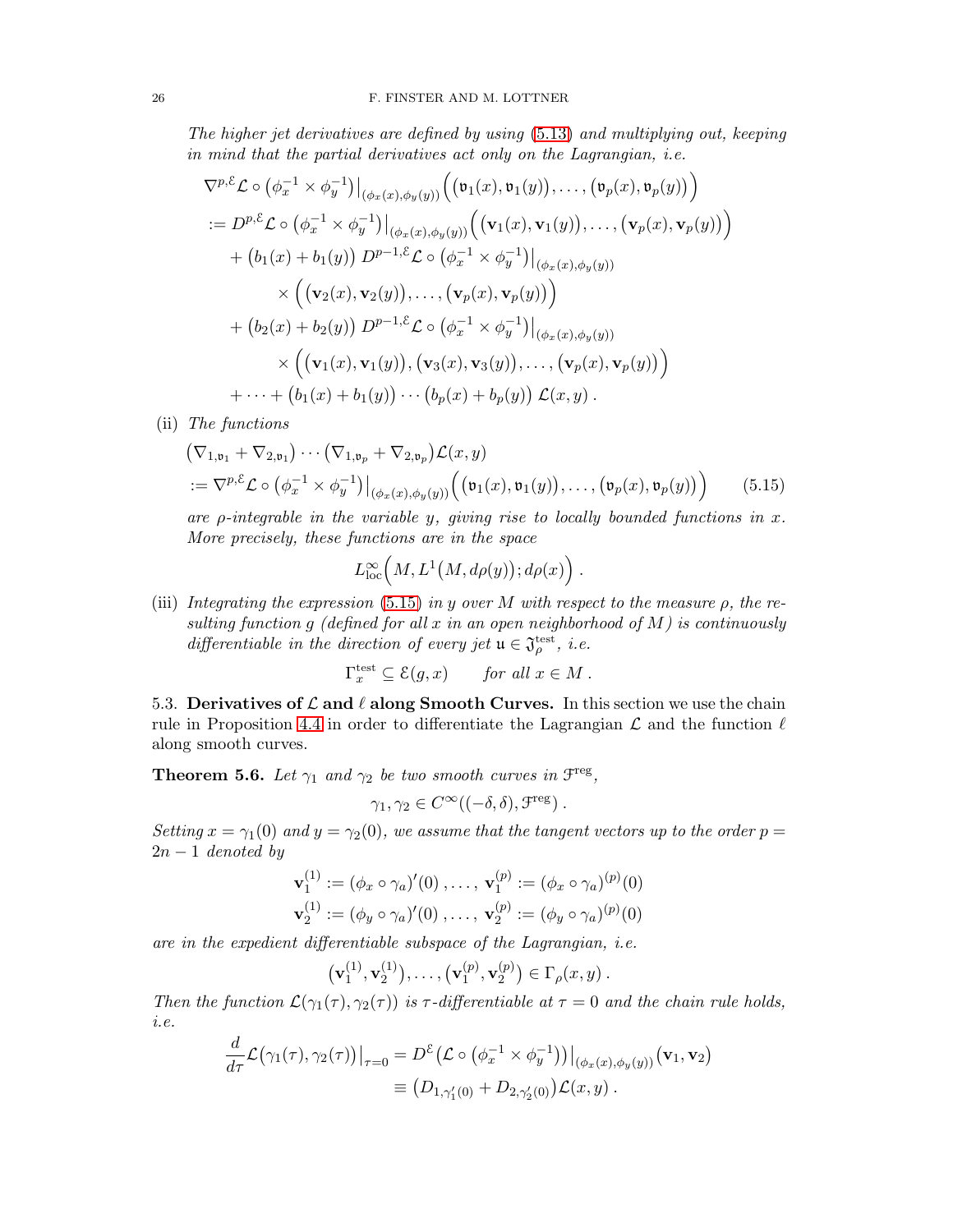*Proof.* We again consider the Lagrangian in the charts  $\phi_x$  and  $\phi_y$ , [\(5.14\)](#page-24-1). In order to show that this function is locally Hölder continuous on  $E$ , we begin with the estimate

$$
\begin{split} & \left| \mathcal{L} \left( \phi_x^{-1} (\tilde{\psi}_x), \phi_y^{-1} (\tilde{\psi}_y) \right) - \mathcal{L}(x, y) \right| \\ & \leq \left| \mathcal{L} \left( \phi_x^{-1} (\tilde{\psi}_x), \phi_y^{-1} (\tilde{\psi}_y) \right) - \mathcal{L} \left( \phi_x^{-1} (\tilde{\psi}_x), y \right) \right| + \left\| \mathcal{L} \left( \phi_x^{-1} (\tilde{\psi}_x), y \right) - \mathcal{L}(x, y) \right| \\ & \leq c \Big( \|\phi_x^{-1} (\tilde{\psi}_x) - x\|_{\mathcal{L}(\mathcal{H})}^{\alpha} + \|\phi_y^{-1} (\tilde{\psi}_y) - y\|_{\mathcal{L}(\mathcal{H})}^{\alpha} \Big) . \end{split}
$$

Noting that the function

$$
\phi_x^{-1}(\tilde{\psi}_x) = -\tilde{\psi}_x^*\tilde{\psi}_x
$$

is bilinear and therefore Fréchet-smooth, it follows that

$$
\left| \mathcal{L}(\phi_x^{-1}(\tilde{\psi}_x), \phi_y^{-1}(\tilde{\psi}_y)) - \mathcal{L}(x, y) \right|
$$
  
\n
$$
\leq cC \Big( \|\tilde{\psi}_x - \psi_x\|_{\mathcal{L}(\mathcal{H}, I)}^{\alpha} + \|\tilde{\psi}_y - \psi_y\|_{\mathcal{L}(\mathcal{H}, I)}^{\alpha} \Big) \leq 2cC \left\|(\tilde{\psi}_x, -\tilde{\psi}_y) - (\psi_x, \psi_y)\right\|_{E}^{\alpha},
$$

where  $\psi_x := \phi_x^{-1}(x)$  and  $\psi_y := \phi_y^{-1}(y)$ . This proves local Hölder continuity on E. Applying Proposition [4.4](#page-18-1) gives the result.

We remark that, using Proposition [4.5,](#page-19-0) the above method could be generalized in a straightforward manner to higher derivatives.

Definition 5.7. We call  $\ell$  Hölder continuous with Hölder exponent  $\alpha$  along a smooth curve  $\gamma : I \to \mathcal{F}$  (with I an open interval) if for any  $t_0 \in I$  with  $x_0 = \gamma(t_0)$ there exists a subspace  $E_0 \subseteq \text{Symm } S_{x_0} \oplus \mathcal{L}(J_{x_0}, I_{x_0})$  and  $\delta > 0$  such that the mapping

$$
\gamma_{x_0} : (t_0 - \delta, t_0 + \delta) \to E_0 , \quad t \mapsto \phi_{x_0} \circ \gamma(t) - (\mathbb{1}, 0) ,
$$

is well defined and locally Hölder continuous with Hölder exponent  $\alpha$ .

<span id="page-26-0"></span>**Theorem 5.8.** Let  $\gamma: I \to \mathcal{F}$  be a smooth curve and  $\ell$  Hölder continuous along  $\gamma$  with Hölder exponent  $\alpha$ . For  $t_0 \in I$  with  $x_0 = \gamma(t_0)$  we set

$$
\ell_{x_0}: E_0 \to \mathbb{R} \ , \quad \ell_{x_0}(x) = \ell \circ \phi_{x_0}^{-1}(x + (1,0)) \ .
$$

If for any  $x_0 \in I$  the derivatives of  $\gamma_{x_0}$  up to the order  $p := \lceil q/\alpha \rceil$  lie in the expedient differentiable subspace at  $x_0$ , *i.e.* 

$$
(\gamma_{x_0})^{(n)}(t_0) \in \mathcal{E}^q(\ell_{x_0},0) \quad \text{for all } n \in \{1,\ldots,p\} ,
$$

then the function  $\ell \circ \gamma = \ell_{x_0} \circ \gamma_{x_0}$  is q-times differentiable at  $t_0$ . Moreover, the usual product and chain rules hold for  $\ell_{x_0} \circ \gamma_{x_0}$ .

*Proof.* Applying Proposition [4.5](#page-19-0) to  $\ell_{x_0}$  and  $\gamma_{x_0}$  yields the claim as the assumptions for this theorem are clearly fulfilled.

We now give a sufficient condition which ensures that  $\ell$  is Hölder continuous along  $\gamma$ . This condition needs to be verified in the applications; see for example [\[25\]](#page-37-1).

<span id="page-26-1"></span>**Theorem 5.9.** Let  $\gamma$  be a smooth curve in  $\mathcal{F}$  with

$$
\int_M ||P(\gamma(\tau),y)||^4 ||Y^{-1}||^2 d\rho(y) < C \quad \text{for all } \tau \in (-\delta, \delta) ,
$$

where  $P(x, y)$  is again the kernel of the fermionic projector [\(3.11\)](#page-9-5) and Y is (similar to [\(3.5\)](#page-8-1)) the invertible operator

$$
Y := y|_{S_y} : S_y \to S_y.
$$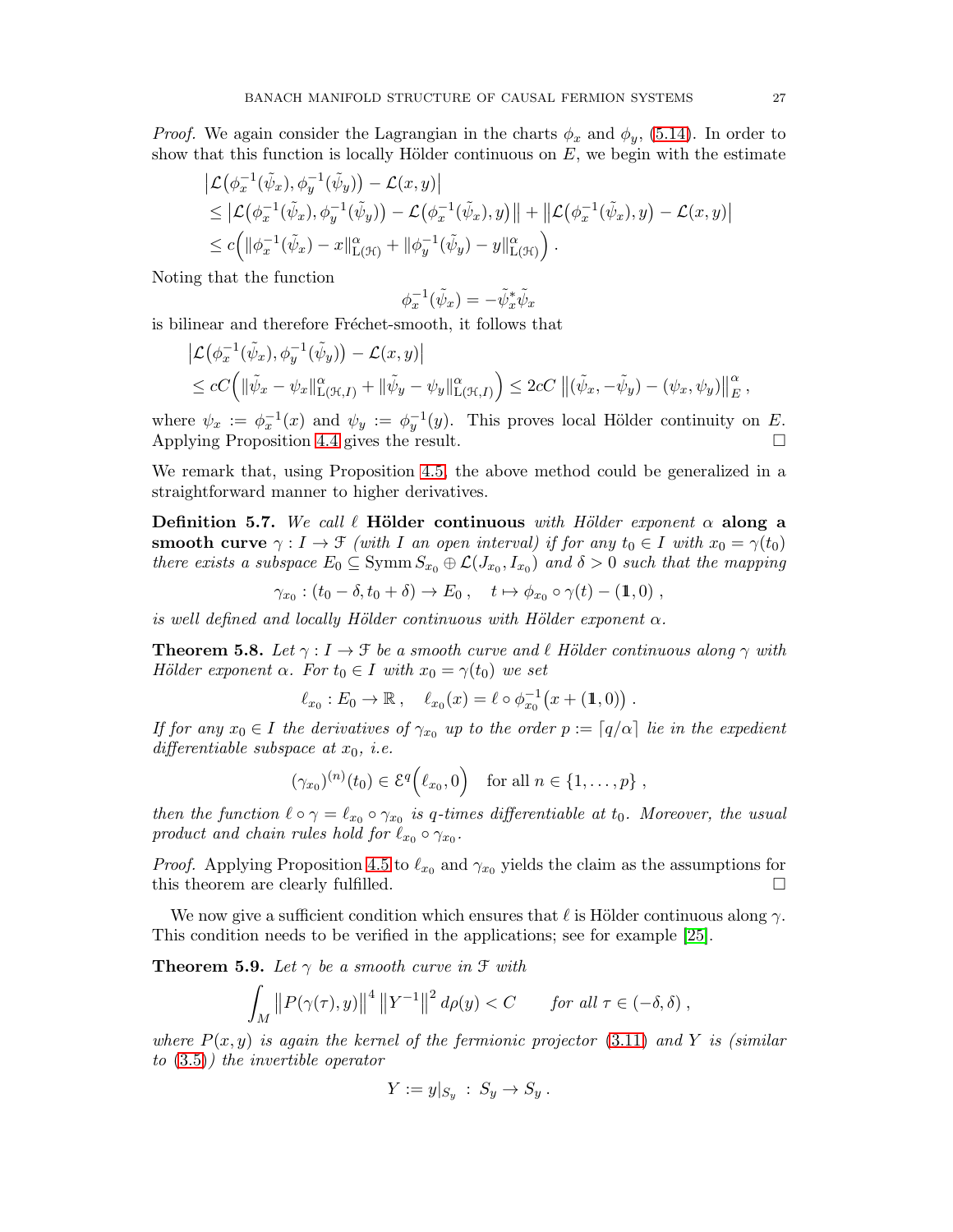Then the integrated Lagrangian  $\ell$  defined by [\(1.1\)](#page-2-0) is Hölder continuous along  $\gamma$  with Hölder exponent  $\frac{1}{2n-1}$ .

*Proof.* The idea of the proof is to integrate the estimate  $(5.10)$  over M. To this end, it is crucial to estimate the factor  $\|\pi_J y\pi_J\|$ . We let  $(\tilde{\phi}_i)_{i\in 1,\dots m}$  be an orthonormal basis of J and denote the orthogonal projection on  $\text{span}(\phi_i)$  by  $\pi_i$ . Since on the finite-dimensional vector space  $L(J)$  all norms are equivalent, we can work with the Hilbert-Schmidt norm of  $\pi_J y \pi_J$ , i.e. for a suitable constant  $C = C(n)$ ,

$$
\|\pi_J y \pi_J\|^2 = \|\pi_J y Y^{-1} y \pi_J\|^2 \le \|\pi_J y\|^2 \, \|Y^{-1}\|^2 \, \|y \pi_J\|^2 = \|\pi_J y\|^4 \, \|Y^{-1}\|^2 \,,
$$

where in the last step we used that the norm of an operator is the same as the norm of its adjoint. Combining this inequality with the estimate

$$
\|\pi_J y \psi\|^2 \leq (\|\pi_x y \psi\| + \|\pi_{\tilde{x}} y \psi\|)^2 \leq 2 \|\pi_x y \psi\|^2 + 2 \|\pi_{\tilde{x}} y \psi\|^2,
$$

we obtain

$$
\|\pi_J y \pi_J\|^2 \le 2 C(n) \left( \|\pi_x y \psi\|^2 + \|\pi_{\tilde{x}} y \psi\|^2 \right)^2 \|Y^{-1}\|^2
$$
  
\n
$$
\le 4 C(n) \|Y^{-1}\|^2 \left( \|\pi_x y \psi\|^4 + \|\pi_{\tilde{x}} y \psi\|^4 \right)
$$
  
\n
$$
= 4 C(n) \|Y^{-1}\|^2 \left( \|P(x, y) \psi\|^4 + \|P(\tilde{x}, y) \psi\|^4 \right)
$$

Using this estimate when integrating [\(5.10\)](#page-23-4) over M and noting that  $\phi_x^{-1}$  is locally Lipschitz (since it is Fréchet-smooth) yields the claim.  $\Box$ 

.

## APPENDIX A. PROPERTIES OF THE FRÉCHET DERIVATIVE

<span id="page-27-0"></span>This appendix lists a set of properties and computation rules for Fréchet derivatives which are needed for the direct computations in Appendix [B.](#page-30-0) It turns out that most derivation rules known from the finite dimensional case generalize to Fréchet derivatives in a straightforward way.

<span id="page-27-1"></span>Lemma A.1. (Properties of the Fréchet derivative) Let  $V, W, Z$  be real normed vector. Then the following Fréchet derivative rules hold:

- (i) Let  $U \subseteq V$  open and  $f : V \to W$  Fréchet-differentiable at  $x_0 \in U$ , then f is continuous at  $x_0$  and  $Df|_{x_0}$  is well defined.
- (ii) Let  $f \in L(V, W)$  be linear and bounded, then it is Fréchet-smooth at any  $x_0 \in V$ and  $Df|_{x_0} = f$ .
- (iii) A continuous bilinear map  $B: V \times W \rightarrow Z$  is Fréchet-smooth at any  $(v, w) \in$  $V \times W$  and

 $DB|_{(v,w)}(h_v, h_w) = B(v, h_w) + B(h_v, w)$ ,  $\forall (h_v, h_w) \in V \times W$ .

(iv) Chain rule: Let  $U_V \subseteq V$  and  $U_W \subseteq W$  open,  $f: U_V \to W$ ,  $g: U_W \to Z$  such that  $f(U_V) \subseteq U_W$ . If f is Fréchet-differentiable at  $x_0 \in U_V$  and g in  $f(x_0) \in U_W$ , then also  $g \circ f$  is Fréchet-differentiable in  $x_0$  and

$$
D(g\circ f)|_{x_0}=Dg|_{f(x_0)}\circ Df|_{x_0}.
$$

(v) Let  $W_1, ..., W_n$  be real normed vector spaces,  $W := W_1 \times W_2 \times ... \times W_n$  the product space,  $U \subseteq V$  open and  $f = (f_1, ..., f_n) : U \to W$  with  $f_i : V \to f_i$ for  $i = 1, \ldots, n$ . Then f is Fréchet-differentiable at  $x_0 \in U$  if and only if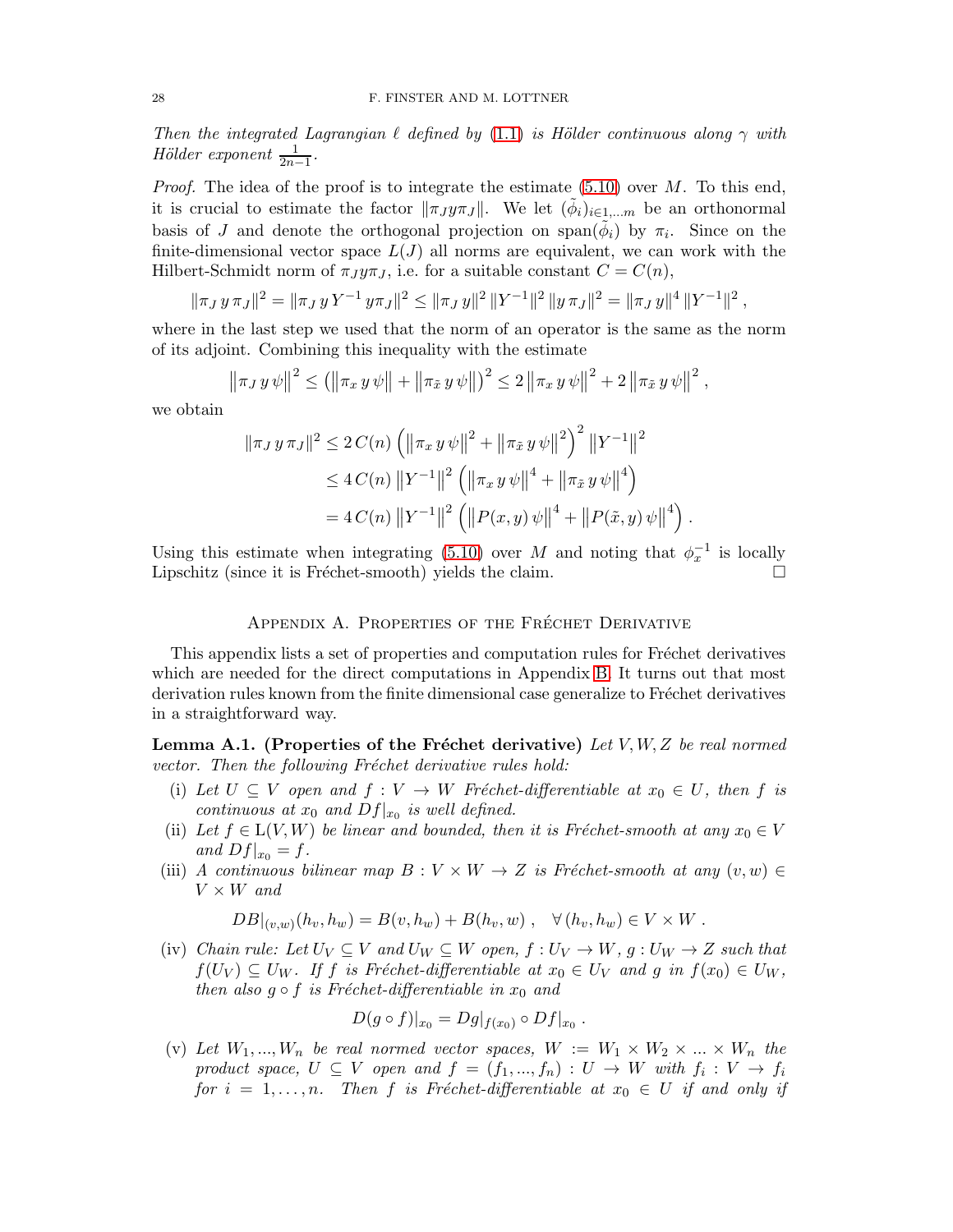each  $f_i$  is Fréchet-differentiable at  $x_0$ . Moreover, in this case, we have  $Df|_{x_0} =$  $(Df_1|_{x_0},...,Df_n|_{x_0}).$ 

- (vi) Let  $U_V \subseteq V$  and  $U_W \subseteq W$  be open and  $f: U_V \to U_W$  a homeomorphism with inverse g :  $U_W \rightarrow U_V$ . If f is Fréchet-differentiable at  $x_0 \in U_V$  and g is Fréchetdifferentiable in  $y_0 = f(x_0) \in U_W$ , then  $Df|_{x_0}$  is an isomorphism with inverse  $Dg|_{y_0}$ .
- *Proof.* (i) See [\[5,](#page-36-13) Prop. 2.2, Chapter 2.2].
	- (ii) f is clearly Fréchet-differentiable with  $Df|_{x_0} = f$  for any  $x_0 \in U$  as  $||f(x+h)$  $f(x) - fh\|_{W} = 0$  for all  $x, h \in V$  (see also [\[6,](#page-36-14) pp. 149-150] and note that the completeness of the vector spaces is not needed for this result). Moreover, as  $Df: U \to L(V, W)$  is constant it is clear that all higher Fréchet-derivatives of f vanish (and in particular  $f$  is Fréchet-smooth).
- (iii)  $B$  is Fréchet differentiable with the stated Fréchet derivative as

$$
||B(v + h_v, w + h_w) - B(v, w) - B(v, h_w) - B(h_v, w)||_Z = ||B(h_v, h_w)||_Z
$$
  
\n
$$
\leq C||h_v|| \cdot ||h_w|| \leq C \left( \max(||h_v||, ||h_w||) \right)^2,
$$

for a fixed  $C > 0$  (as B is continuous and bilinear), see also [\[6,](#page-36-14) p. 149-150] (again the completeness in not needed). And since

$$
DB: V \times W \to L(V \times W, L(V \times W, Z))
$$
  

$$
(v, w) \mapsto ((h_v, h_w) \mapsto B(v, h_w) + B(h_v, w)),
$$

is clearly bounded linear, B is Fréchet-smooth due to part (ii).

- (iv) See [\[5,](#page-36-13) Theorem 2.1, Chapter 2.3].
- (v) See  $[6, pp. 149-151]$  (again completeness is not needed).
- (vi) This follows immediately from the chain rule and part (ii) since

$$
\mathrm{id}_V \stackrel{(ii)}{=} D(\mathrm{id}_V)|_{x_0} = D(g \circ f)|_{x_0} \stackrel{(iv)}{=} Dg|_{y_0} \circ Df|_{x_0} ,
$$

and similarly  $\mathrm{id}_W = Df|_{x_0} \circ Dg|_{y_0}$ .

<span id="page-28-0"></span>**Lemma A.2.** Let V, W and Z be real normed spaces,  $n \in \mathbb{N}$  arbitrary and  $U_V \subseteq$  $V, U_W \subseteq W$  open subsets,  $f: U_V \to W$  n-times Fréchet-differentiable (Fréchet-smooth) and  $g: U_W \to Z$  n-times Fréchet-differentiable (Fréchet-smooth) such that  $f(U_V) \subseteq$  $U_W$ . Then  $g \circ f$  is also n-times Fréchet-differentiable (respectively Fréchet-smooth).

*Proof.* We show the result by induction over n following [\[6,](#page-36-14) p. 183]: The case  $n = 1$ follows from the chain rule. Now let  $n \geq 2$  be arbitrary and suppose that the claim holds for n−1. Then the induction hypothesis yields that the mapping  $x \mapsto D(f \circ g)|_x =$  $Df|_{q(x)} \circ Dg|_x$  is  $(n-1)$ -times Fréchet-differentiable, because  $Df$ , g and  $Dg$  are at least  $(n-1)$ -times Fréchet-differentiable and the operator  $\circ$  is even Fréchet-smooth (as it is bounded linear). Thus  $f \circ q$  is *n*-times Fréchet-differentiable.

The smoothness result follows immediately from the result for  $n$ -times differentiability.  $\Box$ 

The following lemma gives a useful computation rule for higher Fréchet derivatives (see also [\[6,](#page-36-14) p. 179, 181]):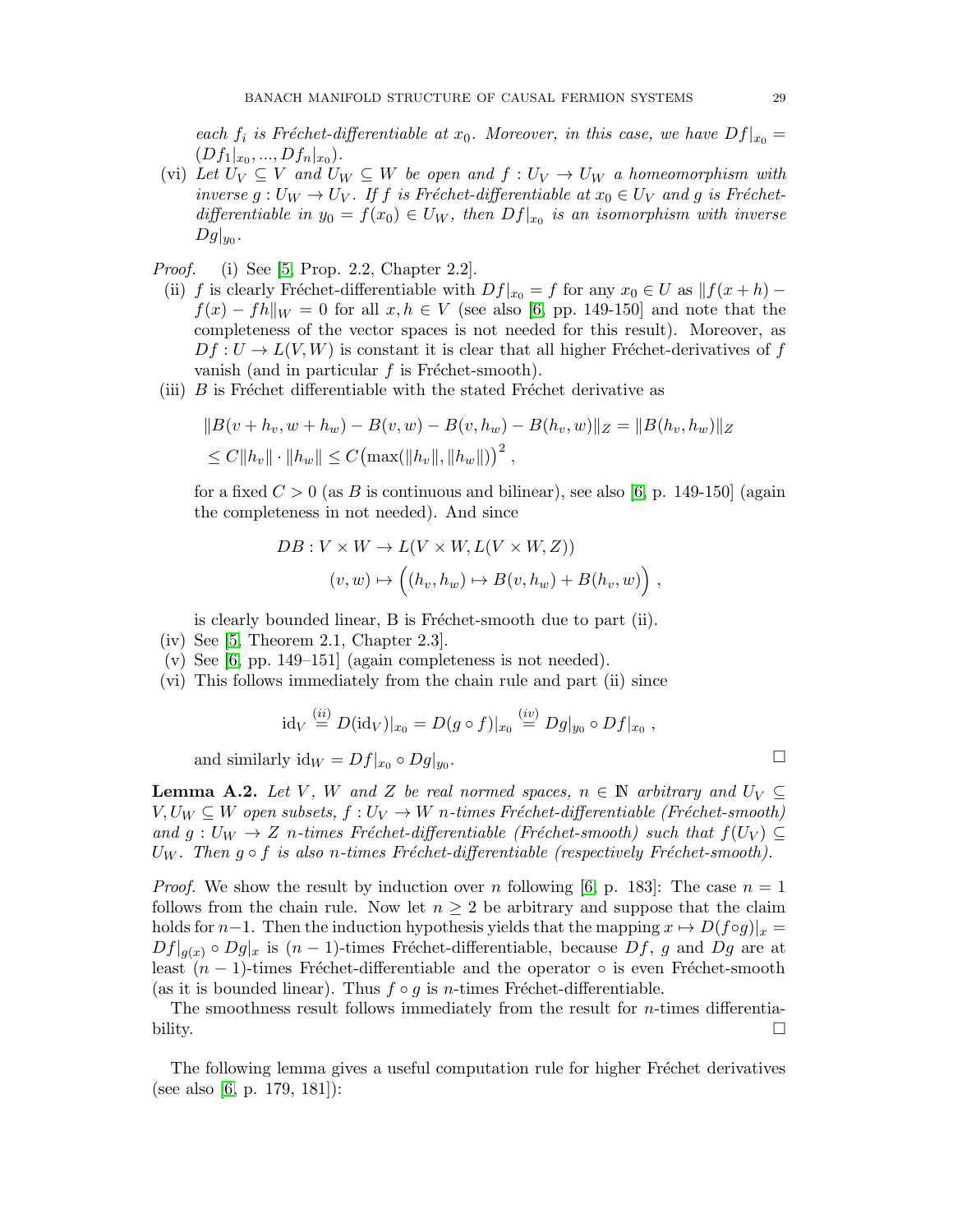**Lemma A.3.** Let V, W be real normed spaces,  $U \subseteq V$  open and  $f: U \to W$  n-times differentiable. Then for any  $x_0 \in U$  and  $v_1, \dots, v_n \in V$ ,

$$
D(D^{(n-1)}f|(v_1,\dots,v_{n-1}))|_{x_0}v_n = D^{(n)}f|_{x_0}(v_1,\dots,v_n).
$$
 (A.1)

In particular, the map  $U \ni x \mapsto D^{(n-1)}f|_x(v_1, \dots, v_{n-1}) \in W$  is Fréchet-differentiable.

*Proof.* We follow the idea of the proof given in [\[6,](#page-36-14) pp. 179, 181] and also make use of the symmetry result in Lemma [2.3.](#page-5-2) We first fix  $v_1, \ldots, v_n \in V$  and define a linear map by

$$
E_{v_1,...,v_{n-1}}: \mathcal{L}(V,W)_{n-1} \to W
$$
  

$$
A \mapsto (\dots((Av_1)v_2)\dots)v_{n-1},
$$

which simply inserts all the  $v_1, \ldots, v_{n-1}$  in an  $A \in L(V, W)$ . Note that  $E_{v_1, \ldots, v_{n-1}}$  is clearly bounded linear and thus Fréchet-smooth. So if we use the representation of  $D^{(n-1)}f$  as element of

<span id="page-29-1"></span><span id="page-29-0"></span>
$$
\underbrace{\mathcal{L}(V, \mathcal{L}(V, \dots \mathcal{L}(V, W) \dots))}_{(n-1) \text{times}},
$$

the composition  $E_{v_1,...,v_{n-1}} \circ D^{(n-1)}f$  is also Fréchet-differentiable at any  $x_0 \in U$  with

$$
\left(E_{v_1,\dots,v_{n-1}}\circ D^{(n-1)}f\right)' \Big|_{x_0} v_n = E_{v_1,\dots,v_{n-1}}\circ D^n f|_{x_0} v_n = (\dots((D^n f|_{x_0} v_n)v_1)\dots)v_{n-1}
$$
  
=  $D^n f|_{x_0}(v_n,v_1,\dots,v_{n-1}) = D^n f|_{x_0}(v_1,\dots,v_{n-1},v_n),$ 

where in the first step we used the chain rule and Lemma [A.1](#page-27-1) (ii). In the second step, we used the definition of  $E_{v_1,...,v_{n-1}}$ , whereas in the third step we re-identified  $D^n f|_{x_0}$ with the corresponding multilinear mapping from  $V^n$  to W. Finally, in the last step we used the symmetry of  $D^n f|_{x_0}$ . .

We finally state one last computation rule:

<span id="page-29-2"></span>**Lemma A.4.** Let V, W and Z be normed vector spaces,  $U \subseteq V$  open,  $f: U \to W$  ntimes Fréchet-differentiable and  $A \in L(W, Z)$ . Then also the function  $A \circ f$  is n-times Fréchet-differentiable and

$$
D^{n}(A \circ f)|_{x_{0}}(v_{1}, \cdots, v_{n}) = A(D^{n}f|_{x_{0}}(v_{1}, \cdots, v_{n})) \qquad \forall x_{0} \in U, v_{1}, \cdots, v_{n} \in V.
$$
\n(A.2)

*Proof.* The Fréchet-differentiability follows immediately from Lemma [A.2,](#page-28-0) using that  $A$ is Fréchet-smooth. We show the identity  $(A.2)$  by induction over n: The case  $n = 1$ follows immediately by the chain rule and Lemma [A.1](#page-27-1) (ii). Now let  $n \geq 2$  and assume that the statement holds for  $n-1$ . Using the previous lemma (first step), the induction hypothesis (i.e.  $(A.2)$  for the  $(n-1)$ -st derivative) in the second step as well as the chain rule, Lemma [A.1](#page-27-1) (ii) and the symmetry of  $f^{(n)}$ , for all  $x_0 \in U$  and  $v_1, \dots, v_n \in V$ we obtain

$$
D^{n}(A \circ f)|_{x_{0}}(v_{1},\cdots,v_{n}) \stackrel{(A.1)}{=} D\Big(D^{(n-1)}(A \circ f)|.(v_{1},\cdots,v_{n-1})\Big)\Big|_{x_{0}}v_{n}
$$
  
\n
$$
\stackrel{(IH)}{=} D\Big(A\Big(D^{(n-1)}f|.(v_{1},\cdots,v_{n-1})\Big)\Big)\Big|_{x_{0}}v_{n} = A\Big(D^{n}f|_{x_{0}}(v_{1},\cdots,v_{n-1},v_{n})\Big).
$$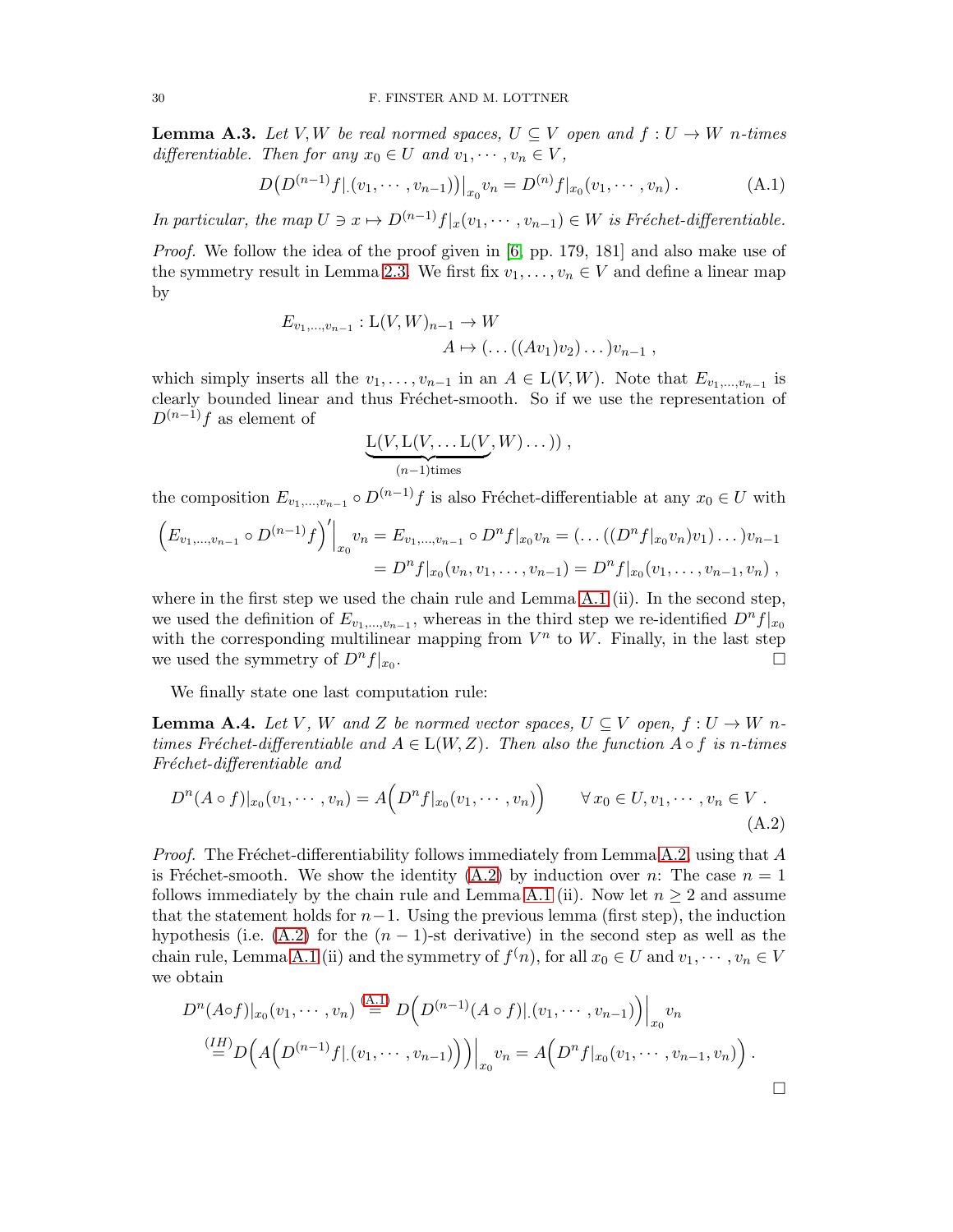### <span id="page-30-0"></span>Appendix B. The Riemannian Metric in Symmetric Wave Charts

In this subsection we give a detailed computation of the Riemannian metric introduced in Section [3.4](#page-15-0) in terms of the symmetric wave charts. Hereby we adapt the methods in [\[15,](#page-36-7) Section 4] to the infinite-dimensional setting.

We begin by defining a distance function on  $\mathcal{F}^{\text{reg}}$  by

<span id="page-30-1"></span>
$$
d: \mathcal{F}^{\text{reg}} \times \mathcal{F}^{\text{reg}} \to \mathbb{R}_0^+, \quad (x, y) \mapsto \sqrt{\text{tr}((x - y)^2)}.
$$

The trace operator involved here is well-defined and can be expressed in any orthonormal basis  $(e_i)_{i\in\mathbb{N}}$  of  $\mathcal H$  by (for details see for example [\[23,](#page-36-23) Section 30.2])

$$
\text{tr}(A) = \sum_{i=1}^{\infty} \langle e_i | Ae_i \rangle_{\mathcal{H}} \qquad \text{for } A \in \text{L}(\mathcal{H}) \text{ of finite rank }.
$$
 (B.1)

Moreover note that  $d$  does indeed define a distance function on  $\mathcal{F}^{\text{reg}}$  as for any two  $x, y \in \mathcal{F}^{\text{reg}}$   $d(x, y) = ||x - y||_{\mathscr{S}(\mathcal{H})}$ , where  $||.||_{\mathscr{S}(\mathcal{H})}$  denotes the Hilbert-Schmidt norm (see for example [\[7,](#page-36-19) Section XI.6] or [\[28,](#page-37-5) p. 321–322, 309–310]).

The following remark is a reminder of a calculation rule for the trace operator acting on operators with finite rank.

<span id="page-30-2"></span>**Remark B.1.** Let  $A \in L(H)$  be of finite rank and  $V \subseteq \mathcal{H}$  a finite-dimensional subspace  $V \subseteq \mathcal{H}$  containing the image of A, i.e.  $A(\mathcal{H}) \subseteq V$ . Moreover, let  $(e_i)_{1 \leq i \leq k}$ be an orthonormal basis of v and  $(\tilde{e}_i)_{i\in\mathbb{N}}$  an orthonormal basis of  $V^{\perp}$ . Then we obtain an orthonormal basis  $(\hat{e}_i)_{i\in\mathbb{N}}$  of  $\hat{\mathcal{H}}$  by setting  $\hat{e}_i := e_i$  for  $i = 1, \dots, k$  and  $\hat{e}_{k+j} := \tilde{e}_j$ for  $j \in \mathbb{N}$ . Using this basis in [\(B.1\)](#page-30-1) the trace of A reduces to:

$$
\operatorname{tr}(A) = \sum_{i=1}^{k} \langle \hat{e}_i | A \hat{e}_i \rangle_{\mathcal{H}} = \sum_{i=1}^{k} \langle e_i | A e_i \rangle_{\mathcal{H}}.
$$

The next lemma is mostly based on [\[28,](#page-37-5) Satz VI.5.8] and states some more properties of the trace operators.

### <span id="page-30-3"></span>Lemma B.2. (Properties of the trace)

- (1) Linearity: The trace operator tr is linear.
- (2) Boundedness: For a finite-dimensional subspace  $V \subseteq \mathcal{H}$  consider the corresponding subspace  $V_L := \{A \in L(\mathcal{H}) \mid A(\mathcal{H}) \subseteq V\} \subseteq L(\mathcal{H})$ . Then  $tr|_{V_L}$  is bounded.
- (3) Cyclic Permutation: For  $x, y \in L(\mathcal{H})$  with x of finite rank it holds that:

$$
tr(xy) = tr(yx) .
$$

(4) Trace of adjoint: For any 
$$
x \in L(\mathcal{H})
$$
 of finite rank also  $x^{\dagger}$  is of finite rank and:  

$$
\text{tr}(x^{\dagger}) = \overline{\text{tr}(x)}.
$$

*Proof.* (i): Follows from the definition of tr by  $(B.1)$ , see also [\[28,](#page-37-5) Satz VI.5.8 (a)]. (iii) and (iv): See [\[28,](#page-37-5) Satz VI.5.8 (c),(b)].

(ii): Let  $A \in V_L$ . Then, as explained in Remark [B.1,](#page-30-2) choosing an orthonormal basis  $(e_i)_{1 \leq i \leq k}$  of V (so dim(V) = k), we can estimate:

$$
|\mathrm{tr}(A)| = \Big|\sum_{i=1}^k \langle e_i | Ae_i \rangle_{\mathcal{H}} \Big| \leq \sum_{i=1}^k |\langle e_i | Ae_i \rangle_{\mathcal{H}} \leq \sum_{i=1}^k \|A\|_{\mathcal{H}} = k \|A\|_{\mathcal{H}}.
$$

This concludes the proof.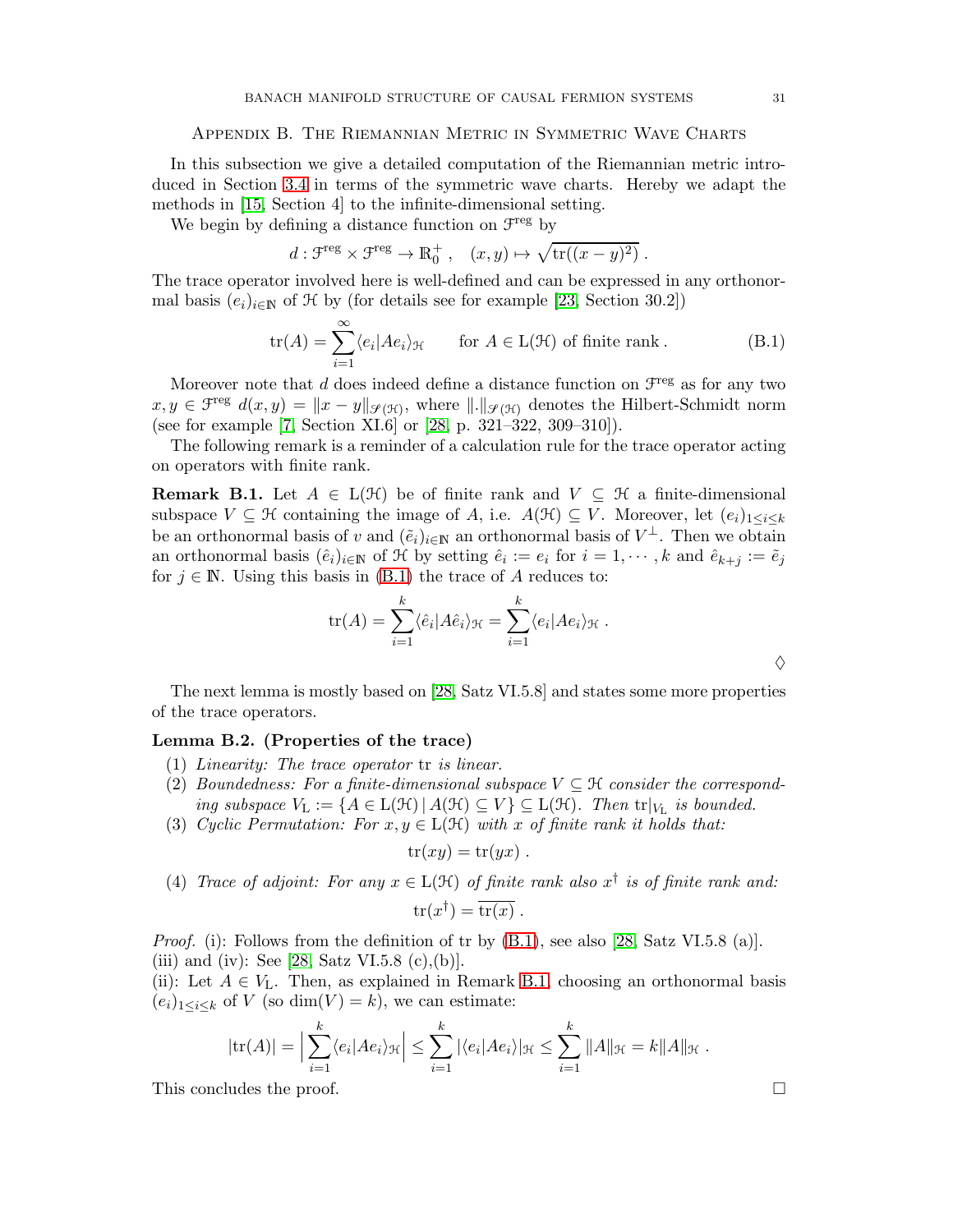In the following lemma we consider differentiability properties of a mapping  $E$  which corresponds to the square of the distance function  $d$ . Later we want to use it to introduce the Riemannian metric as second Fréchet-derivative of  $E$ .

<span id="page-31-1"></span>Lemma B.3. The mappings:

 $E: \mathcal{F}^{\text{reg}} \times \mathcal{F}^{\text{reg}} \to \mathbb{R}$ ,  $(x, y) \mapsto \text{tr}((x - y)^2)$ ,

and for any fixed  $x \in \mathcal{F}^{\text{reg}}$ :

<span id="page-31-0"></span>
$$
E_x: \mathcal{F}^{\text{reg}} \to \mathbb{R} \ , \quad y \mapsto \text{tr}((x-y)^2) \ ,
$$

are Fréchet-smooth. Moreover, for all  $x, y \in \mathcal{F}^{\text{reg}}$  with  $x \in \Omega_y$  and all  $\mathbf{u}, \mathbf{v} \in V_y$ ,

$$
D(E_x \circ \phi_y^{-1})|_{\phi_y(x)} = 0 \quad \text{and} \quad (B.2)
$$
  

$$
D^2(E_x \circ \phi_y^{-1})|_{\phi_y(x)}(\mathbf{v}, \mathbf{u}) = 4 \operatorname{Re} \left( \operatorname{tr}(y \phi_y(x) \mathbf{v}^\dagger y \phi_y(x) \mathbf{u}^\dagger) + \operatorname{tr}(y \mathbf{u} \mathbf{v}^\dagger y \phi_y(x) \phi_y(x) \phi_y(x)^\dagger) \right).
$$

*Proof.* First we have to show that  $E \circ (\phi_x^{-1}, \phi_y^{-1})$  is Fréchet-smooth for all  $x, y \in \mathcal{F}^{\text{reg}}$ . To this end first consider the following calculation for arbitrary  $\varphi \in W_x, \psi \in W_y$ :

$$
E \circ (\phi_x^{-1}, \phi_y^{-1})|_{(\varphi, \psi)} = \text{tr}((\varphi^{\dagger} x \varphi - \psi^{\dagger} y \psi)^2)
$$
  
=  $\text{tr}(\varphi^{\dagger} x \varphi \varphi^{\dagger} x \varphi) - \text{tr}(\varphi^{\dagger} x \varphi \psi^{\dagger} y \psi) - \text{tr}(\psi^{\dagger} y \psi \varphi^{\dagger} x \varphi) + \text{tr}(\psi^{\dagger} y \psi \psi^{\dagger} y \psi)$   
=  $\text{tr}(x \varphi \varphi^{\dagger} x \varphi \varphi^{\dagger}) - \text{tr}(x \varphi \psi^{\dagger} y \psi \varphi^{\dagger}) - \text{tr}(y \psi \varphi^{\dagger} x \varphi \psi^{\dagger}) + \text{tr}(y \psi \psi^{\dagger} y \psi \psi^{\dagger}),$   
=  $\text{tr}|_{S_{x_{\text{L}}}}(x \varphi \varphi^{\dagger} x \varphi \varphi^{\dagger}) - \text{tr}|_{S_{x_{\text{L}}}}(x \varphi \psi^{\dagger} y \psi \varphi^{\dagger}) - \text{tr}|_{S_{y_{\text{L}}}}(y \psi \varphi^{\dagger} x \varphi \psi^{\dagger}) + \text{tr}|_{S_{y_{\text{L}}}}(y \psi \psi^{\dagger} y \psi \psi^{\dagger}),$ 

where in the second step we used the linearity of the trace and in the third step the cyclic permutation property (which can be applied as all factors and summands obviously have finite rank). The last line is clearly a sum of composition of Fréchetsmooth mappings in  $(\varphi, \psi)$ , which proves the Fréchet-smoothness of  $E \circ (\phi_x^{-1}, \phi_y^{-1})$ .

For calculating the Fréchet derivative of  $E_x$  consider the expansion

$$
E_x \circ \phi_y^{-1}(\psi) = \text{tr}((x - \psi^{\dagger} y \psi)^2)
$$
  
= tr(x<sup>2</sup>) - tr(x\psi^{\dagger} y \psi) - tr(\psi^{\dagger} y \psi x) + \text{tr}(\psi^{\dagger} y \psi \psi^{\dagger} y \psi)  
= tr(x<sup>2</sup>) - 2tr(x\psi^{\dagger} y \psi) + tr(y\psi \psi^{\dagger} y \psi \psi^{\dagger})  
= tr|\_{S\_{x\_{\text{L}}}}(x^2) - 2tr|\_{S\_{x\_{\text{L}}}}(x\psi^{\dagger} y \psi) + \text{tr}|\_{S\_{y\_{\text{L}}}}(y\psi \psi^{\dagger} y \psi \psi^{\dagger}),

which is again a sum of compositions of Fréchet-smooth functions showing that also  $E_x \circ \phi_y^{-1}$  is Fréchet-smooth.

Applying the computation rule from Lemma [A.4](#page-29-2) together with the Fréchet derivative rule for bilinear functions in Lemma [A.1](#page-27-1) (iii) (multiple times and together with the chain rule) we obtain:

$$
D(E_x \circ \phi_y^{-1})|_{\psi} \mathbf{v} = -2\text{tr}|_{S_{x_\text{L}}}(x\mathbf{v}^\dagger y\psi) - 2\text{tr}|_{S_{x_\text{L}}}(x\psi^\dagger y\mathbf{v}) + \text{tr}|_{S_{y_\text{L}}}(y\mathbf{v}\psi^\dagger y\psi\psi^\dagger) + \text{tr}|_{S_{y_\text{L}}}(y\psi\mathbf{v}^\dagger y\psi\psi^\dagger) + \text{tr}|_{S_{y_\text{L}}}(y\psi\psi^\dagger y\psi\psi^\dagger) + \text{tr}|_{S_{y_\text{L}}}(y\psi\psi^\dagger y\psi\mathbf{v}^\dagger).
$$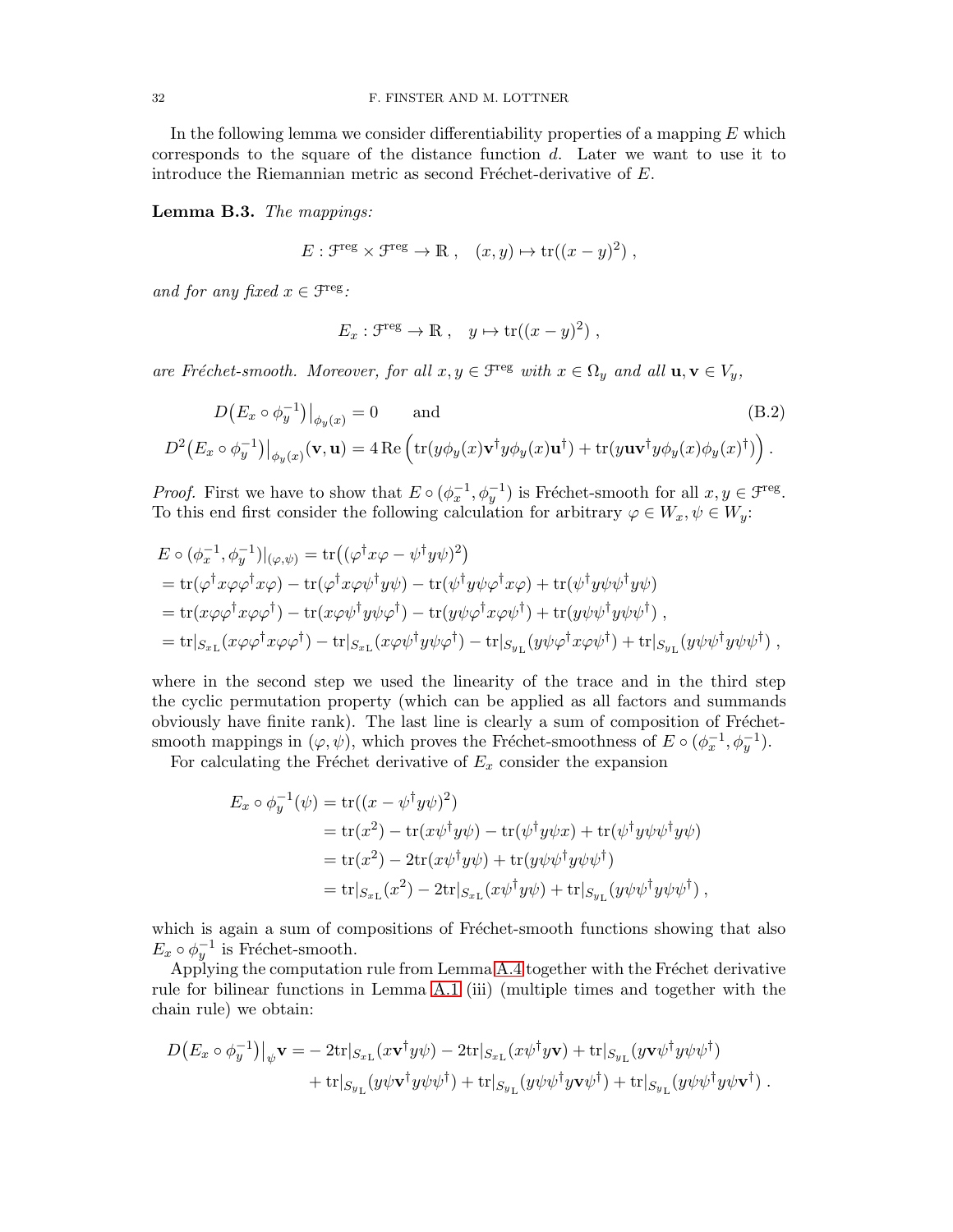Using that Lemma [B.2](#page-30-3) (iii) and (iv) this simplifies to

$$
D(E_x \circ \phi_y^{-1})\Big|_{\psi} \mathbf{v}
$$
  
=  $-2\text{tr}(x\mathbf{v}^{\dagger}y\psi) - 2\text{tr}(x\psi^{\dagger}y\mathbf{v}) + 2\text{tr}(\psi\psi^{\dagger}y\mathbf{v}\psi^{\dagger}y) + 2\text{tr}(y\psi\mathbf{v}^{\dagger}y\psi\psi^{\dagger})$   
=  $4 \cdot \text{Re}\left(\text{tr}|_{S_{y_{\text{L}}}}(y\psi\psi^{\dagger}y\psi\mathbf{v}^{\dagger}) - \text{tr}|_{S_{y_{\text{L}}}}(x\mathbf{v}^{\dagger}y\psi)\right).$  (B.3)

$$
=4 \cdot \text{Re}\left(\text{tr}(\psi^{\dagger}y\psi \mathbf{v}^{\dagger}y\psi) - \text{tr}(x\mathbf{v}^{\dagger}y\psi)\right) \tag{B.4}
$$

In the case  $\psi^{\dagger} y \psi = \phi_y^{-1}(\psi) = x$  the terms in [\(B.4\)](#page-32-0) cancel each other, showing that

<span id="page-32-4"></span><span id="page-32-1"></span><span id="page-32-0"></span>
$$
D(E_x \circ \phi_y^{-1})\big|_{\phi_y(x)} = 0.
$$

Moreover, proceeding from [\(B.3\)](#page-32-1) a straightforward computation using the properties of the Fréchet derivative and the trace operator as before gives

$$
D^{2}(E_{x} \circ \phi_{y}^{-1})|_{\psi}(\mathbf{v}, \mathbf{u})
$$
  
= 4 \cdot Re (tr|<sub>Sy<sub>L</sub></sub>(y\mathbf{u}\psi^{\dagger}y\psi\mathbf{v}^{\dagger}) + tr|<sub>Sy<sub>L</sub></sub>(y\psi\mathbf{u}^{\dagger}y\psi\mathbf{v}^{\dagger}) + tr|<sub>Sy<sub>L</sub></sub>(y\psi\psi^{\dagger}y\mathbf{u}\mathbf{v}^{\dagger})  
- tr|<sub>Sx<sub>L</sub></sub>(x\mathbf{v}^{\dagger}y\mathbf{u}) (B.5)

$$
= 4 \cdot \text{Re} \left( \text{tr}(\psi^{\dagger} y \psi \mathbf{v}^{\dagger} y \mathbf{u}) + \text{tr}(y \psi \mathbf{u}^{\dagger} y \psi \mathbf{v}^{\dagger}) + \text{tr}(y \psi \psi^{\dagger} y \mathbf{u} \mathbf{v}^{\dagger}) - \text{tr}(x \mathbf{v}^{\dagger} y \mathbf{u}) \right). \tag{B.6}
$$

As for  $\psi^{\dagger} y \psi = \phi^{-1}_{y}(\psi) = x$  the first and the last term cancel each other we obtain

$$
D^{2}(E_{x}\circ\phi_{y}^{-1})|_{\phi_{y}(x)}(\mathbf{v},\mathbf{u})
$$
  
= 4 \cdot Re (tr(y\phi\_{y}(x)\mathbf{u}^{\dagger}y\phi\_{y}(x)\mathbf{v}^{\dagger}) + tr(y\phi\_{y}(x)\phi\_{y}(x)^{\dagger}y\mathbf{u}\mathbf{v}^{\dagger})) ,

which concludes the proof.  $\Box$ 

<span id="page-32-3"></span>**Lemma B.4.**  $D^2(E_x \circ \phi_y^{-1})|_{\phi_y(x)}$  is independent of the choice of chart (i.e. the choice of y) as long as  $y \in \mathfrak{F}^{\text{reg}}$  is chosen such that  $x \in \Omega_y$ . Moreover, for all tangent vector fields  $\mathbf{v}, \mathbf{u} \in \Gamma(\mathcal{F}^{\text{reg}}, T\mathcal{F}^{\text{reg}})$  and any  $y \in \mathcal{F}^{\text{reg}}$  with  $x \in \Omega_y$ 

$$
D_{\mathbf{v}(x)}\left(D_{\mathbf{u}(\cdot)}E_x(\cdot)\right) = D^2\left(E_x \circ \phi_y^{-1}\right)\big|_{\phi_y(x)}\left(D\phi_y(\mathbf{u}(x)), D\phi_y(\mathbf{v}(x))\right),\tag{B.7}
$$

where the derivatives act on the arguments containing a dot.

This Lemma also shows, that the the order of differentiation of  $E_x$  with respect to the two vector fields does not matter. The proof shows that this is due to the fact that the first derivative of  $E_x$  vanishes.

*Proof.* Let  $\mathbf{v}, \mathbf{u} \in \Gamma(\mathcal{F}^{\text{reg}}, T\mathcal{F}^{\text{reg}})$  and  $x, y \in \mathcal{F}^{\text{reg}}$  with  $x \in \Omega_y$  be arbitrary. As we have seen before, for the first directional derivative we have

<span id="page-32-2"></span>
$$
D_{\mathbf{u}(\tilde{x})}E_x = D(E_x \circ \phi_y^{-1})|_{\phi_y(\tilde{x})} D\phi_y(\mathbf{u}(\tilde{x})) .
$$

It follows for the second directional derivative that

$$
D_{\mathbf{v}(\tilde{x})}\Big(D_{\mathbf{u}(.)}E_x(.)\Big) = D^2\big(E_x \circ \phi_y^{-1}\big)\big|_{\phi_y(\tilde{x})}\Big(D\phi_y(\mathbf{v}(\tilde{x})), D\phi_y(\mathbf{u}(x))\Big) + D\big(E_x \circ \phi_y^{-1}\big)\big|_{\phi_y(\tilde{x})} D\Big(D\phi_y(\mathbf{u}(\phi_y^{-1}(.)))\Big)\big|_{\phi_y(\tilde{x})} D\phi_y(\mathbf{v}(\tilde{x})) ,
$$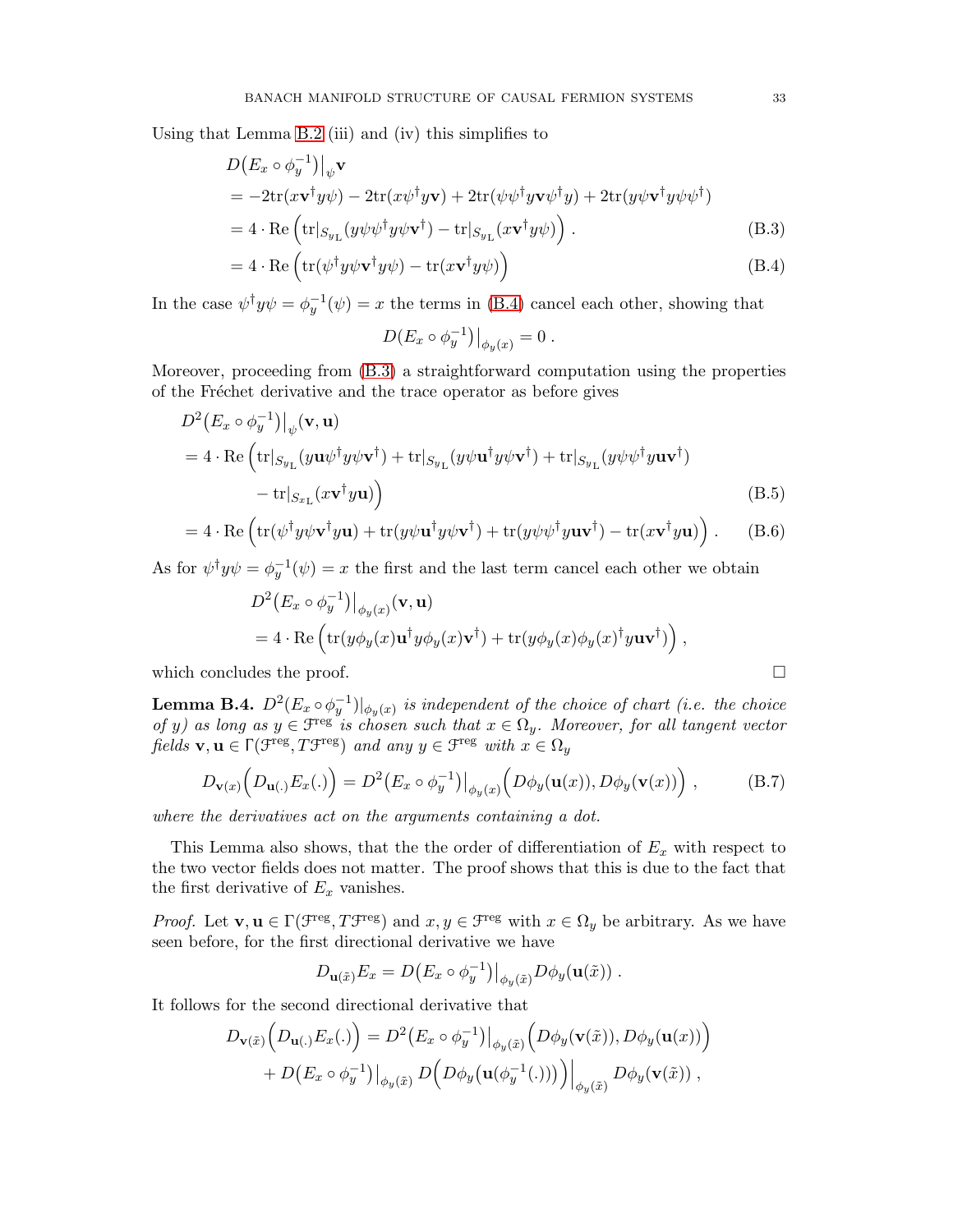where we applied the Fréchet derivative rule for R-bilinear maps in Lemma [A.1](#page-27-1) (iii) together with the chain rule. Evaluating this expression at  $\tilde{x} = x$ , the second summand vanishes in view of [\(B.2\)](#page-31-0). We thus obtain

$$
D_{\mathbf{v}(\tilde{x})}\left(D_{\mathbf{u}(.)}E_x(.)\right)\Big|_{\tilde{x}=x}=D^2\big(E_x\circ\phi_y^{-1}\big)\big|_{\phi_y(x)}\left(D\phi_y(\mathbf{v}(x)),D\phi_y(\mathbf{u}(x))\right).
$$

Using the symmetry of the second Fréchet derivatives gives the result.

<span id="page-33-3"></span>**Remark B.5.** Equation [\(B.7\)](#page-32-2) also shows that  $D_{\mathbf{v}(x)}(D_{\mathbf{u}(\cdot)}E_x(\cdot))$  only depends on the value of the vector fields **u** and **v** at the point x. Moreover, since to arbitrary  $x \in \mathcal{F}^{\text{reg}}$ and  $\mathbf{u}, \mathbf{v} \in T_x \mathcal{F}^{\text{reg}}$  one can always find a smooth tangent vector field with  $\mathbf{v}(x) = \mathbf{v}$ ,  $u(x) = u$  (for example by using a suitable bump function in a chart around x), we can consider the expression

$$
D_2^2 E_x|_x(\mathbf{u}, \mathbf{v}) := D^2(E_x \circ \phi_y^{-1})|_{\phi_y(x)} \left( D\phi_y(\mathbf{u}), D\phi_y(\mathbf{v}) \right), \tag{B.8}
$$

as a well defined, coordinate invariant – in the sense that the right hand side of equation [\(B.8\)](#page-33-1) returns the same values for any  $y \in \mathcal{F}^{\text{reg}}$  with  $x \in \Omega_y$  – and symmetric bilinear form.  $\diamondsuit$ 

Now it seems convenient to compute [\(B.8\)](#page-33-1) in the cart  $\phi_x$ . Then we have  $\phi_x(x) = \pi_x$ and thus we obtain for any  $\mathbf{u}, \mathbf{v} \in V_x$ :

$$
D^{2}(E_{x} \circ \phi_{x}^{-1})|_{\phi_{x}(x)}(\mathbf{v}, \mathbf{u}) = 4 \cdot \text{Re}\left(\text{tr}(x\pi_{x}\mathbf{u}^{\dagger}x\pi_{x}\mathbf{v}^{\dagger}) + \text{tr}(x\pi_{x}\pi_{x}^{\dagger}x\mathbf{u}\mathbf{v}^{\dagger})\right)
$$
  
= 4 \cdot \text{Re}\left(\text{tr}(x\mathbf{u}^{\dagger}xv^{\dagger}) + \text{tr}(x^{2}\mathbf{u}\mathbf{v}^{\dagger})\right) = 4 \cdot \text{Re}\left(\text{tr}(x\mathbf{v}x\mathbf{u}) + \text{tr}(x\mathbf{u}\mathbf{v}^{\dagger}x)\right).

Motivated by this for any  $x \in \mathcal{F}^{\text{reg}}$  we set:

$$
\tilde{g}_x : V_x \times V_x \to \mathbb{R}, \quad (\mathbf{u}, \mathbf{v}) \mapsto 4 \cdot \text{Re} \left( \text{tr}(x \mathbf{v} x \mathbf{u}) + \text{tr}(x \mathbf{u} \mathbf{v}^\dagger x) \right)
$$

Due to the properties of the trace operator,  $\tilde{g}_x$  defines a symmetric, real-valued bilinear form on  $V_x$ , which is even positive-definite as the following lemma shows:

<span id="page-33-0"></span>**Lemma B.6.** The symmetric bilinear form  $\tilde{g}_x$  is positive definite and thus defines a real valued inner product on  $V_x$ .

*Proof.* Let  $\mathbf{u} \in V_x$  be arbitrary, choose an orthonormal basis  $(e_i)_{i=1,\dots,k}$  of the finitedimensional vector-space  $(S_x + \mathbf{u}^\dagger(S_x))$  and compute:<sup>[2](#page-33-2)</sup>

$$
\text{tr}(x \mathbf{u}x \mathbf{u}) = \sum_{i=1}^{k} \langle e_i | x \mathbf{u}x \mathbf{u}e_i \rangle_{\mathcal{H}} = \sum_{i=1}^{k} \langle \mathbf{u}^{\dagger} x e_i | x \mathbf{u}e_i \rangle_{\mathcal{H}},
$$
  
\n
$$
\Rightarrow \text{Re} (\text{tr}(x \mathbf{u}x \mathbf{u})) = \frac{1}{2} \sum_{i=1}^{k} \left( \langle \mathbf{u}^{\dagger} x e_i | x u e_i \rangle_{\mathcal{H}} + \overline{\langle \mathbf{u}^{\dagger} x e_i | x u e_i \rangle_{\mathcal{H}}} \right)
$$
  
\n
$$
= \frac{1}{2} \sum_{i=1}^{k} \left( \langle \mathbf{u}^{\dagger} x e_i | x u e_i \rangle_{\mathcal{H}} + \langle x u e_i | u^{\dagger} x e_i \rangle_{\mathcal{H}} \right),
$$
  
\n
$$
\text{tr}(x \mathbf{u} \mathbf{u}^{\dagger}x) = \sum_{i=1}^{k} \langle e_i | x \mathbf{u} \mathbf{u}^{\dagger} x e_i \rangle_{\mathcal{H}} = \sum_{i=1}^{k} \langle \mathbf{u}^{\dagger} x e_i | \mathbf{u}^{\dagger} x e_i \rangle_{\mathcal{H}},
$$

<span id="page-33-1"></span>
$$
\qquad \qquad \Box
$$

.

<span id="page-33-2"></span><sup>&</sup>lt;sup>2</sup>As explained in Remark [B.1,](#page-30-2) the trace operator for the finite-rank operators xuxu, xuu<sup>†</sup>x and  $\mathbf{u}^{\dagger}x^2\mathbf{u}$  can indeed be calculated like that as they all map into  $(S_x + \mathbf{u}^{\dagger}(S_x)).$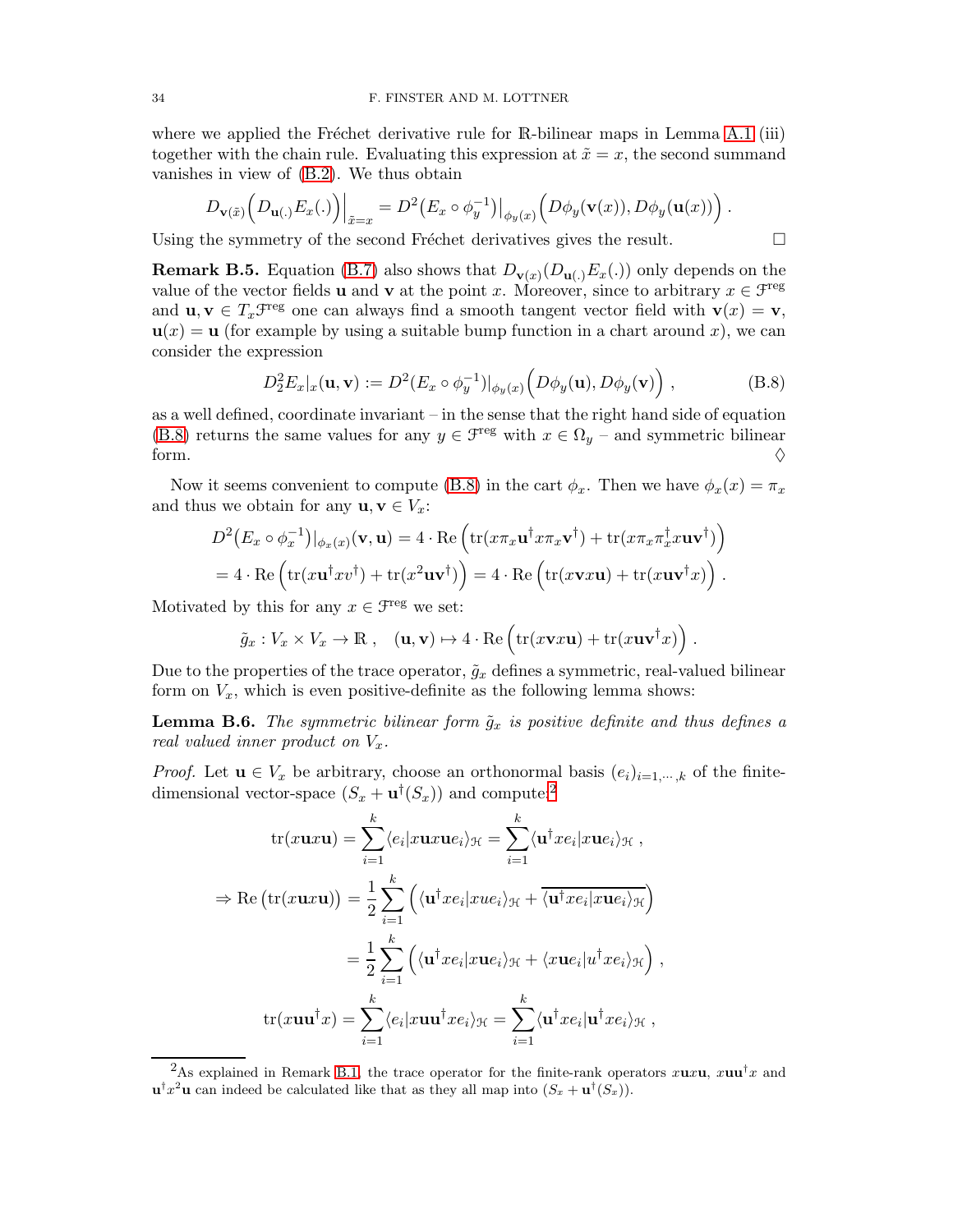$$
\operatorname{tr}(x\mathbf{u}\mathbf{u}^{\dagger}x) = \operatorname{tr}(\mathbf{u}^{\dagger}x^{2}\mathbf{u}) = \sum_{i=1}^{k} \langle e_{i} | \mathbf{u}^{\dagger}x^{2} \mathbf{u}e_{i} \rangle_{\mathcal{H}} = \sum_{i=1}^{k} \langle x\mathbf{u}e_{i} | x\mathbf{u}e_{i} \rangle_{\mathcal{H}},
$$
  
\n
$$
\Rightarrow \operatorname{Re}\left(\operatorname{tr}(x\mathbf{u}\mathbf{u}^{\dagger}x)\right) = \operatorname{Re}\left(\frac{1}{2}\sum_{i=1}^{k} \left(\langle \mathbf{u}^{\dagger}x e_{i} | \mathbf{u}^{\dagger}x e_{i} \rangle_{\mathcal{H}} + \langle x\mathbf{u}e_{i} | x\mathbf{u}e_{i} \rangle_{\mathcal{H}}\right)\right)
$$
  
\n
$$
= \frac{1}{2} \sum_{i=1}^{k} \left(\langle \mathbf{u}^{\dagger}x e_{i} | \mathbf{u}^{\dagger}x e_{i} \rangle_{\mathcal{H}} + \langle x\mathbf{u}e_{i} | x\mathbf{u}e_{i} \rangle_{\mathcal{H}}\right),
$$

where in the last step we used that  $\langle {\bf u}^{\dagger}xe_i|{\bf u}^{\dagger}xe_i\rangle_{\mathcal{H}} = \|{\bf u}^{\dagger}x\|_{\mathcal{H}}^2$  and  $\langle x{\bf u}e_i|x{\bf u}e_i\rangle_{\mathcal{H}} =$  $||x\mathbf{u}||_{\mathcal{H}}^2$  are already real (for  $i = 1, \ldots, k$ ), so we can leave out the "Re". Combining this we obtain:

$$
\operatorname{Re}\left(\operatorname{tr}(x\mathbf{u}x\mathbf{u}) + \operatorname{tr}(x\mathbf{u}\mathbf{u}^{\dagger}x)\right) = \frac{1}{2}\sum_{i=1}^{k} \left( \langle (\mathbf{u}^{\dagger}x + x\mathbf{u})e_i | x\mathbf{u}e_i \rangle_{\mathcal{H}} + \langle (x\mathbf{u} + \mathbf{u}^{\dagger}x)e_i | \mathbf{u}^{\dagger}xe_i \rangle_{\mathcal{H}} \right)
$$

$$
= \frac{1}{2}\sum_{i=1}^{k} \langle (\mathbf{u}^{\dagger}x + x\mathbf{u})e_i | (\mathbf{u}^{\dagger}x + x\mathbf{u})e_i \rangle_{\mathcal{H}} \ge 0.
$$

This shows the positive semi-definiteness of  $\tilde{g}_x$ . Moreover we see that  $\tilde{g}_x(\mathbf{u}, \mathbf{u})$  vanishes if and only if

$$
0 = (\mathbf{u}^\dagger x + x\mathbf{u})|_{S_x + \mathbf{u}^\dagger(S_x)}.
$$

But as  $(\mathbf{u}^\dagger x + x \mathbf{u})$  is obviously selfadjoint and its image is contained in  $S_x + \mathbf{u}^\dagger (S_x)$ , it vanishes on the orthogonal complement of  $S_x + \mathbf{u}^\dagger(S_x)$  anyhow, so the previous equation is equivalent to

<span id="page-34-0"></span>
$$
0 = \mathbf{u}^{\dagger} x + x \mathbf{u} \,. \tag{B.9}
$$

Moreover, denoting  $\pi_I := \pi_x$  as the orthogonal projection on  $S_x = I$  and  $\pi_J$  as the orthogonal projection on  $J = (S_x)^{\perp}$ , we can write

<span id="page-34-1"></span>
$$
\mathbf{u} = \mathbf{u}\pi_I + \mathbf{u}\pi_J.
$$

Plugging this in equation [\(B.9\)](#page-34-0) yields:

$$
0 = (\mathbf{u}\pi_I + \mathbf{u}\pi_J)^{\dagger} x + x(\mathbf{u}\pi_I + \mathbf{u}\pi_J) = \pi_I \mathbf{u}^{\dagger} x + x \mathbf{u}\pi_I + \pi_J \mathbf{u}^{\dagger} x + x \mathbf{u}\pi_J , \quad (B.10)
$$

Using  $\mathbf{u}|_I \in \text{Symm}(S_x)$  we conclude

$$
X^{-1}\pi_I \mathbf{u}^\dagger X = X^{-1}(\mathbf{u}|_I)^\dagger X = \mathbf{u}|_I \,, \quad \Rightarrow \pi_I \mathbf{u}^\dagger X = X \mathbf{u}|_I \,.
$$

As  $x$  is selfadjoint this also yields

<span id="page-34-2"></span>
$$
\pi_I \mathbf{u}^\dagger x = x \mathbf{u} \pi_I \; .
$$

Inserting this in [\(B.10\)](#page-34-1) gives:

$$
0 = 2x\mathbf{u}\pi_I + \pi_J\mathbf{u}^\dagger x + x\mathbf{u}\pi_J.
$$
 (B.11)

Using a block operator notation for the orthogonal decomposition  $\mathcal{H} = I \oplus^{\perp} J$ , this equation can be visualized as

$$
\left(\begin{array}{cc} 0 & 0 \\ 0 & 0 \end{array}\right) = \left(\begin{array}{cc} 2x\mathbf{u}\pi_I & x\mathbf{u}\pi_J \\ \pi_J\mathbf{u}^\dagger x & 0 \end{array}\right) .
$$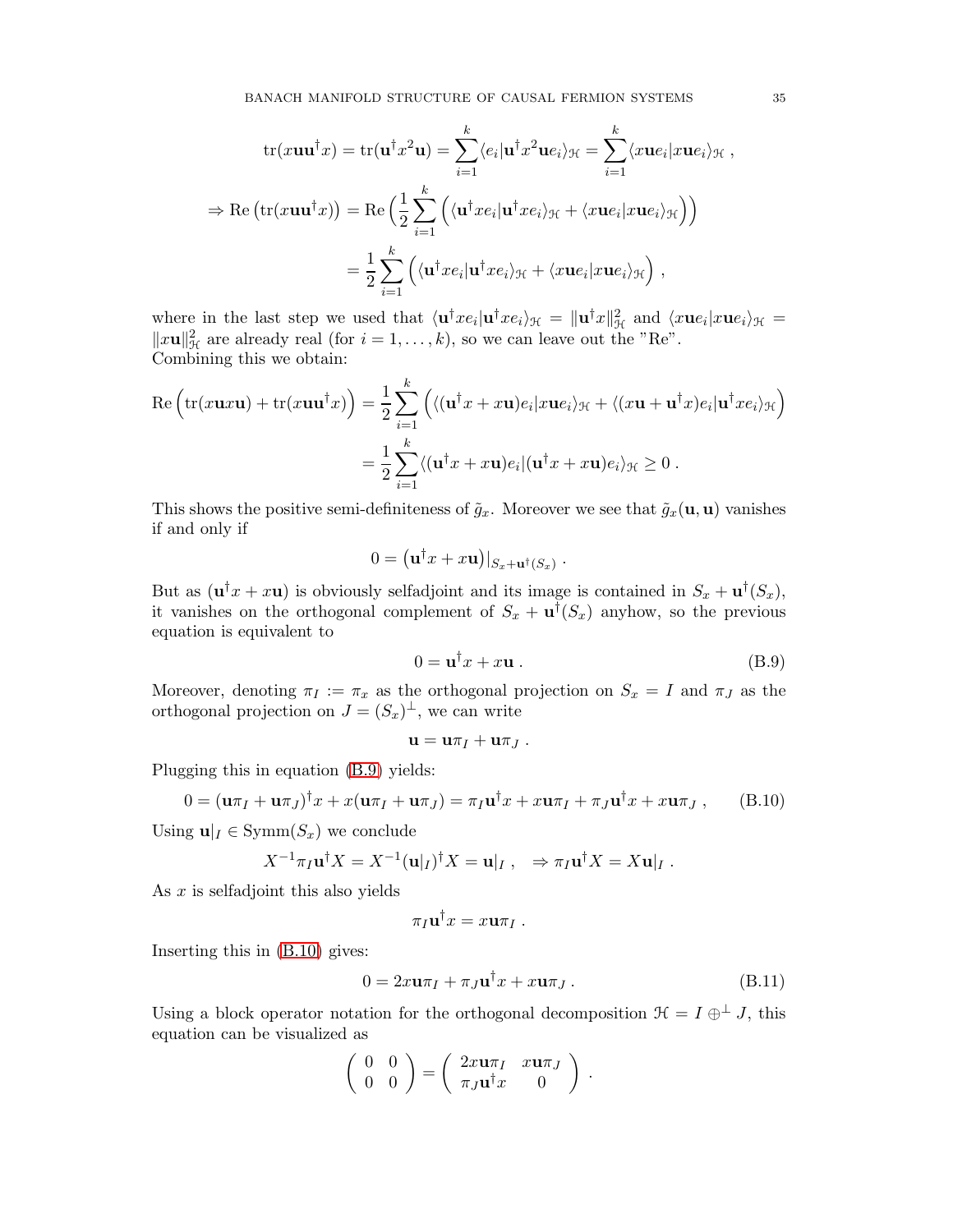This notation can be justified by "testing" equation [\(B.11\)](#page-34-2) with  $(v, 0), (0, w) \in \mathcal{H}$  =  $I \oplus^{\perp} J$  with  $v \in I$  and  $w \in J$  arbitrary.

Thus we see that each of the operators  $2x\mathbf{u}\pi_I$ ,  $\pi_J\mathbf{u}^\dagger x$  and  $x\mathbf{u}\pi_J$  must vanish individually. Furthermore as  $x|_I$  has full rank and **u** maps into  $S_x = I$ , this yields

$$
\mathbf{u}\pi_I=0\ ,\quad \mathbf{u}\pi_J=0\ ,
$$

and therefore also

$$
\mathbf{u} = \mathbf{u}(\pi_I + \pi_J) = 0.
$$

This proves the positive definiteness of  $\tilde{g}_x(\mathbf{u}, \mathbf{u}) = \text{Re} \left( \text{tr}(x \mathbf{u} x \mathbf{u}) + \text{tr}(x \mathbf{u} \mathbf{u}^\dagger x) \right)$  $\Box$ 

Now we can finally introduce a Riemannian metric on  $\mathcal{F}^{\text{reg}}$ :

**Lemma B.7.** Setting pointwise for any  $x \in \mathcal{F}^{\text{reg}}$ .

$$
g_x: T_x \mathcal{F}^{\text{reg}} \times T_x \mathcal{F}^{\text{reg}} \to \mathbb{R}, \quad (\mathbf{u}, \mathbf{v}) \mapsto D_2^2 E_x |_{x}(\mathbf{u}, \mathbf{v}),
$$

we obtain a well defined Riemannian metric on  $\mathfrak{F}^{\rm reg}.^3$  $\mathfrak{F}^{\rm reg}.^3$ 

*Proof.* First of all  $g_x$  is well defined due to Lemma [B.4](#page-32-3) as explained in Remark [B.5.](#page-33-3) Moreover, choosing representatives  $[x, \mathbf{u}, x]$ ,  $[x, \mathbf{v}, x] \in T_x \mathcal{F}^{\text{reg}}$  we have:

$$
g_x([x, \mathbf{u}, x], [x, \mathbf{v}, x]) = D_2^2 E_x |_x([x, \mathbf{u}, x], [x, v, x])
$$
  
=  $D^2(E_x \circ \phi_x^{-1})|_{\phi_x(x)} \Big( \underbrace{D\phi_x([x, \mathbf{u}, x])}_{= \mathbf{u}}, \underbrace{D\phi_x([x, v, x])}_{= \mathbf{v}} \Big) = \tilde{g}_x(\mathbf{u}, \mathbf{v}),$ 

and since we have already seen that for any  $x \in \mathcal{F}^{\text{reg}}, \tilde{g}_x$  defines a symmetric positivedefinite bilinear form, so does  $q_x$ .

Thus it only remains to show that  $g$  is Fréchet-smooth. But due to the (coordinate invariant) definition of  $D_2^2 E_x|x|$  in [\(B.8\)](#page-33-1) this follows immediately from the Fréchetsmoothness of  $D^2(E_x \circ \phi_y^{-1})$  (for this see Lemma [B.3,](#page-31-1) in particular equation [\(B.5\)](#page-32-4)). More precisely, since for any two smooth vector fields  $\mathbf{u}, \mathbf{v} \in \Gamma(\mathcal{F}^{\text{reg}}, T\mathcal{F}^{\text{reg}})$  for any chart  $\phi_y$  with  $x \in \Omega_y$  also  $D\phi_y \circ \mathbf{u} \circ \phi_y^{-1}$  and  $D\phi_y \circ \mathbf{v} \circ \phi_y^{-1}$  are smooth, we have

$$
g_{\phi_y^{-1}(\psi)}(\mathbf{u} \circ \phi_y^{-1}(\psi), \mathbf{v} \circ \phi_y^{-1}(\psi)) = D_2^2 E_x |_{x}(\mathbf{u}, \mathbf{v})
$$
  
=  $D^2(E_x \circ \phi_y^{-1})|_{\psi} \left(D\phi_y(\mathbf{u} \circ \phi_y^{-1}(\psi)), D\phi_y(\mathbf{v} \circ \phi_y^{-1}(\psi))\right), \quad \forall \psi \in W_y$ ,

which is Fréchet-smooth as composition of Fréchet-smooth maps. More precisely, introducing the mappings

$$
B_1: \mathcal{L}(V_y, \mathbb{R})_2 \times V_y \to \mathcal{L}(V_y, \mathbb{R}) , (A, \mathbf{v}) \mapsto A\mathbf{v} ,
$$
  

$$
B_2: \mathcal{L}(V_y, \mathbb{R}) \times V_y \to \mathbb{R} , (A', \mathbf{v}') \mapsto A'\mathbf{v}' ,
$$

which are both obviously  $\mathbb R$ -bilinear and continuous (and thus Fréchet-smooth), we can rewrite the previous equation to

$$
g_{\phi_y^{-1}(\psi)}(\mathbf{u} \circ \phi_y^{-1}(\psi), \mathbf{v} \circ \phi_y^{-1}(\psi))
$$
  
= $B_2\Big(B_1\Big((d^2(x, \phi_y^{-1}(.)))^{(2)}|_{\psi}, D\phi_y(\mathbf{u} \circ \phi_y^{-1}(\psi))\Big), D\phi_y(\mathbf{v} \circ \phi_y^{-1}(\psi))\Big),$ 

which is now clearly a composition of Fréchet-smooth maps.  $\Box$ 

<span id="page-35-0"></span> $3$ Where a Riemannian metric on a Banach manifold is defined just as in the finite-dimensional case but with smoothness with respect to the Fréchet derivative.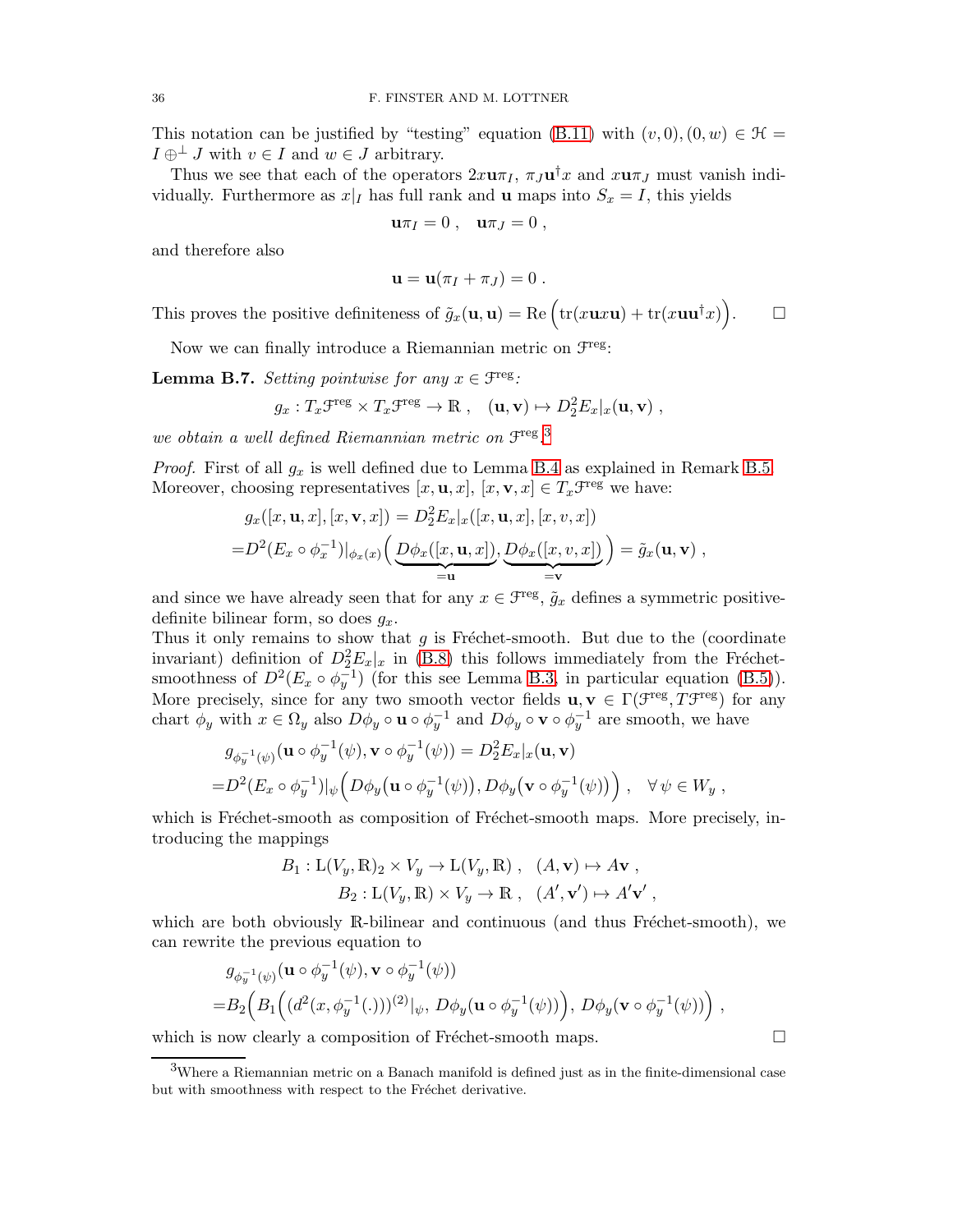Acknowledgments: We are grateful to Olaf Müller, Marco Oppio, Johannes Wurm and the referee for helpful discussions. M.L. acknowledges support by the Studienstiftung des deutschen Volkes.

### <span id="page-36-0"></span>**REFERENCES**

- <span id="page-36-18"></span><span id="page-36-5"></span>[1] *Link to web platform on causal fermion systems: [www.causal-fermion-system.com](https://www.causal-fermion-system.com)*.
- [2] D. Beltită, T. Goliński, and A.-B. Tumpach, *Queer Poisson brackets*, arXiv:math-ph/1710.03057 [math.FA], J. Geom. Phys. **132** (2018), 358-362.
- <span id="page-36-12"></span>[3] Y. Bernard and F. Finster, *On the structure of minimizers of causal variational principles in the non-compact and equivariant settings*, [arXiv:1205.0403](http://arxiv.org/abs/1205.0403) [math-ph], Adv. Calc. Var. 7 (2014), no. 1, 27–57.
- <span id="page-36-20"></span>[4] D. Brink, *H¨older continuity of roots of complex and* p*-adic polynomials*, Comm. Algebra 38 (2010), no. 5, 1658–1662.
- <span id="page-36-14"></span><span id="page-36-13"></span>[5] R. Coleman, *Calculus on Normed Vector Spaces*, Universitext, Springer, New York, 2012.
- [6] J. Dieudonn´e, *Foundations of Modern Analysis*, Academic Press, New York-London, 1969, Enlarged and corrected printing, Pure and Applied Mathematics, Vol. 10-I.
- <span id="page-36-19"></span>[7] N. Dunford and J.T. Schwartz, *Linear Operators. Part II: Spectral theory. Self adjoint operators in Hilbert space*, With the assistance of William G. Bade and Robert G. Bartle, Interscience Publishers John Wiley & Sons New York-London, 1963.
- <span id="page-36-11"></span>[8] F. Finster, *A variational principle in discrete space-time: Existence of minimizers*, [arXiv:math-ph/0503069,](http://arxiv.org/abs/math-ph/0503069) Calc. Var. Partial Differential Equations 29 (2007), no. 4, 431–453.
- <span id="page-36-6"></span>[9] , *Causal variational principles on measure spaces*, [arXiv:0811.2666](http://arxiv.org/abs/0811.2666) [math-ph], J. Reine Angew. Math. 646 (2010), 141–194.
- <span id="page-36-4"></span>[10] , *The Continuum Limit of Causal Fermion Systems*, [arXiv:1605.04742](http://arxiv.org/abs/1605.04742) [math-ph], Fundamental Theories of Physics, vol. 186, Springer, 2016.
- <span id="page-36-1"></span>[11] , *Causal fermion systems: A primer for Lorentzian geometers*, [arXiv:1709.04781](http://arxiv.org/abs/1709.04781) [mathph], J. Phys.: Conf. Ser. 968 (2018), 012004.
- <span id="page-36-2"></span>[12] F. Finster and M. Jokel, *Causal fermion systems: An elementary introduction to physical ideas and mathematical concepts*, [arXiv:1908.08451](http://arxiv.org/abs/1908.08451) [math-ph], Progress and Visions in Quantum Theory in View of Gravity (F. Finster, D. Giulini, J. Kleiner, and J. Tolksdorf, eds.), Birkhäuser Verlag, Basel, 2020, pp. 63–92.
- <span id="page-36-22"></span>[13] F. Finster and N. Kamran, *Complex structures on jet spaces and bosonic Fock space dynamics for causal variational principles*, [arXiv:1808.03177](http://arxiv.org/abs/1808.03177) [math-ph], to appear in Pure Appl. Math. Q. (2021).
- <span id="page-36-9"></span>[14] F. Finster, N. Kamran, and M. Oppio, *The linear dynamics of wave functions in causal fermion systems*, [arXiv:2101.08673](http://arxiv.org/abs/2101.08673) [math-ph], to appear in J. Differential Equations (2021).
- <span id="page-36-7"></span>[15] F. Finster and S. Kindermann, *A gauge fixing procedure for causal fermion systems*, [arXiv:1908.08445](http://arxiv.org/abs/1908.08445) [math-ph], J. Math. Phys. 61 (2020), no. 8, 082301.
- <span id="page-36-3"></span>[16] F. Finster and J. Kleiner, *Causal fermion systems as a candidate for a unified physical theory*, [arXiv:1502.03587](http://arxiv.org/abs/1502.03587) [math-ph], J. Phys.: Conf. Ser. 626 (2015), 012020.
- <span id="page-36-10"></span>[17] , *A Hamiltonian formulation of causal variational principles*, [arXiv:1612.07192](http://arxiv.org/abs/1612.07192) [math-ph], Calc. Var. Partial Differential Equations 56:73 (2017), no. 3, 33.
- <span id="page-36-15"></span>[18] F. Finster, J. Kleiner, and J.-H. Treude, *An Introduction to the Fermionic Projector and Causal Fermion Systems*, in preparation, [www.causal-fermion-system.com/intro-public.pdf.](https://causal-fermion-system.com/intro-public.pdf)
- <span id="page-36-8"></span>[19] F. Finster and C. Langer, *Causal variational principles in the* σ*-locally compact setting: Existence of minimizers*, [arXiv:2002.04412](http://arxiv.org/abs/2002.04412) [math-ph], to appear in Adv. Calc. Var. (2021).
- <span id="page-36-21"></span>[20] F. Finster and D. Schiefeneder, *On the support of minimizers of causal variational principles*, [arXiv:1012.1589](http://arxiv.org/abs/1012.1589) [math-ph], Arch. Ration. Mech. Anal. 210 (2013), no. 2, 321–364.
- <span id="page-36-16"></span>[21] J. Hilgert and K.-H. Neeb, *Structure and Geometry of Lie Groups*, Springer Monographs in Mathematics, Springer, New York, 2012.
- <span id="page-36-17"></span>[22] A. Kriegl and P.W. Michor, *The Convenient Setting of Global Analysis*, Mathematical Surveys and Monographs, vol. 53, American Mathematical Society, Providence, RI, 1997.
- <span id="page-36-23"></span>[23] P.D. Lax, *Functional Analysis*, Pure and Applied Mathematics (New York), Wiley-Interscience [John Wiley & Sons], New York, 2002.